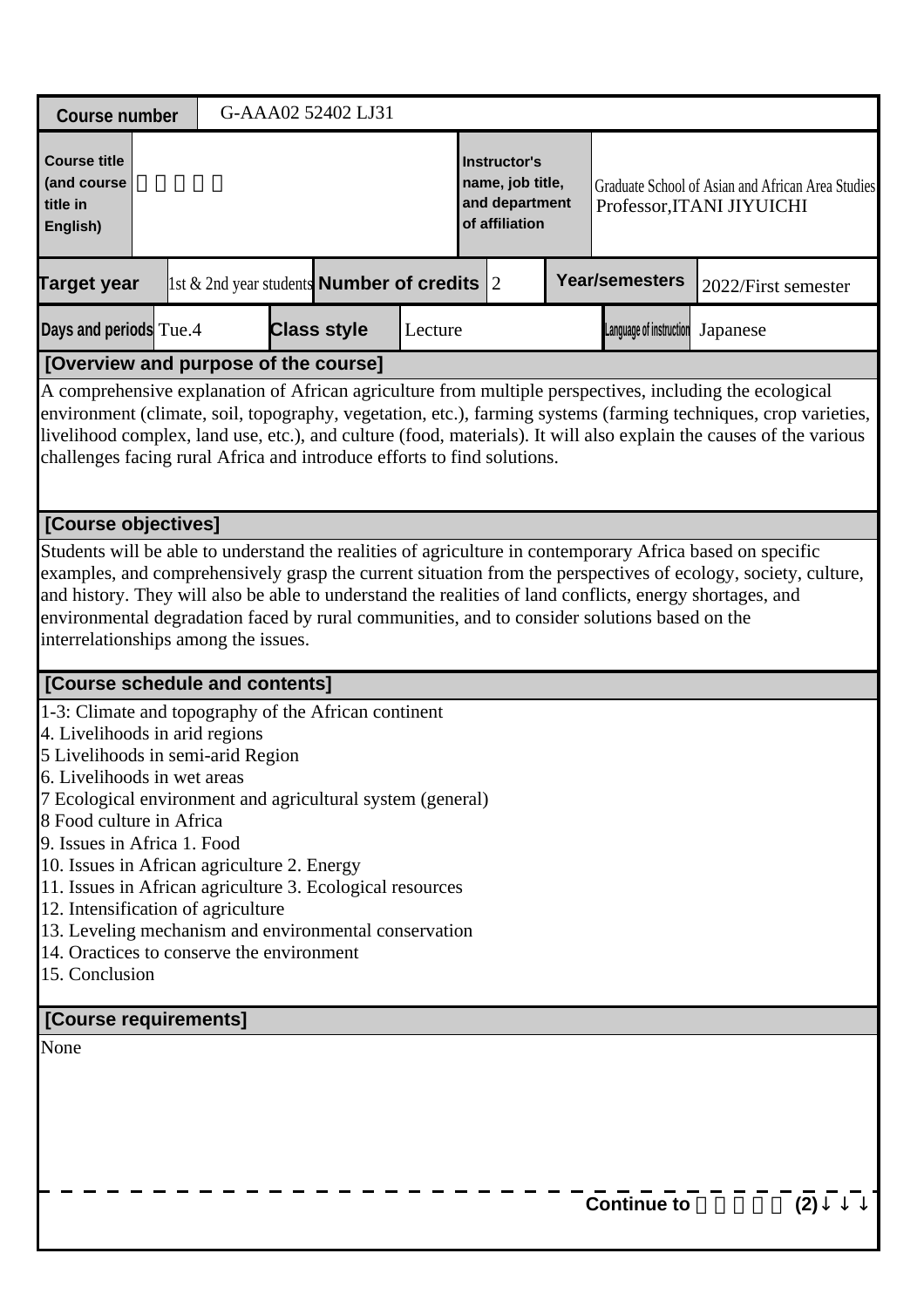## $\overline{(2)}$

# **[Evaluation methods and policy]**

Report

## **[Textbooks]**

Handing out texts as necessary

## **[References, etc.]**

 **Reference books**

# **[Study outside of class (preparation and review)]**

none

# **Other information (office hours, etc.)**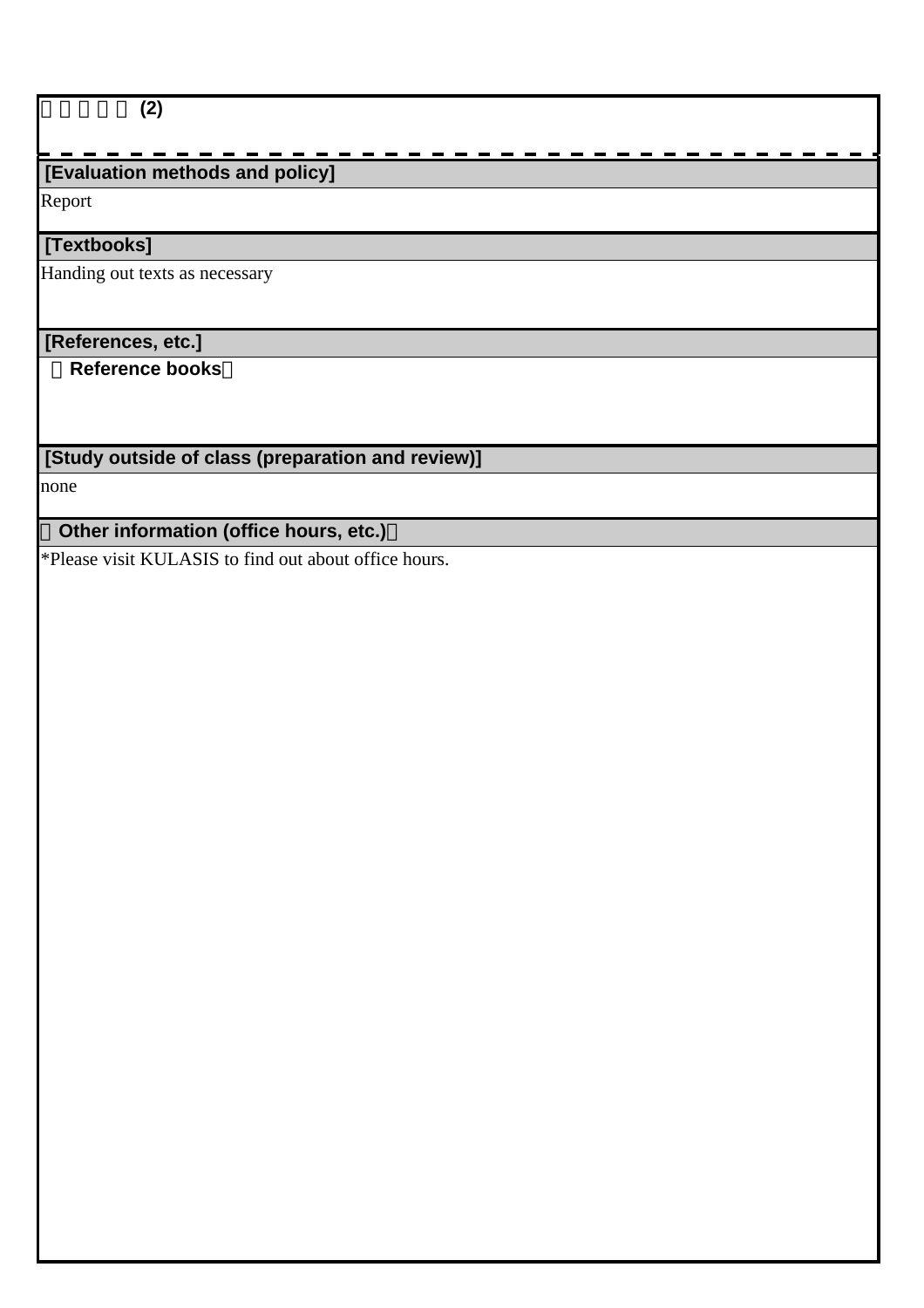| <b>Course number</b>                                                                                                                                                                                                                                                                                                                                                                                                                                                                                                                                                                                                                                                                                                                                                                                                                                                                                                               |  | G-AAA02 52604 LJ31                                    |         |                                                                      |                                                                               |                                    |     |
|------------------------------------------------------------------------------------------------------------------------------------------------------------------------------------------------------------------------------------------------------------------------------------------------------------------------------------------------------------------------------------------------------------------------------------------------------------------------------------------------------------------------------------------------------------------------------------------------------------------------------------------------------------------------------------------------------------------------------------------------------------------------------------------------------------------------------------------------------------------------------------------------------------------------------------|--|-------------------------------------------------------|---------|----------------------------------------------------------------------|-------------------------------------------------------------------------------|------------------------------------|-----|
| <b>Course title</b><br>(and course<br>title in<br>English)                                                                                                                                                                                                                                                                                                                                                                                                                                                                                                                                                                                                                                                                                                                                                                                                                                                                         |  | <b>Environmental Studies in Africa</b>                |         | Instructor's<br>name, job title,<br>and department<br>of affiliation | Graduate School of Asian and African Area Studies<br>Professor, OYAMA SHUICHI |                                    |     |
| <b>Target year</b>                                                                                                                                                                                                                                                                                                                                                                                                                                                                                                                                                                                                                                                                                                                                                                                                                                                                                                                 |  | 1st $\&$ 2nd year students <b>Number of credits</b> 2 |         |                                                                      | <b>Year/semesters</b>                                                         | 2022/Intensive, Second<br>semester |     |
| Days and periods Intensive                                                                                                                                                                                                                                                                                                                                                                                                                                                                                                                                                                                                                                                                                                                                                                                                                                                                                                         |  | <b>Class style</b>                                    | Lecture |                                                                      | Language of instruction                                                       | Japanese                           |     |
| [Overview and purpose of the course]                                                                                                                                                                                                                                                                                                                                                                                                                                                                                                                                                                                                                                                                                                                                                                                                                                                                                               |  |                                                       |         |                                                                      |                                                                               |                                    |     |
| In recent years, when we carry out surveys in Africa, we have found amazing phenomenon at the huge<br>number of changes that have taken place, in moreover, all sorts of spheres: in the population increase and<br>urbanization, in the economy (oil and mineral exploitation, flow of goods, activities of foreign investors), in<br>the environment (use of forest resources, the effect of ecosystems, and climate change), and in the legal and<br>electoral systems. In this class we will consider the transformations that are occurring in natural and social<br>environments of Africa and how researchers should approach them, through lectures and practical training.                                                                                                                                                                                                                                                |  |                                                       |         |                                                                      |                                                                               |                                    |     |
| [Course objectives]                                                                                                                                                                                                                                                                                                                                                                                                                                                                                                                                                                                                                                                                                                                                                                                                                                                                                                                |  |                                                       |         |                                                                      |                                                                               |                                    |     |
| You understand the changes of physical and social environments in sub-Saharan Africa and acquire the<br>multiple skills for data-collection and analysis.                                                                                                                                                                                                                                                                                                                                                                                                                                                                                                                                                                                                                                                                                                                                                                          |  |                                                       |         |                                                                      |                                                                               |                                    |     |
| [Course schedule and contents]                                                                                                                                                                                                                                                                                                                                                                                                                                                                                                                                                                                                                                                                                                                                                                                                                                                                                                     |  |                                                       |         |                                                                      |                                                                               |                                    |     |
| Lectures will take place on the following topics.<br>1. Explanation of class and preliminary arrangements<br>2. Nature in Africa (1)<br>3. Nature in Africa (2)<br>4. Population dynamics in Africa<br>5. Land tenure system and<br>6. Customary land and chifdom system in Africa<br>7. Globalization and the poverty issue<br>8. Are African peasant farmers poor?<br>9. Why are there witchcrafts in Africa?<br>10. Climate change and desertification<br>11. Circulation economy and urban-rural nutrition transfer<br>12. Armed conflict among farmers and herders in Sahel<br>13. Why does terrorism occur?<br>14. The potential of Area Studies and its contribution to society<br>15. Summing up<br>Please note that lectures may be adapted in accordance with the number of students and their interests and<br>concerns. I will adopt several times of practices using laptop computer with MS-excel and free software. |  |                                                       |         |                                                                      |                                                                               |                                    |     |
|                                                                                                                                                                                                                                                                                                                                                                                                                                                                                                                                                                                                                                                                                                                                                                                                                                                                                                                                    |  |                                                       |         |                                                                      | <b>Continue to</b>                                                            |                                    | (2) |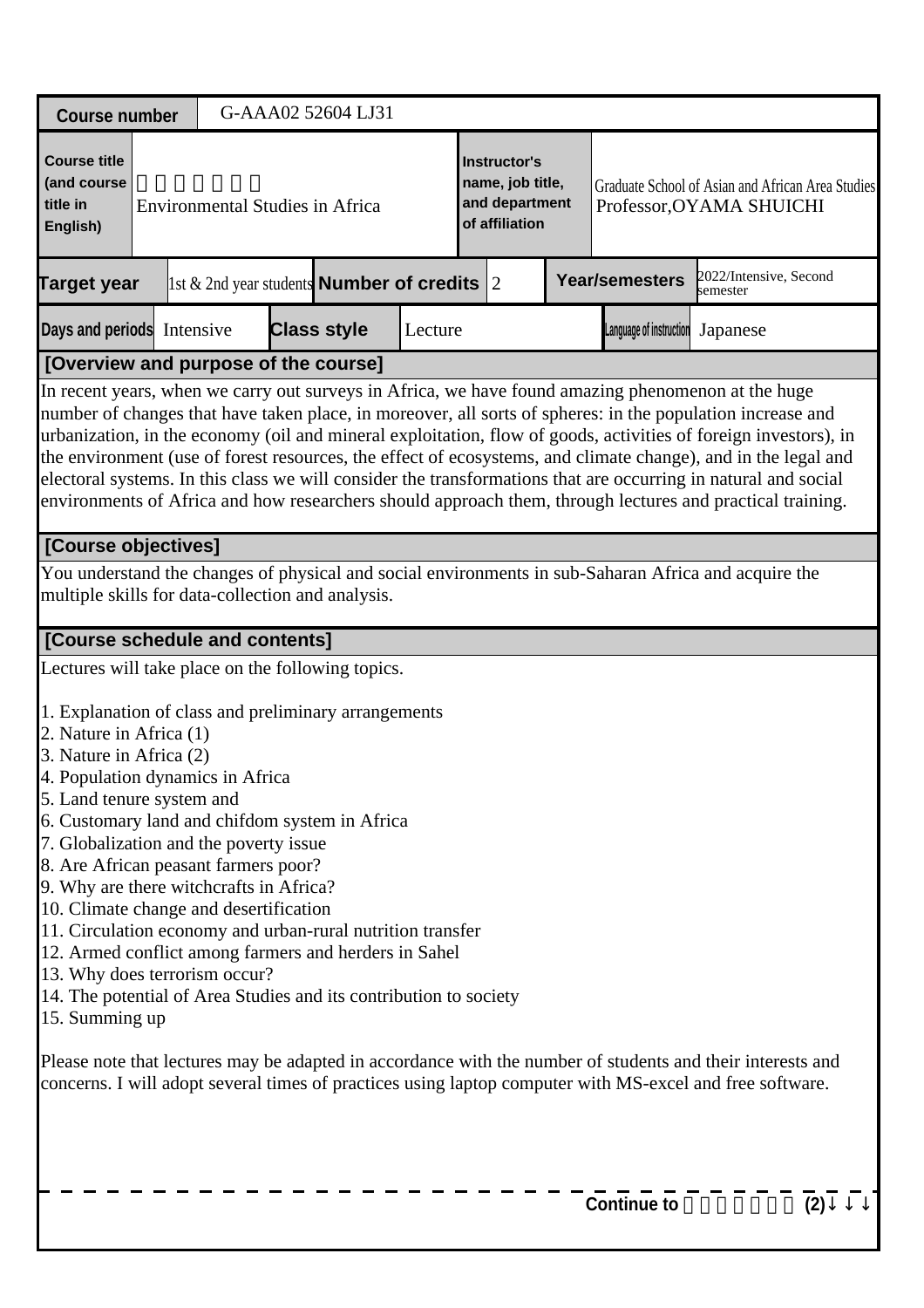## アフリカ環境学 **(2)**

## **[Course requirements]**

None

## **[Evaluation methods and policy]**

Evaluation will be based on a combination of two things: evidence of understanding of lecture content(30%) and report for practices(70%).

#### **[Textbooks]**

Instructed during class

## **[References, etc.]**

## **Reference books**

Introduced during class

## **[Study outside of class (preparation and review)]**

About practices, we use the laptop computer with free downloaded software and MS-excel. You need to work for the practices, other than time of class.

## **Other information (office hours, etc.)**

The instructor's office hours will be from 1pm to 5pm every day of the week (Monday to Friday). However, there will be times when I amhe is absent for faculty meeting and conferences, etc., so students are asked to request appointment times via oyama.shuichi.3r[@]kyoto-u.ac.jp. I will do my best to meet yourthe requests.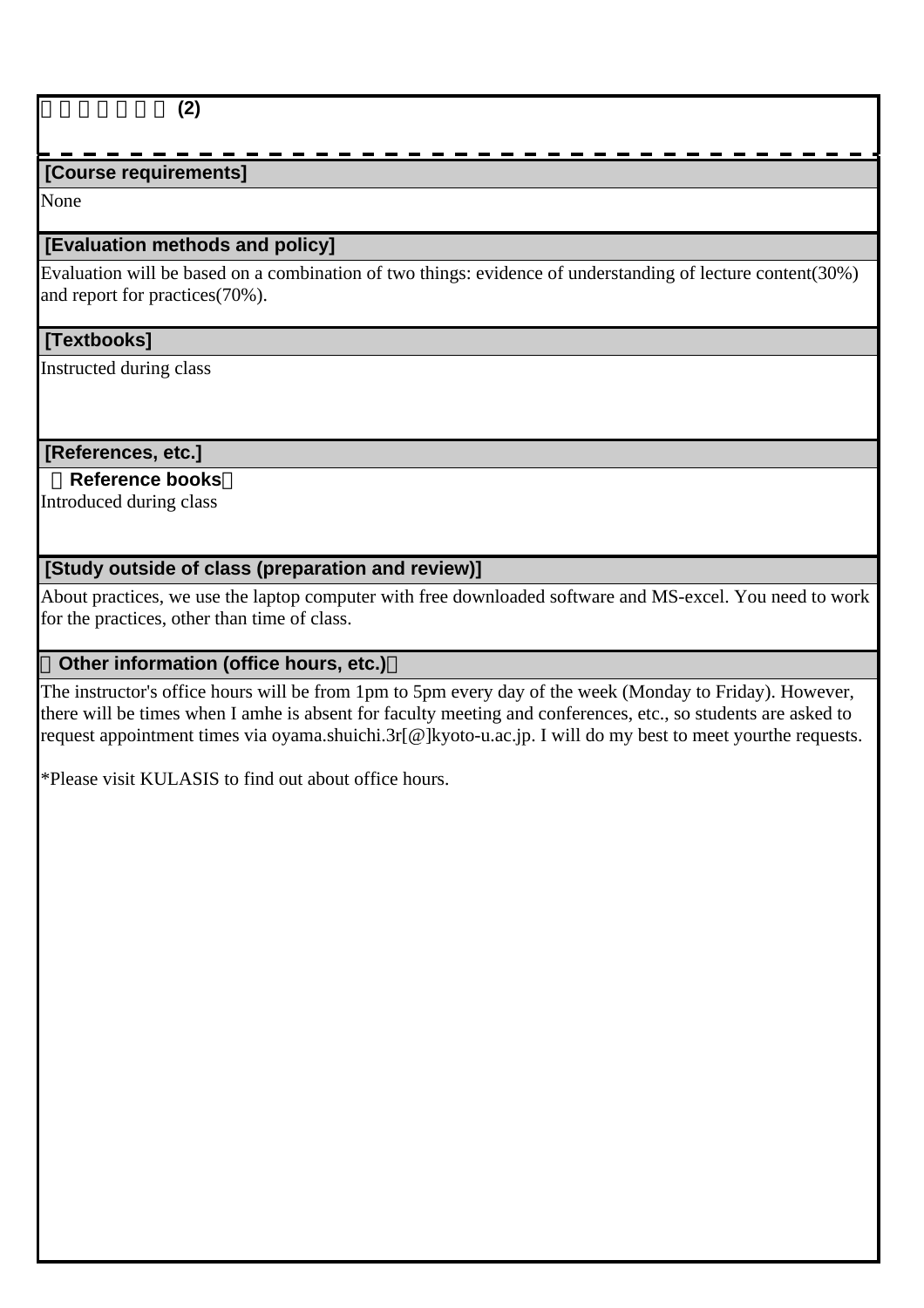| <b>Course number</b>                                                                                                                                                  |  |                           | G-AAA02 82404 LJ31                                     |         |                                                                             |                                                                                                    |                                                                                                                                                                                                                                                                                                                            |
|-----------------------------------------------------------------------------------------------------------------------------------------------------------------------|--|---------------------------|--------------------------------------------------------|---------|-----------------------------------------------------------------------------|----------------------------------------------------------------------------------------------------|----------------------------------------------------------------------------------------------------------------------------------------------------------------------------------------------------------------------------------------------------------------------------------------------------------------------------|
| <b>Course title</b><br>(and course<br>title in<br>English)                                                                                                            |  | <b>Historical Ecology</b> |                                                        |         | <b>Instructor's</b><br>name, job title,<br>and department<br>of affiliation |                                                                                                    | Graduate School of Asian and African Area Studies<br>Associate Professor, YASUOKA HIROKAZU                                                                                                                                                                                                                                 |
| <b>Target year</b>                                                                                                                                                    |  |                           | From 1st to 5th year students <b>Number of credits</b> |         | 2                                                                           | <b>Year/semesters</b>                                                                              | 2022/First semester                                                                                                                                                                                                                                                                                                        |
| Days and periods Wed.2                                                                                                                                                |  |                           | <b>Class style</b>                                     | Lecture |                                                                             | Language of instruction                                                                            | Japanese                                                                                                                                                                                                                                                                                                                   |
| [Overview and purpose of the course]                                                                                                                                  |  |                           |                                                        |         |                                                                             | human-ecosystem interaction studies are to the issues of biodiversity conservation and sustainable | The instructor gives lectures on human-ecosystem interactions and its historical change, referring to a variety<br>of case studies of the Central African Forest, and then students and the instructor will discuss how relevant                                                                                           |
| development.<br>[Course objectives]                                                                                                                                   |  |                           |                                                        |         |                                                                             |                                                                                                    |                                                                                                                                                                                                                                                                                                                            |
| By the end of this course, students will have gained:<br>activities affected, positively and negatively, the ecosystems.<br>conservation and sustainable development. |  |                           |                                                        |         |                                                                             |                                                                                                    | (1) An appreciation of the ways in which indigenous ecological knowledge and cultural practices, as well as<br>broader political and economic systems, shape diverse human-ecosystem interactions, and how human<br>(2) An appreciation of importance of human-ecosystem interaction studies on the issues of biodiversity |
| [Course schedule and contents]                                                                                                                                        |  |                           |                                                        |         |                                                                             |                                                                                                    |                                                                                                                                                                                                                                                                                                                            |
| . Introduction<br>-14. Lecture, reading, discussion                                                                                                                   |  |                           |                                                        |         |                                                                             |                                                                                                    |                                                                                                                                                                                                                                                                                                                            |
| [Course requirements]                                                                                                                                                 |  |                           |                                                        |         |                                                                             |                                                                                                    |                                                                                                                                                                                                                                                                                                                            |
| None                                                                                                                                                                  |  |                           |                                                        |         |                                                                             |                                                                                                    |                                                                                                                                                                                                                                                                                                                            |
| [Evaluation methods and policy]                                                                                                                                       |  |                           |                                                        |         |                                                                             |                                                                                                    |                                                                                                                                                                                                                                                                                                                            |
| Participation (100%)                                                                                                                                                  |  |                           |                                                        |         |                                                                             |                                                                                                    |                                                                                                                                                                                                                                                                                                                            |
| [Textbooks]<br>Instructed during class                                                                                                                                |  |                           |                                                        |         |                                                                             |                                                                                                    |                                                                                                                                                                                                                                                                                                                            |
| [References, etc.]                                                                                                                                                    |  |                           |                                                        |         |                                                                             |                                                                                                    |                                                                                                                                                                                                                                                                                                                            |
| <b>Reference books</b><br>Introduced during class                                                                                                                     |  |                           |                                                        |         |                                                                             |                                                                                                    |                                                                                                                                                                                                                                                                                                                            |
| [Study outside of class (preparation and review)]                                                                                                                     |  |                           |                                                        |         |                                                                             |                                                                                                    |                                                                                                                                                                                                                                                                                                                            |
| Read literature referred during class                                                                                                                                 |  |                           |                                                        |         |                                                                             |                                                                                                    |                                                                                                                                                                                                                                                                                                                            |
| Other information (office hours, etc.)                                                                                                                                |  |                           |                                                        |         |                                                                             |                                                                                                    |                                                                                                                                                                                                                                                                                                                            |
| *Please visit KULASIS to find out about office hours.                                                                                                                 |  |                           |                                                        |         |                                                                             |                                                                                                    |                                                                                                                                                                                                                                                                                                                            |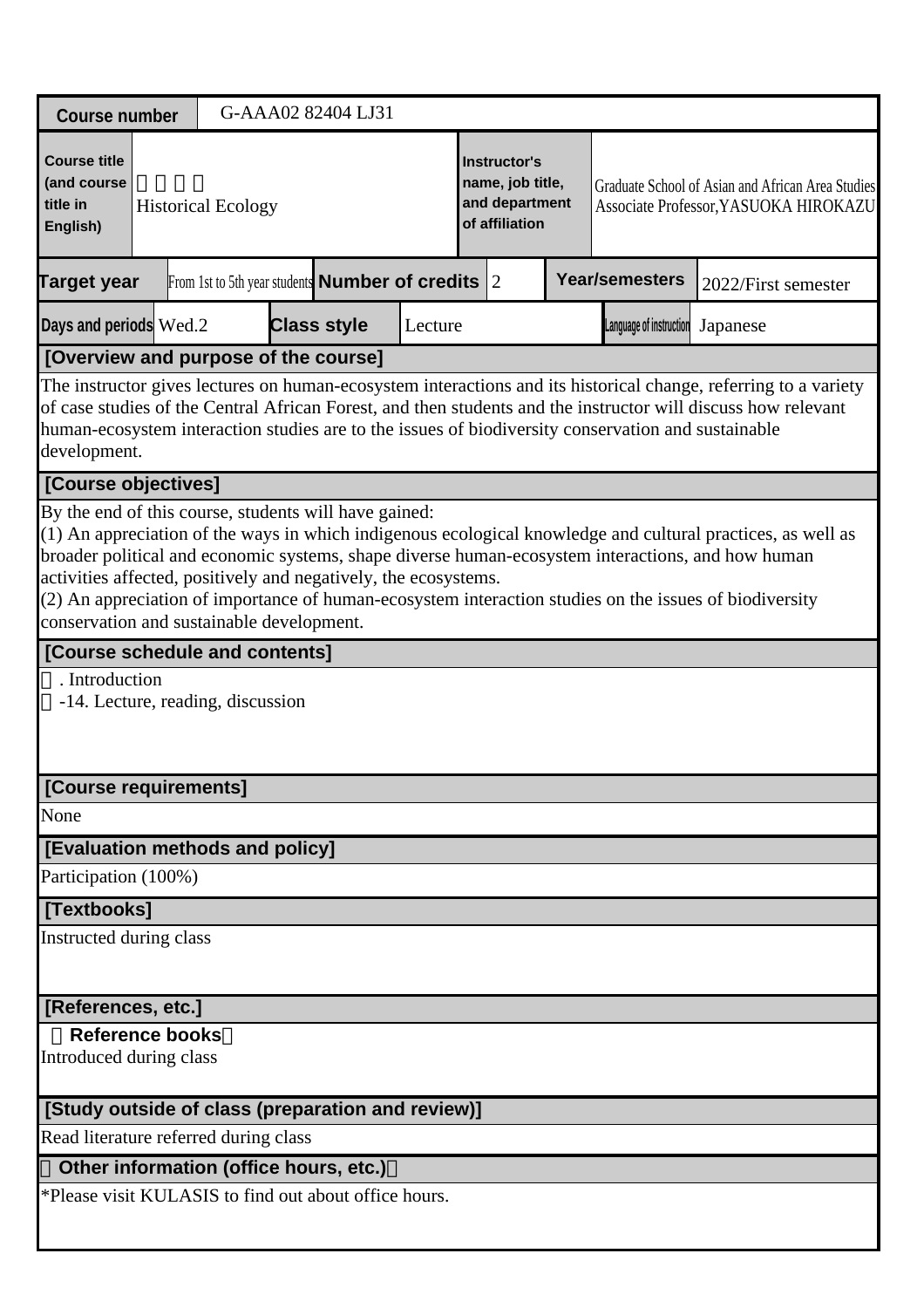| <b>Course number</b>                                                                                                                                                                                                                               |                                                                                          |  |  |  | G-AAA02 52405 LJ31 |         |                                                                      |  |  |                                                                                       |                                                                                                                                                                                                                                                                                                                                                                                                                                                                                                                                                                                                                                                                                           |  |
|----------------------------------------------------------------------------------------------------------------------------------------------------------------------------------------------------------------------------------------------------|------------------------------------------------------------------------------------------|--|--|--|--------------------|---------|----------------------------------------------------------------------|--|--|---------------------------------------------------------------------------------------|-------------------------------------------------------------------------------------------------------------------------------------------------------------------------------------------------------------------------------------------------------------------------------------------------------------------------------------------------------------------------------------------------------------------------------------------------------------------------------------------------------------------------------------------------------------------------------------------------------------------------------------------------------------------------------------------|--|
| <b>Course title</b><br>(and course<br>title in<br>English)                                                                                                                                                                                         | <b>Ecology for Area Studies</b><br>1st $\&$ 2nd year students <b>Number of credits</b> 2 |  |  |  |                    |         | Instructor's<br>name, job title,<br>and department<br>of affiliation |  |  | Graduate School of Asian and African Area Studies<br>Associate Professor, SATO HIROKI |                                                                                                                                                                                                                                                                                                                                                                                                                                                                                                                                                                                                                                                                                           |  |
| <b>Target year</b>                                                                                                                                                                                                                                 |                                                                                          |  |  |  |                    |         |                                                                      |  |  | <b>Year/semesters</b>                                                                 | 2022/First semester                                                                                                                                                                                                                                                                                                                                                                                                                                                                                                                                                                                                                                                                       |  |
| Days and periods Fri.2                                                                                                                                                                                                                             |                                                                                          |  |  |  | <b>Class style</b> | Lecture |                                                                      |  |  | Language of instruction                                                               | Japanese                                                                                                                                                                                                                                                                                                                                                                                                                                                                                                                                                                                                                                                                                  |  |
| [Overview and purpose of the course]                                                                                                                                                                                                               |                                                                                          |  |  |  |                    |         |                                                                      |  |  |                                                                                       |                                                                                                                                                                                                                                                                                                                                                                                                                                                                                                                                                                                                                                                                                           |  |
| and we will learn and discuss the ecological approaches to develop the area studies.<br>regions.                                                                                                                                                   |                                                                                          |  |  |  |                    |         |                                                                      |  |  |                                                                                       | An area is a space characterized by its geographical conditions and historical backgrounds. Ecology is a field<br>in which one strives to understand the environment in which organisms live, and how organisms live and<br>interact with their environments and other organisms. Regional ecology, then, is a useful field for area studies<br>since it seeks to understand the area-specific lives of organisms and humans while considering the geography<br>and history of the research areas. This course will take up cases from the areas surveyed in graduate courses,<br>The course will include explanations and analyses of approaches to understanding the ecologies of these |  |
| [Course objectives]                                                                                                                                                                                                                                |                                                                                          |  |  |  |                    |         |                                                                      |  |  |                                                                                       |                                                                                                                                                                                                                                                                                                                                                                                                                                                                                                                                                                                                                                                                                           |  |
| characteristics in the research areas.                                                                                                                                                                                                             |                                                                                          |  |  |  |                    |         |                                                                      |  |  |                                                                                       | When students arrive at their own respective survey sites, they can apply the necessary theories and methods<br>that are required for an ecological understanding of the natural environment, material resources, and social                                                                                                                                                                                                                                                                                                                                                                                                                                                              |  |
| [Course schedule and contents]                                                                                                                                                                                                                     |                                                                                          |  |  |  |                    |         |                                                                      |  |  |                                                                                       |                                                                                                                                                                                                                                                                                                                                                                                                                                                                                                                                                                                                                                                                                           |  |
| Classes 1-3: Natural environment and areas<br>Classes 4-6: Regional ecology and human activities<br>Classes 7-10: Ecology and area studies<br>Classes 11-12: Methods of ecology for area studies<br>Classes 13-15: Presentations of the assignment |                                                                                          |  |  |  |                    |         |                                                                      |  |  |                                                                                       |                                                                                                                                                                                                                                                                                                                                                                                                                                                                                                                                                                                                                                                                                           |  |
| [Course requirements]                                                                                                                                                                                                                              |                                                                                          |  |  |  |                    |         |                                                                      |  |  |                                                                                       |                                                                                                                                                                                                                                                                                                                                                                                                                                                                                                                                                                                                                                                                                           |  |
| None                                                                                                                                                                                                                                               |                                                                                          |  |  |  |                    |         |                                                                      |  |  |                                                                                       |                                                                                                                                                                                                                                                                                                                                                                                                                                                                                                                                                                                                                                                                                           |  |
| [Evaluation methods and policy]                                                                                                                                                                                                                    |                                                                                          |  |  |  |                    |         |                                                                      |  |  |                                                                                       |                                                                                                                                                                                                                                                                                                                                                                                                                                                                                                                                                                                                                                                                                           |  |
| classes.                                                                                                                                                                                                                                           |                                                                                          |  |  |  |                    |         |                                                                      |  |  |                                                                                       | Evaluations will be based on proactive participation, responses, and presentation of the assignment during                                                                                                                                                                                                                                                                                                                                                                                                                                                                                                                                                                                |  |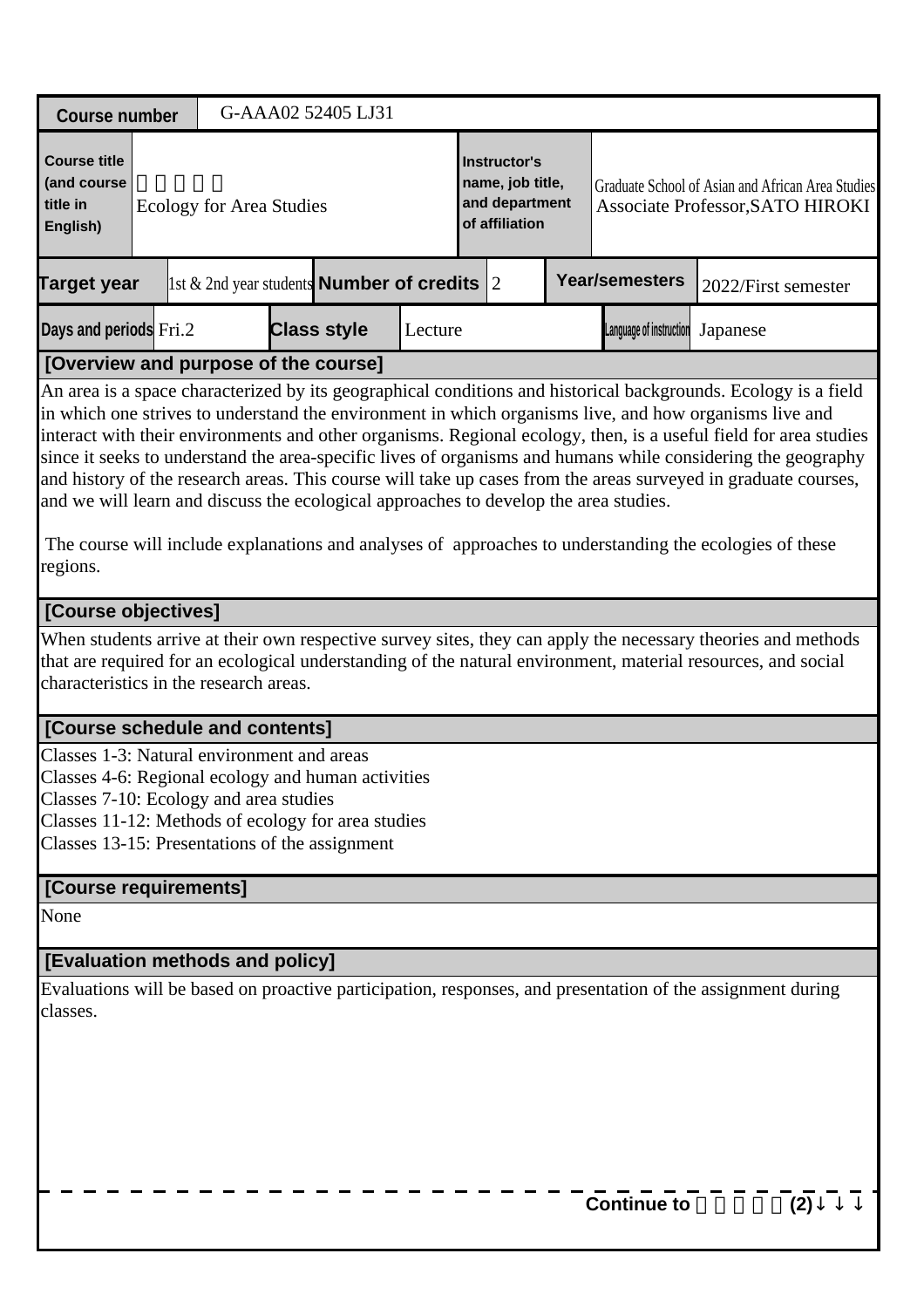# 地域生態論**(2)**

## **[Textbooks]**

Instructed during class None

# **[References, etc.]**

#### **Reference books**

Introduced during class To be introduced during classes.

## **[Study outside of class (preparation and review)]**

To be instructed during classes.

## **Other information (office hours, etc.)**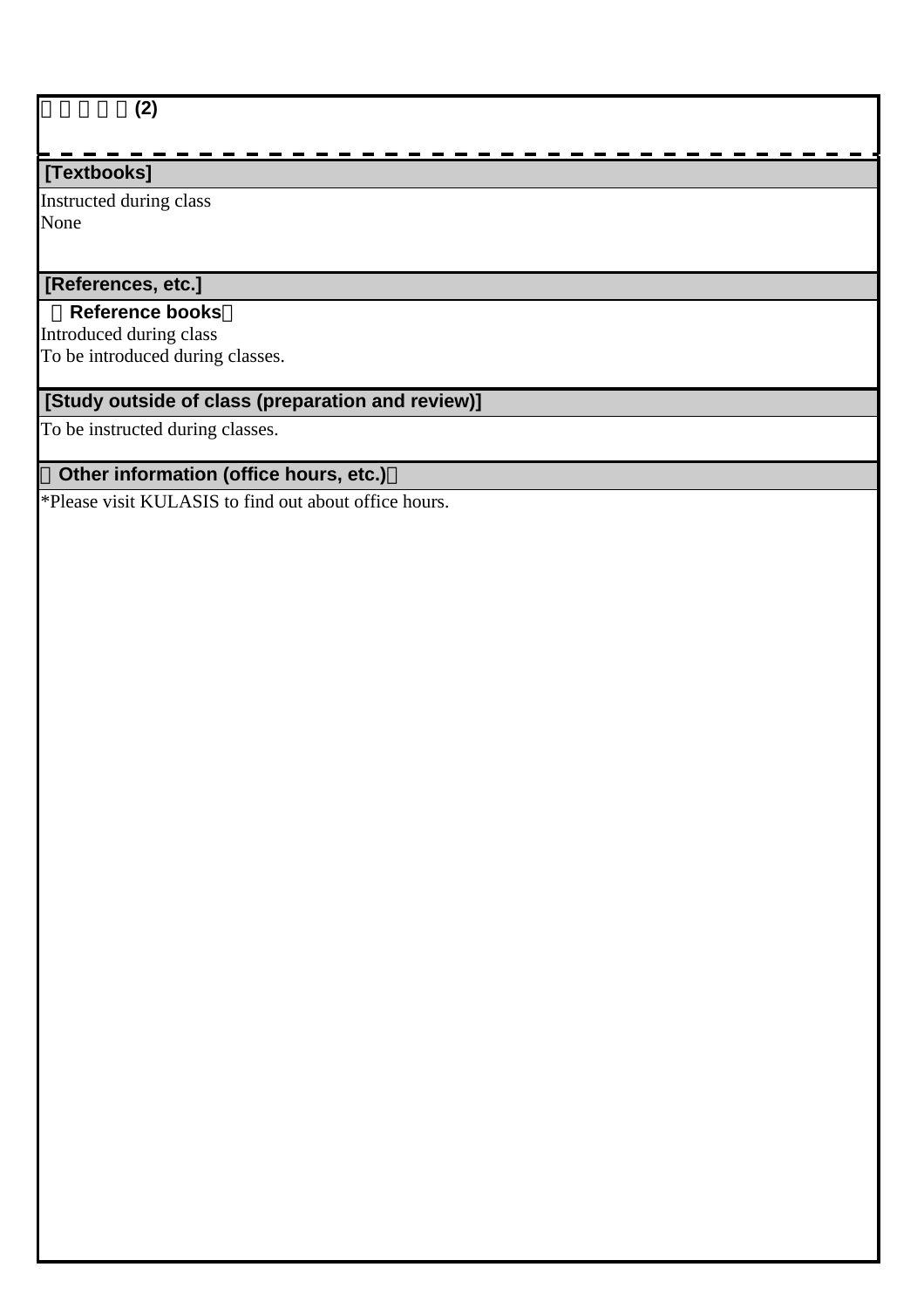| <b>Course number</b>                                                                                                                                                                                                                           |                                                                                                                                                                                                                                                                                                                                                                                                                                                                                                                                                                                                                                                                                                                                                                                                                                                                                                                                                                                                                                                                                                                                                                                                                                                                                                                                                                                                                               |  |  | G-AAA02 52504 LJ31                                 |         |  |                                                                      |  |                         |                                                                                                                                                                                                                                                                                                                                                                                                                                                                                       |  |
|------------------------------------------------------------------------------------------------------------------------------------------------------------------------------------------------------------------------------------------------|-------------------------------------------------------------------------------------------------------------------------------------------------------------------------------------------------------------------------------------------------------------------------------------------------------------------------------------------------------------------------------------------------------------------------------------------------------------------------------------------------------------------------------------------------------------------------------------------------------------------------------------------------------------------------------------------------------------------------------------------------------------------------------------------------------------------------------------------------------------------------------------------------------------------------------------------------------------------------------------------------------------------------------------------------------------------------------------------------------------------------------------------------------------------------------------------------------------------------------------------------------------------------------------------------------------------------------------------------------------------------------------------------------------------------------|--|--|----------------------------------------------------|---------|--|----------------------------------------------------------------------|--|-------------------------|---------------------------------------------------------------------------------------------------------------------------------------------------------------------------------------------------------------------------------------------------------------------------------------------------------------------------------------------------------------------------------------------------------------------------------------------------------------------------------------|--|
| <b>Course title</b><br>(and course<br>title in<br>English)                                                                                                                                                                                     |                                                                                                                                                                                                                                                                                                                                                                                                                                                                                                                                                                                                                                                                                                                                                                                                                                                                                                                                                                                                                                                                                                                                                                                                                                                                                                                                                                                                                               |  |  | Livelihoods and Creativities in Africa             |         |  | Instructor's<br>name, job title,<br>and department<br>of affiliation |  |                         | Graduate School of Asian and African Area Studies<br>Associate Professor, KANEKO MORIE                                                                                                                                                                                                                                                                                                                                                                                                |  |
| <b>Target year</b>                                                                                                                                                                                                                             |                                                                                                                                                                                                                                                                                                                                                                                                                                                                                                                                                                                                                                                                                                                                                                                                                                                                                                                                                                                                                                                                                                                                                                                                                                                                                                                                                                                                                               |  |  | 1st & 2nd year students <b>Number of credits</b> 2 |         |  |                                                                      |  | <b>Year/semesters</b>   | 2022/First semester                                                                                                                                                                                                                                                                                                                                                                                                                                                                   |  |
| Days and periods Tue.5                                                                                                                                                                                                                         |                                                                                                                                                                                                                                                                                                                                                                                                                                                                                                                                                                                                                                                                                                                                                                                                                                                                                                                                                                                                                                                                                                                                                                                                                                                                                                                                                                                                                               |  |  | <b>Class style</b>                                 | Lecture |  |                                                                      |  | Language of instruction | Japanese                                                                                                                                                                                                                                                                                                                                                                                                                                                                              |  |
| [Overview and purpose of the course]                                                                                                                                                                                                           |                                                                                                                                                                                                                                                                                                                                                                                                                                                                                                                                                                                                                                                                                                                                                                                                                                                                                                                                                                                                                                                                                                                                                                                                                                                                                                                                                                                                                               |  |  |                                                    |         |  |                                                                      |  |                         |                                                                                                                                                                                                                                                                                                                                                                                                                                                                                       |  |
| object relationships. By sharing the results of this fieldwork, we will shed light on local peoples'<br>environmental and social transformation in contemporary Africa, the importance of human-object<br>people in the context of livelihood. |                                                                                                                                                                                                                                                                                                                                                                                                                                                                                                                                                                                                                                                                                                                                                                                                                                                                                                                                                                                                                                                                                                                                                                                                                                                                                                                                                                                                                               |  |  |                                                    |         |  |                                                                      |  |                         | One of the most important parts of daily life in contemporary Africa consists of livelihood activities, such as<br>agriculture, cattle breeding, craftworks, retail, etc. In this lecture, the speaker discusses her fieldwork on some<br>of these activities, including agricultural techniques, craftwork and souvenir-making, focusing on human-<br>attitudes to<br>relationships in African life, and the creativity generated through interactions between researchers and local |  |
| [Course objectives]                                                                                                                                                                                                                            |                                                                                                                                                                                                                                                                                                                                                                                                                                                                                                                                                                                                                                                                                                                                                                                                                                                                                                                                                                                                                                                                                                                                                                                                                                                                                                                                                                                                                               |  |  |                                                    |         |  |                                                                      |  |                         |                                                                                                                                                                                                                                                                                                                                                                                                                                                                                       |  |
| peoples'<br>context.                                                                                                                                                                                                                           |                                                                                                                                                                                                                                                                                                                                                                                                                                                                                                                                                                                                                                                                                                                                                                                                                                                                                                                                                                                                                                                                                                                                                                                                                                                                                                                                                                                                                               |  |  |                                                    |         |  |                                                                      |  |                         | After understanding anthropological approaches to livelihoods in contemporary African context by focusing<br>on human-objects relationships, and students who take the lecture learn and practice discussion on local<br>attitudes to transformation of the environment and social situations in contemporary African                                                                                                                                                                 |  |
|                                                                                                                                                                                                                                                |                                                                                                                                                                                                                                                                                                                                                                                                                                                                                                                                                                                                                                                                                                                                                                                                                                                                                                                                                                                                                                                                                                                                                                                                                                                                                                                                                                                                                               |  |  |                                                    |         |  |                                                                      |  |                         |                                                                                                                                                                                                                                                                                                                                                                                                                                                                                       |  |
|                                                                                                                                                                                                                                                | [Course schedule and contents]<br>1. Introduction, 12 April 2021<br>2. Craftworks as livelihoods in contemporary African context (1), 19 April 2022<br>3. Craftworks as livelihoods in contemporary African context (2), 26 April 2022<br>4. Craftworks as livelihoods in contemporary African context (3), 10 May 2022<br>5. Craftworks as livelihoods in contemporary African context (4), 17 May 2022<br>6. Possibilities of relationship between fieldworks and human-objects relationships in contemporary African<br>context (1), 24 May 2022<br>7. Human-objects relationships in Agricultural activities (1), 31 May 2022<br>8. Human-objects relationships in Agricultural activities (2), 7 June 2022<br>9. Human-objects relationships in Agricultural activities (3), 14 June 2022<br>10. Human-objects relationships in Agricultural activities (4), 21 June 2022<br>11. Possibilities of relationship between fieldworks and human-objects relationships in contemporary African<br>context $(2)$ , 28 June 2022<br>12. Human-objects relationships and new livelihoods in contemporary African context (1), 5 July 2022<br>13. Human-objects relationships and new livelihoods in contemporary African context (2), 12 July 2022<br>14. Possibilities of relationship between fieldworks and human-objects relationships in contemporary African<br>context $(3)$ , 19 July 2022<br>15. Feedback, 26 July 2022 |  |  |                                                    |         |  |                                                                      |  |                         |                                                                                                                                                                                                                                                                                                                                                                                                                                                                                       |  |
|                                                                                                                                                                                                                                                |                                                                                                                                                                                                                                                                                                                                                                                                                                                                                                                                                                                                                                                                                                                                                                                                                                                                                                                                                                                                                                                                                                                                                                                                                                                                                                                                                                                                                               |  |  |                                                    |         |  |                                                                      |  | <b>Continue to</b>      | (2)                                                                                                                                                                                                                                                                                                                                                                                                                                                                                   |  |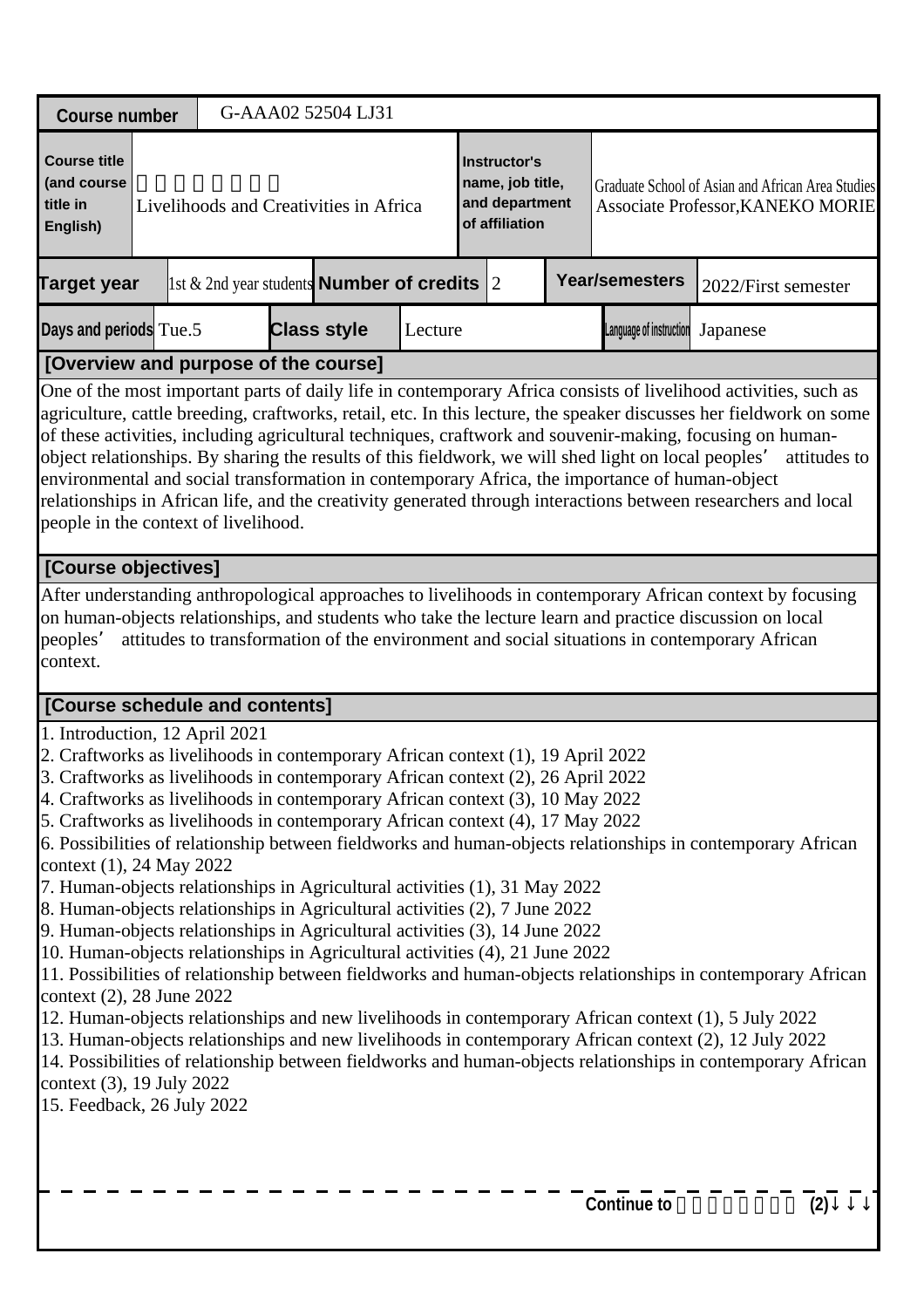### 生業とものつくり **(2)**

## **[Course requirements]**

None

## **[Evaluation methods and policy]**

Term papers and active participations in class will be evaluated.

## **[Textbooks]**

Instructed during class

#### **[References, etc.]**

 **Reference books**

Introduced during class

# **[Study outside of class (preparation and review)]**

Preparations for the next class and reviews a previous class will be instructed during classes.

## **Other information (office hours, etc.)**

Please contact the lecturer by email in advance.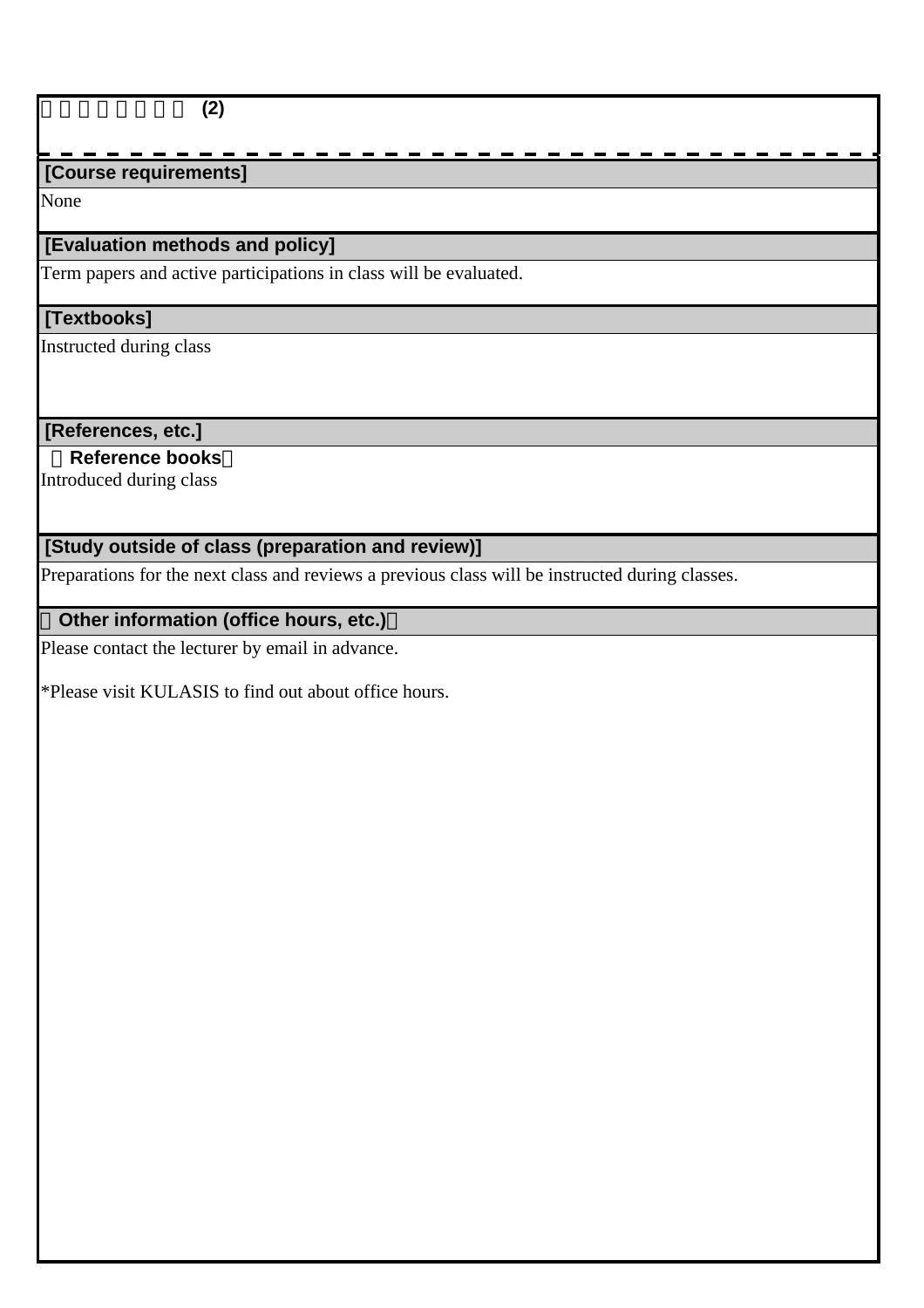| <b>Course number</b>                                                                                                                                                                                                                                                                                      |  |  | G-AAA02 52603 LB31                                                   |         |  |                                                                                  |                       |                                                                                                                                                                                                                                                                                                                                                                                                                                                                                                                                                     |
|-----------------------------------------------------------------------------------------------------------------------------------------------------------------------------------------------------------------------------------------------------------------------------------------------------------|--|--|----------------------------------------------------------------------|---------|--|----------------------------------------------------------------------------------|-----------------------|-----------------------------------------------------------------------------------------------------------------------------------------------------------------------------------------------------------------------------------------------------------------------------------------------------------------------------------------------------------------------------------------------------------------------------------------------------------------------------------------------------------------------------------------------------|
| <b>Course title</b><br>(and course<br>title in<br>Development in Africa<br>English)                                                                                                                                                                                                                       |  |  | Instructor's<br>name, job title,<br>and department<br>of affiliation |         |  | Graduate School of Asian and African Area Studies<br>Professor, TAKAHASHI MOTOKI |                       |                                                                                                                                                                                                                                                                                                                                                                                                                                                                                                                                                     |
| <b>Target year</b>                                                                                                                                                                                                                                                                                        |  |  | 1st & 2nd year students <b>Number of credits</b> $ 2 $               |         |  |                                                                                  | <b>Year/semesters</b> | 2022/Second semester                                                                                                                                                                                                                                                                                                                                                                                                                                                                                                                                |
| Days and periods Wed.2                                                                                                                                                                                                                                                                                    |  |  | <b>Class style</b>                                                   | Lecture |  |                                                                                  |                       | Language of instruction Japanese and English                                                                                                                                                                                                                                                                                                                                                                                                                                                                                                        |
| [Overview and purpose of the course]                                                                                                                                                                                                                                                                      |  |  |                                                                      |         |  |                                                                                  |                       |                                                                                                                                                                                                                                                                                                                                                                                                                                                                                                                                                     |
| people, apart from very frequent reference in the circle of African governments, aid agencies, and<br>international organizations. It is now very difficult to find places where any glimpse of development<br>knowledge to understand such complicated phenomenon of development.<br>[Course objectives] |  |  |                                                                      |         |  |                                                                                  |                       | phenomenon cannot be observed in Africa. In this sense, researchers cannot ignore development to study<br>contemporary African societies. We should note that development phenomenon has diverse and complex<br>aspects in contexts of agents, implication for people, and outcomes. This class is aimed at obtaining basic                                                                                                                                                                                                                         |
|                                                                                                                                                                                                                                                                                                           |  |  |                                                                      |         |  |                                                                                  |                       |                                                                                                                                                                                                                                                                                                                                                                                                                                                                                                                                                     |
| modernization to modern times;<br>Africa;<br>Africa;<br>purpose of analyze socio-economic situation of African countries<br>field in Africa and development phenomenon.                                                                                                                                   |  |  |                                                                      |         |  |                                                                                  |                       | 1. To acquire basic understanding on various thoughts on development emerged from the beginning of the<br>2. To acquire basic knowledge on agents and stakeholders of development and their mutual relations in<br>3. To acquire basic understandings on international development assistance and its historical changes in<br>4. To understand implication of major development indicators and ways of application of them for the<br>5. To build the basic viewpoint to figure out relations between a student's own issue of research in his/her |
| [Course schedule and contents]                                                                                                                                                                                                                                                                            |  |  |                                                                      |         |  |                                                                                  |                       |                                                                                                                                                                                                                                                                                                                                                                                                                                                                                                                                                     |
| which they plan to visit, with reference to the lecture.                                                                                                                                                                                                                                                  |  |  |                                                                      |         |  |                                                                                  |                       | In the former half of the class (seven sessions), the lecturer discusses basic knowledge corresponding to the<br>five aims of the class listed above. In the latter half of the class (seven sessions), the students is to deliver<br>presentations which discuss relations between their own research topics, fields in Africa, or African countries                                                                                                                                                                                               |
| [Course requirements]                                                                                                                                                                                                                                                                                     |  |  |                                                                      |         |  |                                                                                  |                       |                                                                                                                                                                                                                                                                                                                                                                                                                                                                                                                                                     |
| None                                                                                                                                                                                                                                                                                                      |  |  |                                                                      |         |  |                                                                                  |                       |                                                                                                                                                                                                                                                                                                                                                                                                                                                                                                                                                     |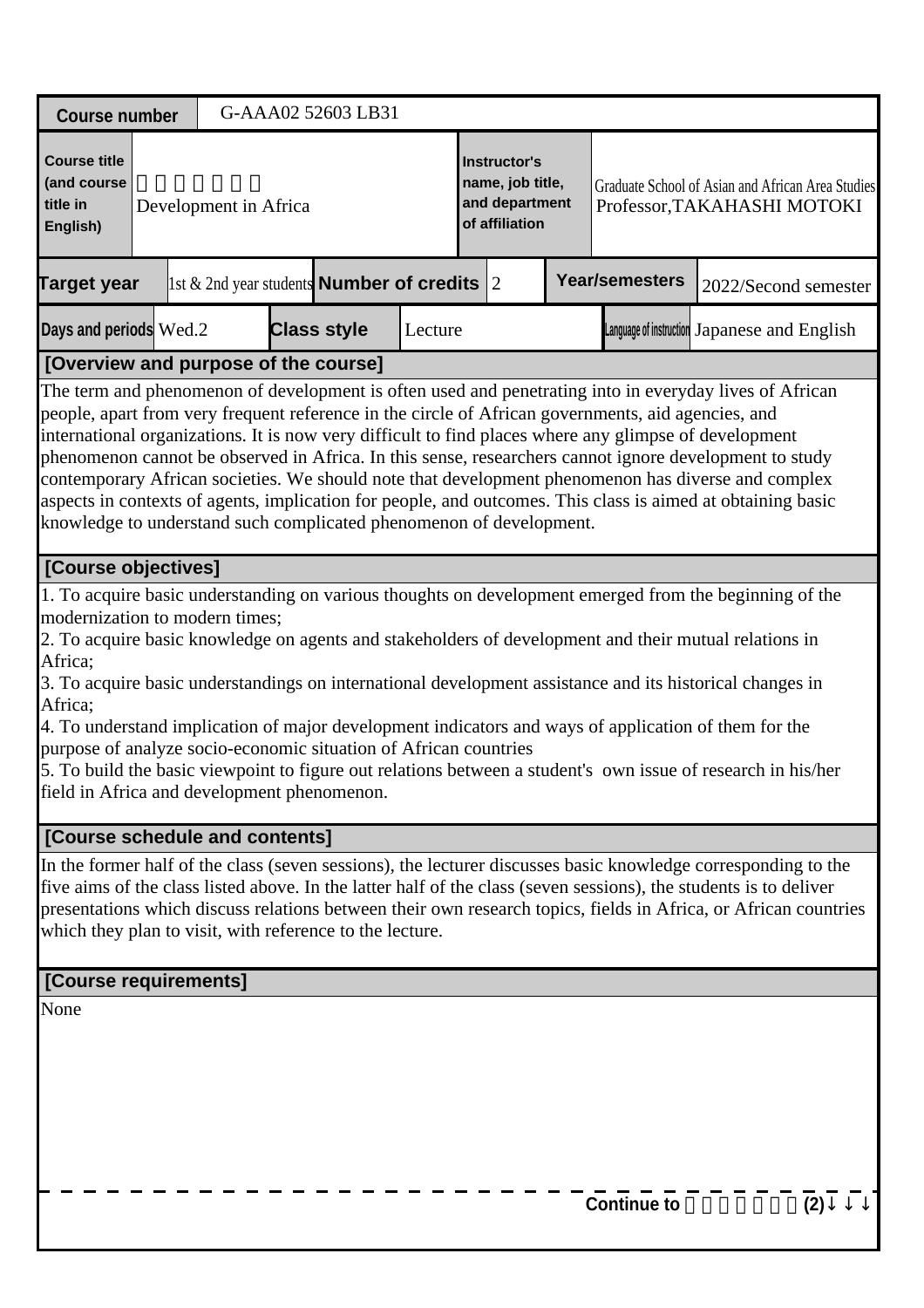## アフリカ開発論**(2)**

## **[Evaluation methods and policy]**

50% of evaluation is based on students' performance including attendance, participation, and contribution in the class.

50% of evaluation is based on students' presentations.

#### **[Textbooks]**

Not used

# **[References, etc.]**

## **Reference books**

Introduced during class

Students will be instructed to refer to relevant literature by the lecturer in the class.

## **[Study outside of class (preparation and review)]**

Students are supposed to prepare their presentations, in accordance with the lecturer's instruction, Also, they have to review the lecture every time, so that contents of the lecture is well reflected in their presentation.

#### **Other information (office hours, etc.)**

Continuous and systematic learning on a topic will surely enhance your capability for research. It is urged to attend the class as frequently as possible.

Office hours are not specified. Please make an appointment with the lecturer if you would like to consult with.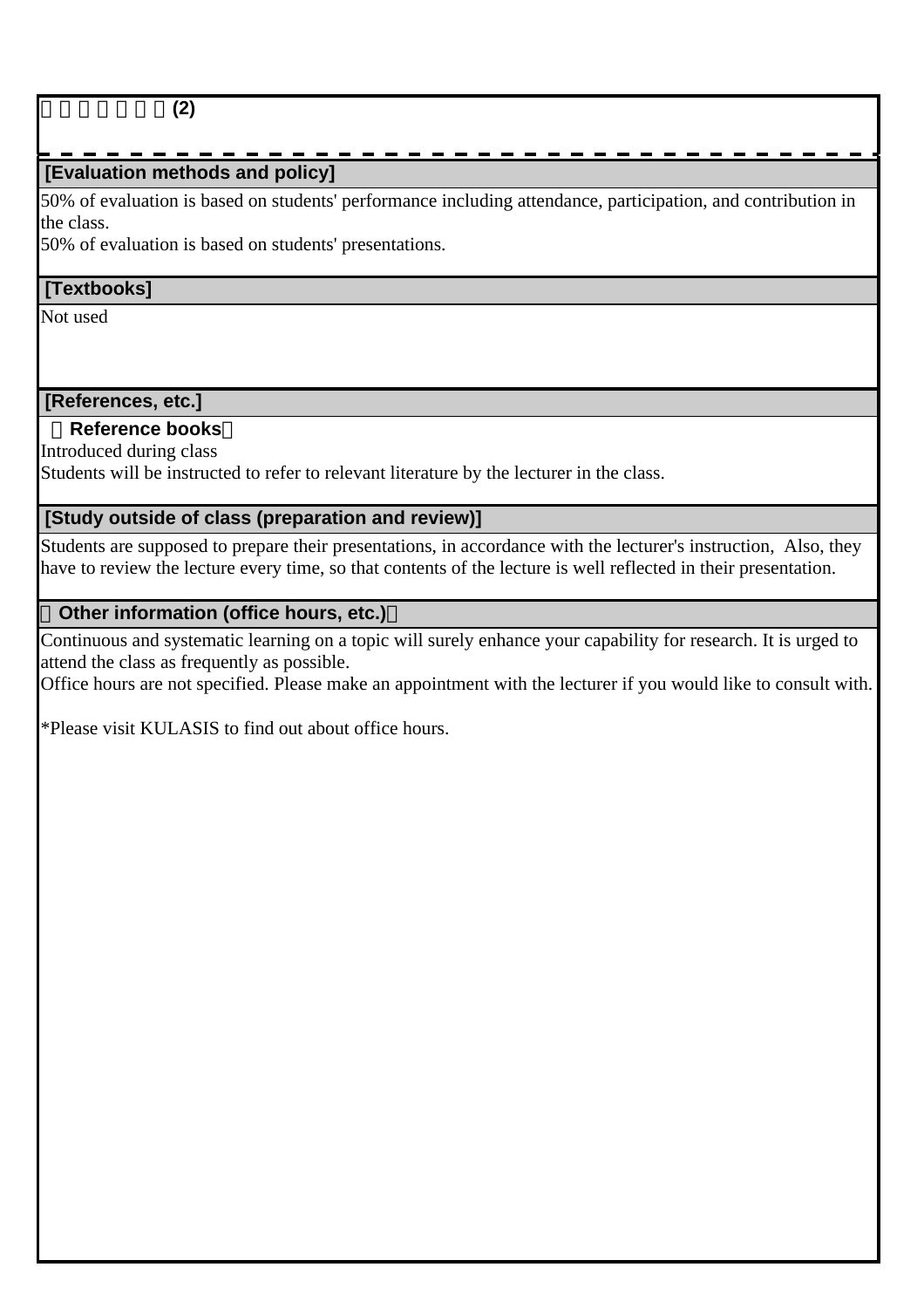| <b>Course number</b>                                          |                                                                                                                                                                                                                                                                                                                                                                                                                                                                                                                                                                                                                                                                                                                                        |  |                              |  | G-AAA02 52403 LJ31                                     |         |  |                                                                             |  |                                                                                                                                                                                                       |                                                                                                                                                                                                                                                                                                                                       |
|---------------------------------------------------------------|----------------------------------------------------------------------------------------------------------------------------------------------------------------------------------------------------------------------------------------------------------------------------------------------------------------------------------------------------------------------------------------------------------------------------------------------------------------------------------------------------------------------------------------------------------------------------------------------------------------------------------------------------------------------------------------------------------------------------------------|--|------------------------------|--|--------------------------------------------------------|---------|--|-----------------------------------------------------------------------------|--|-------------------------------------------------------------------------------------------------------------------------------------------------------------------------------------------------------|---------------------------------------------------------------------------------------------------------------------------------------------------------------------------------------------------------------------------------------------------------------------------------------------------------------------------------------|
| <b>Course title</b><br>(and course<br>title in<br>English)    |                                                                                                                                                                                                                                                                                                                                                                                                                                                                                                                                                                                                                                                                                                                                        |  | <b>Wildlife Conservation</b> |  |                                                        |         |  | <b>Instructor's</b><br>name, job title,<br>and department<br>of affiliation |  |                                                                                                                                                                                                       | Graduate School of Asian and African Area Studies<br>Professor, YAMAKOSHI GEN                                                                                                                                                                                                                                                         |
| <b>Target year</b>                                            |                                                                                                                                                                                                                                                                                                                                                                                                                                                                                                                                                                                                                                                                                                                                        |  |                              |  | 1st & 2nd year students <b>Number of credits</b> $ 2 $ |         |  |                                                                             |  | <b>Year/semesters</b>                                                                                                                                                                                 | 2022/First semester                                                                                                                                                                                                                                                                                                                   |
| Days and periods Fri.4                                        |                                                                                                                                                                                                                                                                                                                                                                                                                                                                                                                                                                                                                                                                                                                                        |  |                              |  | <b>Class style</b>                                     | Lecture |  |                                                                             |  | Language of instruction                                                                                                                                                                               | Japanese                                                                                                                                                                                                                                                                                                                              |
|                                                               |                                                                                                                                                                                                                                                                                                                                                                                                                                                                                                                                                                                                                                                                                                                                        |  |                              |  |                                                        |         |  |                                                                             |  |                                                                                                                                                                                                       |                                                                                                                                                                                                                                                                                                                                       |
|                                                               | [Overview and purpose of the course]<br>Wildlife conservation is an important global issue since it concerns the preservation of biodiversity in a whole<br>variety of ecosystems all over the world. On the other hand, for the people who live in the habitats of the<br>endangered animals, wildlife conservation is "their own" problem highly specific to the region, and based on<br>a particular local history and their way of thinking towards animals. In this class we will take a fresh look at<br>wildlife conservation as one contemporary problem in which global and local concerns intersect. Students<br>will gain an understanding of the relevant basic concepts through a range of readings and class discussion. |  |                              |  |                                                        |         |  |                                                                             |  |                                                                                                                                                                                                       |                                                                                                                                                                                                                                                                                                                                       |
|                                                               | [Course objectives]                                                                                                                                                                                                                                                                                                                                                                                                                                                                                                                                                                                                                                                                                                                    |  |                              |  |                                                        |         |  |                                                                             |  |                                                                                                                                                                                                       |                                                                                                                                                                                                                                                                                                                                       |
|                                                               | Students are expected to acquire basic knowledge about keywords which are taken up at the class, to use such<br>keywords in active discussions at the class, in anticipation of eventually activate ideas obtained through such<br>discussions during field researches.                                                                                                                                                                                                                                                                                                                                                                                                                                                                |  |                              |  |                                                        |         |  |                                                                             |  |                                                                                                                                                                                                       |                                                                                                                                                                                                                                                                                                                                       |
| [Course schedule and contents]                                |                                                                                                                                                                                                                                                                                                                                                                                                                                                                                                                                                                                                                                                                                                                                        |  |                              |  |                                                        |         |  |                                                                             |  |                                                                                                                                                                                                       |                                                                                                                                                                                                                                                                                                                                       |
| curriculum is as follows:                                     |                                                                                                                                                                                                                                                                                                                                                                                                                                                                                                                                                                                                                                                                                                                                        |  |                              |  |                                                        |         |  |                                                                             |  |                                                                                                                                                                                                       | Class schedule and contents will be decided in consultation with students at the first meeting. The tentative                                                                                                                                                                                                                         |
| Week 1:<br>Explanation of the direction of the class.         |                                                                                                                                                                                                                                                                                                                                                                                                                                                                                                                                                                                                                                                                                                                                        |  |                              |  |                                                        |         |  |                                                                             |  |                                                                                                                                                                                                       |                                                                                                                                                                                                                                                                                                                                       |
| Weeks 2-7:<br>protected areas and colonialism.                |                                                                                                                                                                                                                                                                                                                                                                                                                                                                                                                                                                                                                                                                                                                                        |  |                              |  |                                                        |         |  |                                                                             |  |                                                                                                                                                                                                       | In these weeks, We will discuss and understand diverse approaches to nature conservation, using specific<br>examples. Main discussion points: "Who" is protecting "what kind" of nature, by "which methods," and for<br>"what purposes"? Debates on preservation v.s. conservation, the rights and wrongs of artificial intervention, |
| <b>Weeks 8-10:</b><br>conservation.                           |                                                                                                                                                                                                                                                                                                                                                                                                                                                                                                                                                                                                                                                                                                                                        |  |                              |  |                                                        |         |  |                                                                             |  | In these weeks, we will look at the debates on environmental conservation, and try to deepen the<br>understanding by putting the debates in broader contexts of Area Studies. Main discussion points: | Participatory development debates, humanitarian intervention, market and neo-liberalism, wholism in                                                                                                                                                                                                                                   |
| Weeks 11-15:<br>discussions on the specific sets of problems. |                                                                                                                                                                                                                                                                                                                                                                                                                                                                                                                                                                                                                                                                                                                                        |  |                              |  |                                                        |         |  |                                                                             |  |                                                                                                                                                                                                       | In these weeks we will choose certain keywords, depending on the interests of students in the class, and have                                                                                                                                                                                                                         |
| Keyword examples:                                             |                                                                                                                                                                                                                                                                                                                                                                                                                                                                                                                                                                                                                                                                                                                                        |  |                              |  |                                                        |         |  |                                                                             |  |                                                                                                                                                                                                       |                                                                                                                                                                                                                                                                                                                                       |
|                                                               |                                                                                                                                                                                                                                                                                                                                                                                                                                                                                                                                                                                                                                                                                                                                        |  |                              |  |                                                        |         |  |                                                                             |  | <b>Continue to</b>                                                                                                                                                                                    | (2)                                                                                                                                                                                                                                                                                                                                   |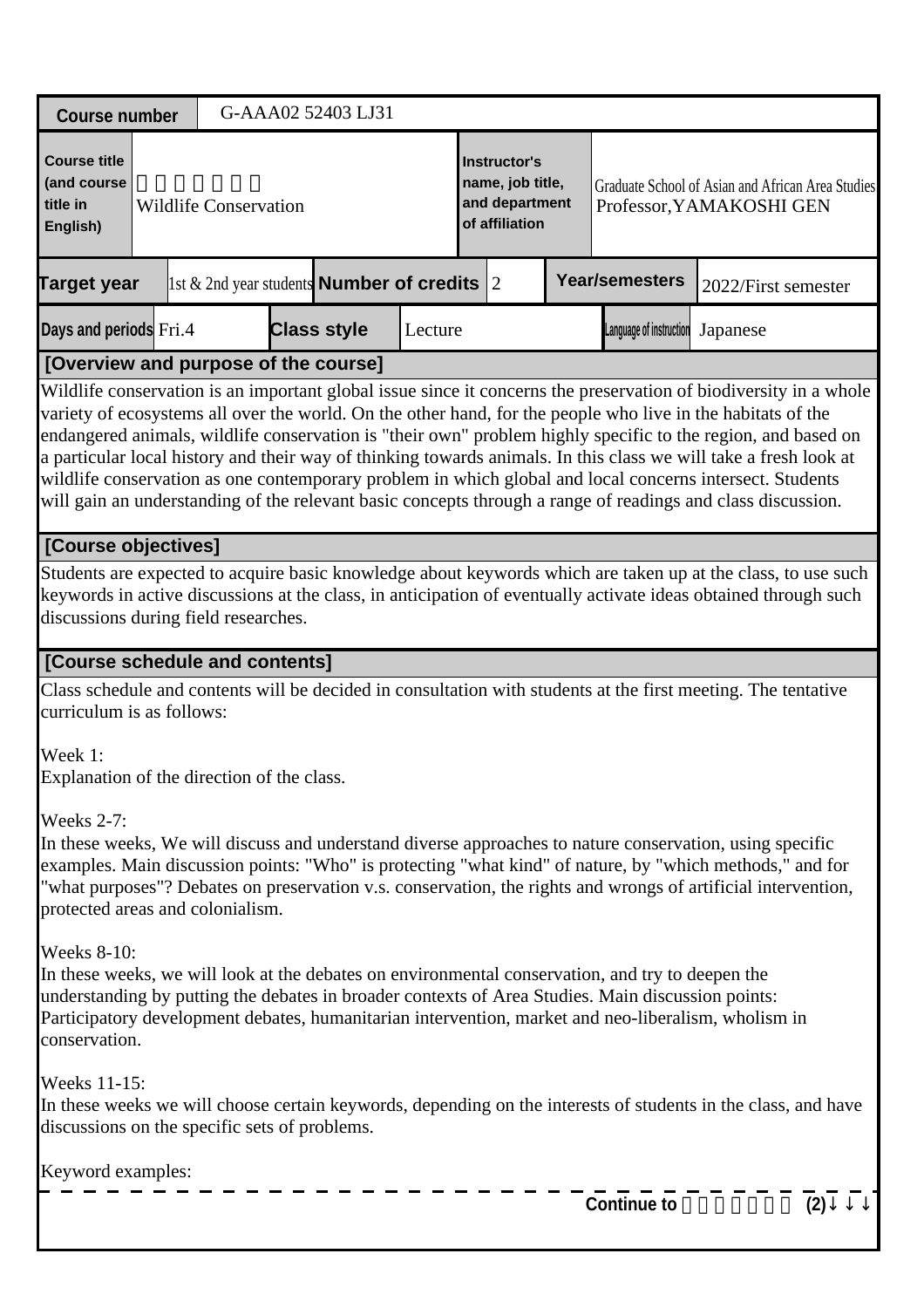### 野生動物保全論 **(2)**

Biodiversity, environmental sustainability, the problem of invasive alien species, resilience, ecological philosophy, the "Should Trees Have Standing" debate, the Animal Rights debate, citizens' rights movements and nature conservation philosophy, animal welfare and empathy, alpinism and adventure, nature esthetics, the birth and history of landscape paintings, nature writing and correspondence, religion and environmentalism.

## **[Course requirements]**

None

## **[Evaluation methods and policy]**

Evaluation will be based on active participation in class with questions and expression of opinions, and discussion skills.

#### **[Textbooks]**

Instructed during class

#### **[References, etc.]**

#### **Reference books**

Introduced during class

## **[Study outside of class (preparation and review)]**

Students are expected to prepare and review specific topics and key words which are discussed in the class.

#### **Other information (office hours, etc.)**

None.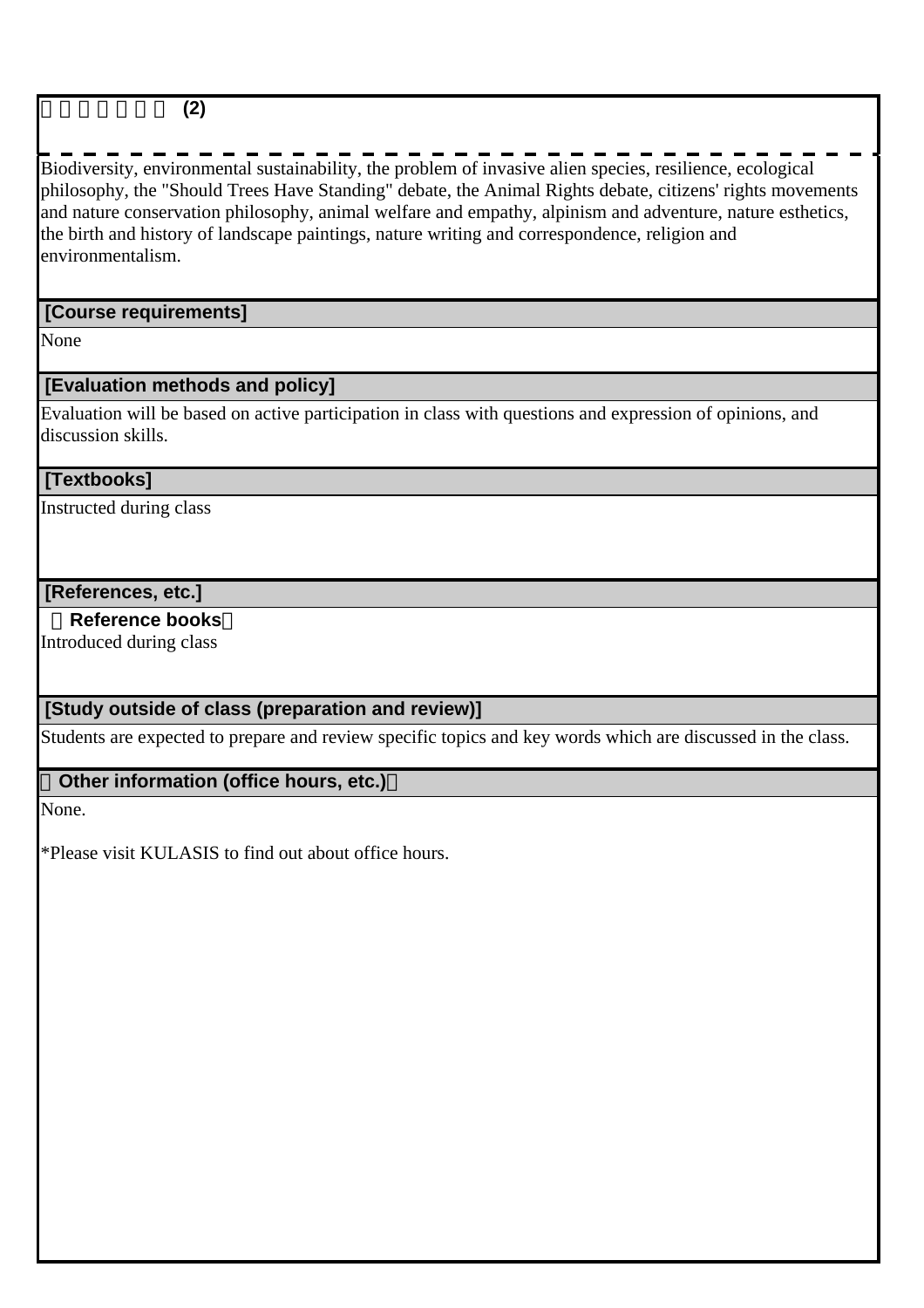| <b>Course number</b>                                                                                                                                                                                                                                                                                                                                                                                                                                                                                                                                                                                                                                                                                                                                                                           |                               |  | G-AAA02 52605 LJ31                                         |         |  |                                                                             |  |                         |                                                                                                                                                                                                                                                                                                                                                                                                                                                                                                                                                               |  |  |
|------------------------------------------------------------------------------------------------------------------------------------------------------------------------------------------------------------------------------------------------------------------------------------------------------------------------------------------------------------------------------------------------------------------------------------------------------------------------------------------------------------------------------------------------------------------------------------------------------------------------------------------------------------------------------------------------------------------------------------------------------------------------------------------------|-------------------------------|--|------------------------------------------------------------|---------|--|-----------------------------------------------------------------------------|--|-------------------------|---------------------------------------------------------------------------------------------------------------------------------------------------------------------------------------------------------------------------------------------------------------------------------------------------------------------------------------------------------------------------------------------------------------------------------------------------------------------------------------------------------------------------------------------------------------|--|--|
| <b>Course title</b><br>(and course<br>title in<br>English)                                                                                                                                                                                                                                                                                                                                                                                                                                                                                                                                                                                                                                                                                                                                     | Water, Sanitation and Hygiene |  |                                                            |         |  | <b>Instructor's</b><br>name, job title,<br>and department<br>of affiliation |  |                         | Graduate School of Asian and African Area Studies<br>Associate Professor, HARADA HIDENORI                                                                                                                                                                                                                                                                                                                                                                                                                                                                     |  |  |
| <b>Target year</b>                                                                                                                                                                                                                                                                                                                                                                                                                                                                                                                                                                                                                                                                                                                                                                             |                               |  | $\vert$ 1st & 2nd year students <b>Number of credits</b> 2 |         |  |                                                                             |  | <b>Year/semesters</b>   | 2022/First semester                                                                                                                                                                                                                                                                                                                                                                                                                                                                                                                                           |  |  |
| Days and periods Fri.5                                                                                                                                                                                                                                                                                                                                                                                                                                                                                                                                                                                                                                                                                                                                                                         |                               |  | <b>Class style</b>                                         | Lecture |  |                                                                             |  | Language of instruction | Japanese                                                                                                                                                                                                                                                                                                                                                                                                                                                                                                                                                      |  |  |
| [Overview and purpose of the course]                                                                                                                                                                                                                                                                                                                                                                                                                                                                                                                                                                                                                                                                                                                                                           |                               |  |                                                            |         |  |                                                                             |  |                         |                                                                                                                                                                                                                                                                                                                                                                                                                                                                                                                                                               |  |  |
| WASH in the field.                                                                                                                                                                                                                                                                                                                                                                                                                                                                                                                                                                                                                                                                                                                                                                             |                               |  |                                                            |         |  |                                                                             |  |                         | Water is vital for human life, and excreta (human waste) is necessarily generated from daily life. Securing<br>water, sanitation and hygiene (called WASH) is one of the major challenges in sub-Saharan Africa. In this<br>course, students will learn the present conditions, impact on health and the environment, management, and<br>human-environment-society interaction of WASH, followed by the discussion on the ways to achieve WASH<br>for sub-Saharan Africa. Students will also learn how to obtain physico-chemical and microbiological data on |  |  |
|                                                                                                                                                                                                                                                                                                                                                                                                                                                                                                                                                                                                                                                                                                                                                                                                | [Course objectives]           |  |                                                            |         |  |                                                                             |  |                         |                                                                                                                                                                                                                                                                                                                                                                                                                                                                                                                                                               |  |  |
| Students will understand (1) the impact of WASH on health,<br>(2) the impact of WASH on material cycle and the environment, (3) the socio-environment-society<br>interaction of WASH, and (4) the data of quantity and quality of WASH                                                                                                                                                                                                                                                                                                                                                                                                                                                                                                                                                         |                               |  |                                                            |         |  |                                                                             |  |                         |                                                                                                                                                                                                                                                                                                                                                                                                                                                                                                                                                               |  |  |
| [Course schedule and contents]                                                                                                                                                                                                                                                                                                                                                                                                                                                                                                                                                                                                                                                                                                                                                                 |                               |  |                                                            |         |  |                                                                             |  |                         |                                                                                                                                                                                                                                                                                                                                                                                                                                                                                                                                                               |  |  |
| Week 1: Introduction to Global WASH 1<br>Week 2: Introduction to Global WASH 2<br>Week 3: WASH and health 1<br>Week 4: WASH and health 2<br>Week 5: WASH and material cycle 1<br>Week 6: WASH and material cycle 2<br>Week 7: WASH and society 1<br>Week 8: WASH and society 2<br>Week 9: Practice of WASH condition surveys 1<br>Week 10: Practice of WASH condition surveys 2<br>Week 11: Practice of WASH condition surveys 3<br>Week 12: Presentation on WASH in sub-Saharan Africa 1<br>Week 13: Presentation on WASH in sub-Saharan Africa 2<br>Week 14: Presentation on WASH in sub-Saharan Africa 3<br>Week 15: Feedback<br>The schedule and contents may change depending on the number of students and their background. The<br>(Week 9-11), and student presentations (Week 12-14). |                               |  |                                                            |         |  |                                                                             |  |                         | coursework includes the experimental measurement of quantity and quality of WASH and their data analysis                                                                                                                                                                                                                                                                                                                                                                                                                                                      |  |  |
|                                                                                                                                                                                                                                                                                                                                                                                                                                                                                                                                                                                                                                                                                                                                                                                                |                               |  |                                                            |         |  |                                                                             |  | <b>Continue to</b>      | (2)                                                                                                                                                                                                                                                                                                                                                                                                                                                                                                                                                           |  |  |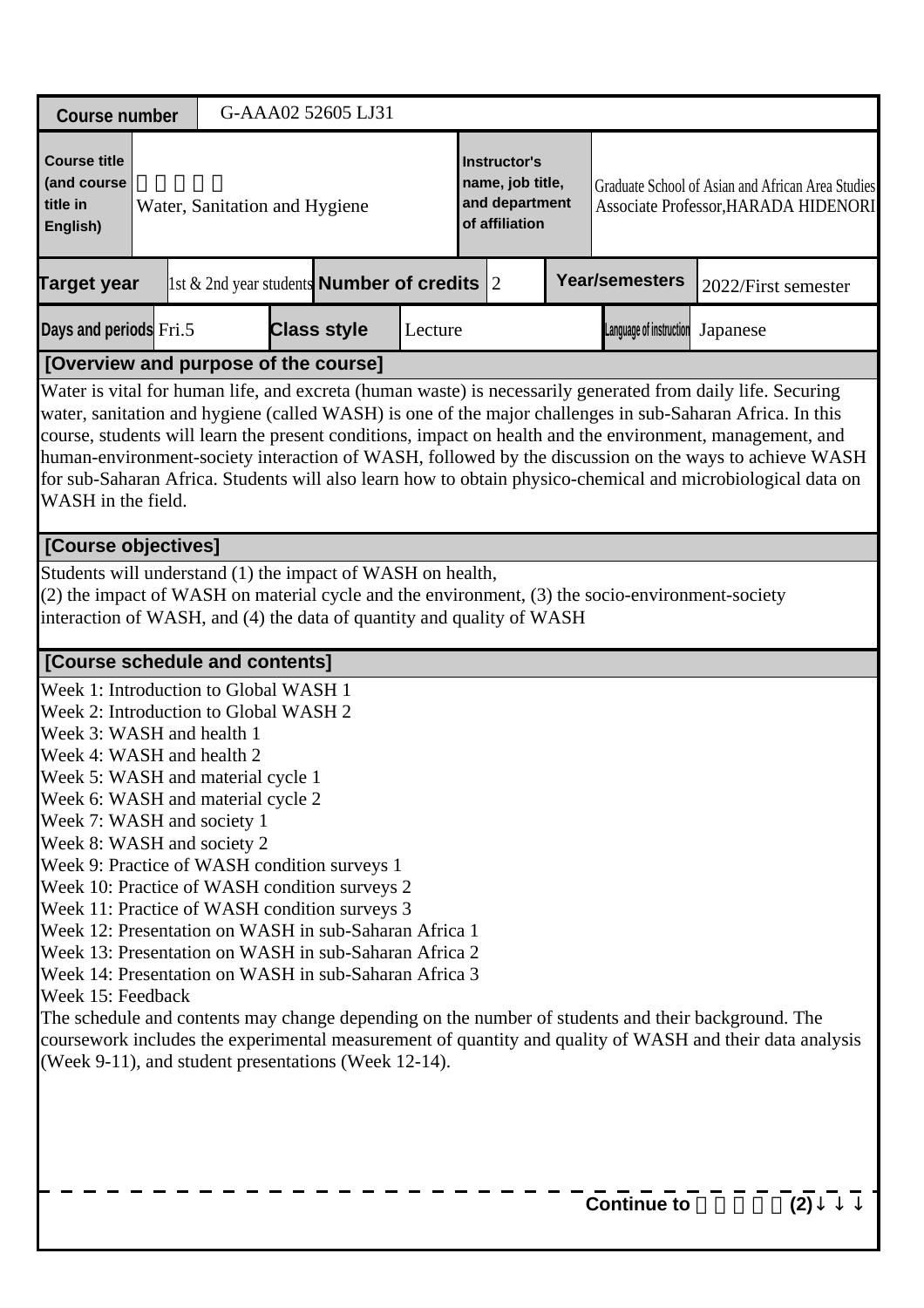## 水・衛生論**(2)**

## **[Course requirements]**

No requirement. Students with either natural science or social science background can join.

#### **[Evaluation methods and policy]**

Participation and contribution to the lecture (50%) Presentation (50%)

#### **[Textbooks]**

Not used

 **[References, etc.]**

#### **Reference books**

Introduced during class

## **[Study outside of class (preparation and review)]**

Self-study after each lecture is required. Preparation for your presentation is required. Materials for self-study and presentation preparation will be introduced in the course.

## **Other information (office hours, etc.)**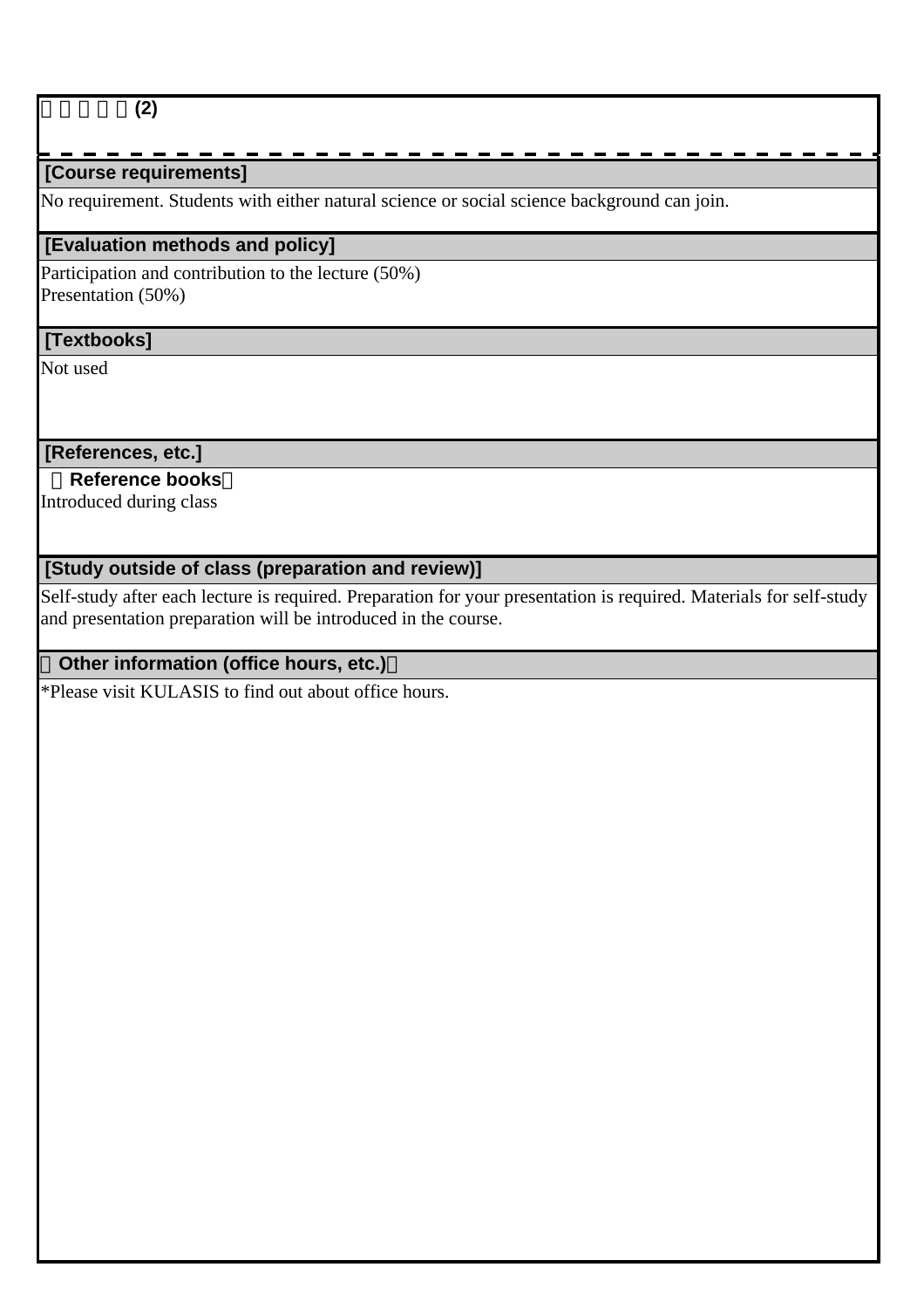| <b>Course number</b>                                                                                                                  | G-AAA02 52807 LJ31                                                                                                                                                                                                                                                                                                                                                                                                                                                                                                                                                                                                                                                                                                                                                                                                                                                                                                                                                                                                                                                                                                                                                                                                                                                                                                                                                                                                                                                                                                                                                                                                                                                                                                                                                              |         |                                                                             |                         |                                                            |
|---------------------------------------------------------------------------------------------------------------------------------------|---------------------------------------------------------------------------------------------------------------------------------------------------------------------------------------------------------------------------------------------------------------------------------------------------------------------------------------------------------------------------------------------------------------------------------------------------------------------------------------------------------------------------------------------------------------------------------------------------------------------------------------------------------------------------------------------------------------------------------------------------------------------------------------------------------------------------------------------------------------------------------------------------------------------------------------------------------------------------------------------------------------------------------------------------------------------------------------------------------------------------------------------------------------------------------------------------------------------------------------------------------------------------------------------------------------------------------------------------------------------------------------------------------------------------------------------------------------------------------------------------------------------------------------------------------------------------------------------------------------------------------------------------------------------------------------------------------------------------------------------------------------------------------|---------|-----------------------------------------------------------------------------|-------------------------|------------------------------------------------------------|
| <b>Course title</b><br>(and course<br>title in<br><b>Tropical Diseases</b><br>English)                                                |                                                                                                                                                                                                                                                                                                                                                                                                                                                                                                                                                                                                                                                                                                                                                                                                                                                                                                                                                                                                                                                                                                                                                                                                                                                                                                                                                                                                                                                                                                                                                                                                                                                                                                                                                                                 |         | <b>Instructor's</b><br>name, job title,<br>and department<br>of affiliation |                         | Kansai Medical University Professor<br>NISHIYAMA TOSHIMASA |
| Target year                                                                                                                           | $\vert$ 1st & 2nd year students <b>Number of credits</b> 2                                                                                                                                                                                                                                                                                                                                                                                                                                                                                                                                                                                                                                                                                                                                                                                                                                                                                                                                                                                                                                                                                                                                                                                                                                                                                                                                                                                                                                                                                                                                                                                                                                                                                                                      |         |                                                                             | <b>Year/semesters</b>   | 2022/First semester                                        |
| Days and periods Tue.2                                                                                                                | <b>Class style</b>                                                                                                                                                                                                                                                                                                                                                                                                                                                                                                                                                                                                                                                                                                                                                                                                                                                                                                                                                                                                                                                                                                                                                                                                                                                                                                                                                                                                                                                                                                                                                                                                                                                                                                                                                              | Lecture |                                                                             | Language of instruction | Japanese                                                   |
|                                                                                                                                       | [Overview and purpose of the course]                                                                                                                                                                                                                                                                                                                                                                                                                                                                                                                                                                                                                                                                                                                                                                                                                                                                                                                                                                                                                                                                                                                                                                                                                                                                                                                                                                                                                                                                                                                                                                                                                                                                                                                                            |         |                                                                             |                         |                                                            |
| healthily.                                                                                                                            | Many students of the Graduate School of Asian and African Area Studies conduct a field research in Asia and<br>Africa, where various kinds of infectious diseases, which does not exist in Japan, are observed. This lecture<br>aims to deepen the knowledge on tropical diseases and the practical methods to conduct a field research                                                                                                                                                                                                                                                                                                                                                                                                                                                                                                                                                                                                                                                                                                                                                                                                                                                                                                                                                                                                                                                                                                                                                                                                                                                                                                                                                                                                                                         |         |                                                                             |                         |                                                            |
| [Course objectives]                                                                                                                   |                                                                                                                                                                                                                                                                                                                                                                                                                                                                                                                                                                                                                                                                                                                                                                                                                                                                                                                                                                                                                                                                                                                                                                                                                                                                                                                                                                                                                                                                                                                                                                                                                                                                                                                                                                                 |         |                                                                             |                         |                                                            |
|                                                                                                                                       | Students will acquire the knowledge on 1) endemic diseases in their research field, 2) self-management skills<br>for their health in the field, and 3) preventive measures against tropical diseases and their treatment.                                                                                                                                                                                                                                                                                                                                                                                                                                                                                                                                                                                                                                                                                                                                                                                                                                                                                                                                                                                                                                                                                                                                                                                                                                                                                                                                                                                                                                                                                                                                                       |         |                                                                             |                         |                                                            |
| [Course schedule and contents]                                                                                                        |                                                                                                                                                                                                                                                                                                                                                                                                                                                                                                                                                                                                                                                                                                                                                                                                                                                                                                                                                                                                                                                                                                                                                                                                                                                                                                                                                                                                                                                                                                                                                                                                                                                                                                                                                                                 |         |                                                                             |                         |                                                            |
| etc.<br>hemorrhagic fever, Lyme disease, etc.<br>anthoropophaga, etc.<br>etc.<br>Poliomyelitis, etc.<br>Ascariasis, etc.<br>insurance | 1st lecture: An introduction to the study of tropical diseases<br>2nd lecture: Mosquito-borne Diseases I: Malaria<br>3rd lecture: Mosquito-borne Diseases II: Dengue fever, Yellow fever, Chikungunya fever, West Nile fever,<br>4th lecture: Mosquito-borne Diseases III: Bancroftian filariasis, Malayan filariasis etc.<br>5th lecture: Tick-borne Diseases: Scrub typhus, Spotted fever, Tick borne encephalitis, Crimean<br>6th lecture: Fly-borne Diseases: Leishmaniasis, Sleeping sickness, Onchocerciasis, Loasis, Cordylobia<br>7th lecture: Transcutaneous Infection: Schistosomiasis, Hookworm disease, Strongyloidiasis, Leptospirosis,<br>8th lecture: Orally Transmitted Viral Diseases: Hepatitis A and E, Norovirus infection, Rotavirus infection,<br>9th lecture: Orally Transmitted Bacterial Diseases: Escherichia coli infection, Shigellosis, Typhoid fever,<br>Salmonella infection, Cholera, Campylobacter infection, etc.<br>10th lecture: Orally Transmitted Parasitic Diseases I: Amoebic dysentery, Toxoplasmosis, Giardiasis,<br>11th lecture: Orally Transmitted Parasitic Diseases II: Hookworm disease, Trichuriasis, Clonorchiasis,<br>Fasciolopsiasis, Fascioliasis, Heterophyiasis, Paragonimiasis<br>12th lecture: Infectious diseases caused by mammal bite and sexually transmitted diseases: Rabies, Tetanus,<br>Herpes B virus infection, Pasteurella infection, HIV infection, Syphilis, Gonorrhea, Chlamydia infection, etc.<br>13th lecture: How to use simple test kit for malaria and dengue fever (incl. practical exercise)<br>14th lecture: 1) Sickness in the airplane and its prevention, 2) How to customize the plan of your travel<br>15th lecture: Which vaccines to choose and how to plan the schedule for vaccination |         |                                                                             | <b>Continue to</b>      | Congo<br>(2)                                               |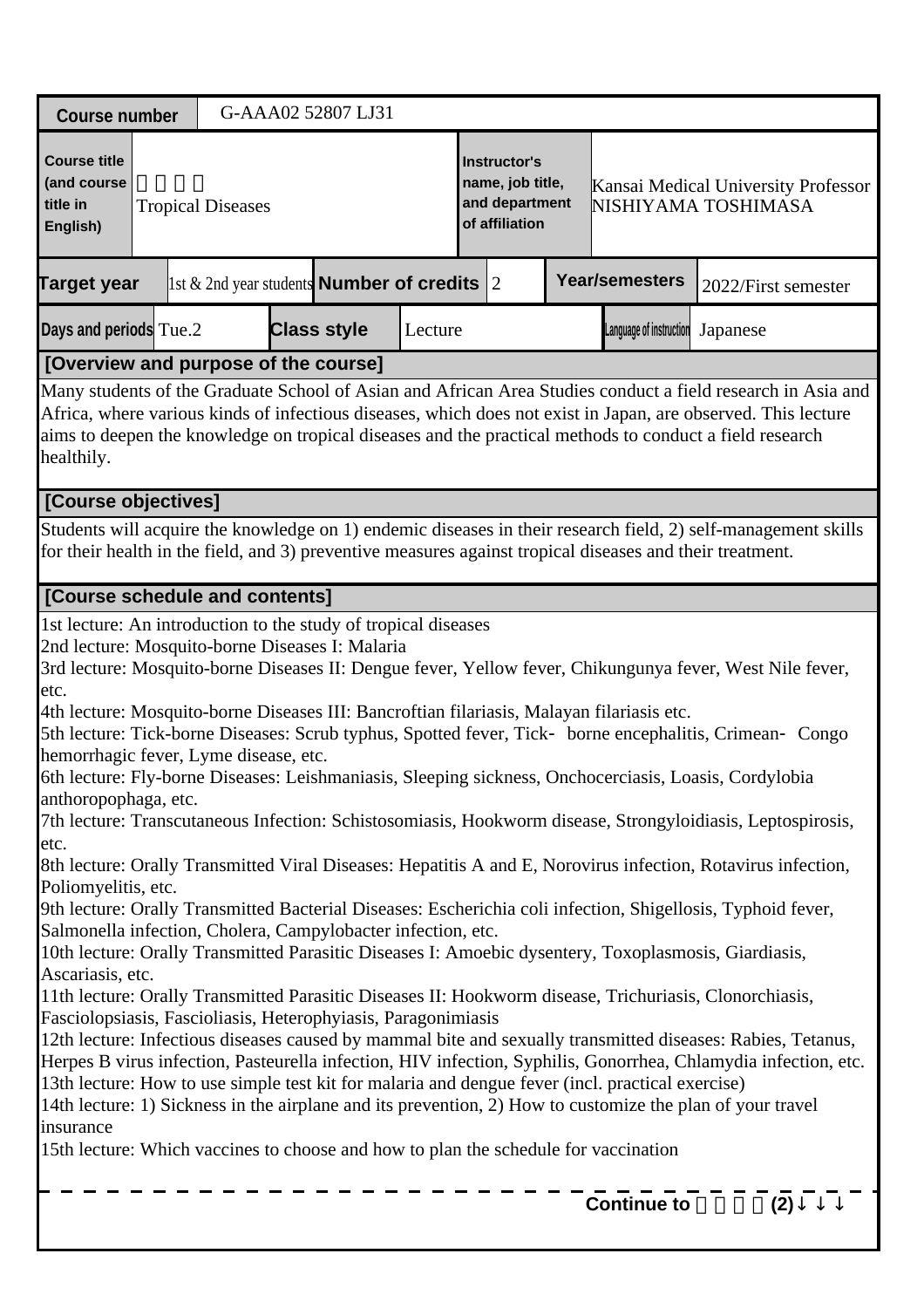熱帯病学**(2)**

## **[Course requirements]**

Desirable for students who learned biology in high school, but NOT REQUIRED

### **[Evaluation methods and policy]**

Evaluation will be based on a report. The content of the report will include: 1) your research field, 2) sickness popular in your field and measures to prevent infection, 3) what to do when infected.

#### **[Textbooks]**

Not used

#### **[References, etc.]**

## **Reference books**

Introduced during class

## **[Study outside of class (preparation and review)]**

Review what you learned in the lecture by exploring the web sites such as "International Travel and Health by WHO and "Yellow Book" by the US-CDC.

## **Other information (office hours, etc.)**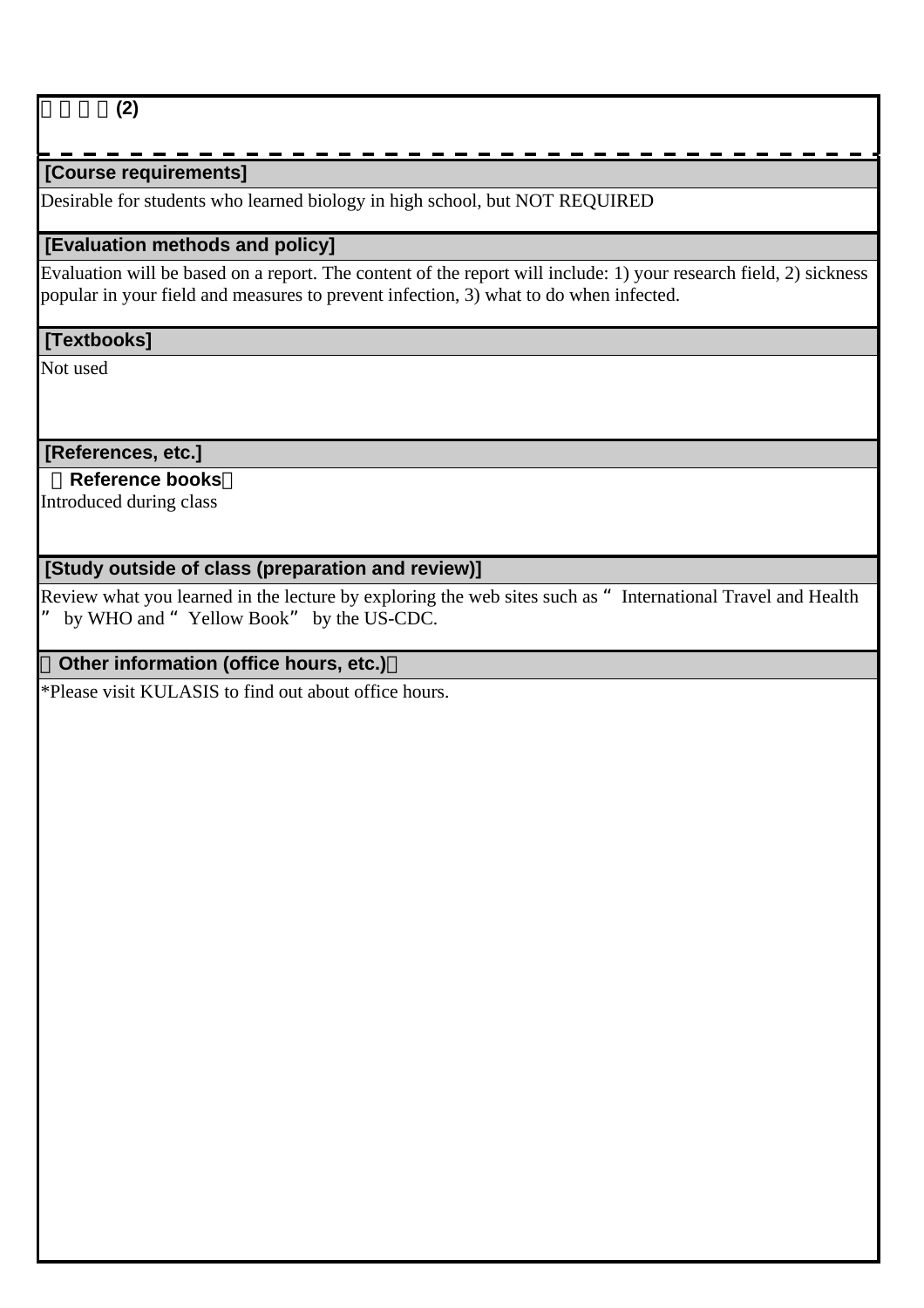| <b>Course number</b>                                                                                                                                                                                                                                                                                                                                                                                                                                                                                                | G-AAA02 52808 LJ31                                         |                    |         |                                                                      |                       |                                                                                                                                                                                                                                                                                                                                        |
|---------------------------------------------------------------------------------------------------------------------------------------------------------------------------------------------------------------------------------------------------------------------------------------------------------------------------------------------------------------------------------------------------------------------------------------------------------------------------------------------------------------------|------------------------------------------------------------|--------------------|---------|----------------------------------------------------------------------|-----------------------|----------------------------------------------------------------------------------------------------------------------------------------------------------------------------------------------------------------------------------------------------------------------------------------------------------------------------------------|
| <b>Course title</b><br>(and course<br>title in<br>English)                                                                                                                                                                                                                                                                                                                                                                                                                                                          | <b>Practical Development Cooperation</b>                   |                    |         | Instructor's<br>name, job title,<br>and department<br>of affiliation |                       | <b>SHIRATORI KIYOSHI</b>                                                                                                                                                                                                                                                                                                               |
| <b>Target year</b>                                                                                                                                                                                                                                                                                                                                                                                                                                                                                                  | $\vert$ 1st & 2nd year students <b>Number of credits</b> 2 |                    |         |                                                                      | <b>Year/semesters</b> | 2022/Intensive, Second<br>semester                                                                                                                                                                                                                                                                                                     |
| Days and periods Intensive                                                                                                                                                                                                                                                                                                                                                                                                                                                                                          |                                                            | <b>Class style</b> | Lecture |                                                                      |                       | Language of instruction Japanese                                                                                                                                                                                                                                                                                                       |
| [Overview and purpose of the course]                                                                                                                                                                                                                                                                                                                                                                                                                                                                                |                                                            |                    |         |                                                                      |                       |                                                                                                                                                                                                                                                                                                                                        |
| and "What is development for?"<br>Based on cases of rural and agricultural development in Africa, the course introduces what development<br>workers, and their desired capacity and perspective. The course also touch resent changes of development<br>policy environment and its impact on development projects. At the end of the course, it is expected that<br>workers or any other form of involvement.                                                                                                       |                                                            |                    |         |                                                                      |                       | The sessions try to throw some light on questions such as "What is development?", "Is development helpful?<br>cooperation aims for and what are happening in the field. Then it discusses types and roles of development<br>participants will be able to have clearer perspective to involve in development cooperation as development |
| [Course objectives]                                                                                                                                                                                                                                                                                                                                                                                                                                                                                                 |                                                            |                    |         |                                                                      |                       |                                                                                                                                                                                                                                                                                                                                        |
| thinking, attitude, knowledge and skills for being a development worker.                                                                                                                                                                                                                                                                                                                                                                                                                                            |                                                            |                    |         |                                                                      |                       | To understand the challenges and opportunities of development cooperation and to consider desired ways of                                                                                                                                                                                                                              |
| [Course schedule and contents]                                                                                                                                                                                                                                                                                                                                                                                                                                                                                      |                                                            |                    |         |                                                                      |                       |                                                                                                                                                                                                                                                                                                                                        |
| 1. Introduction<br>2. Purpose of development<br>3. History of development<br>4. Institutional arrangement of development<br>5. Case study: Mozambique 1<br>6. Case study: Mozambique 2<br>7. Case study: Tanzania 1<br>8. Case study: Tanzania 2<br>9. Case study: Ethiopia 1<br>10. Case study: Ethiopia 2<br>11. Involving in development<br>12. Stakeholders of development<br>13. Plan and reality in development<br>14. Uncertainty in development<br>15. Ability and attitude required for development worker |                                                            |                    |         |                                                                      |                       |                                                                                                                                                                                                                                                                                                                                        |
|                                                                                                                                                                                                                                                                                                                                                                                                                                                                                                                     |                                                            |                    |         |                                                                      | <b>Continue to</b>    | (2)                                                                                                                                                                                                                                                                                                                                    |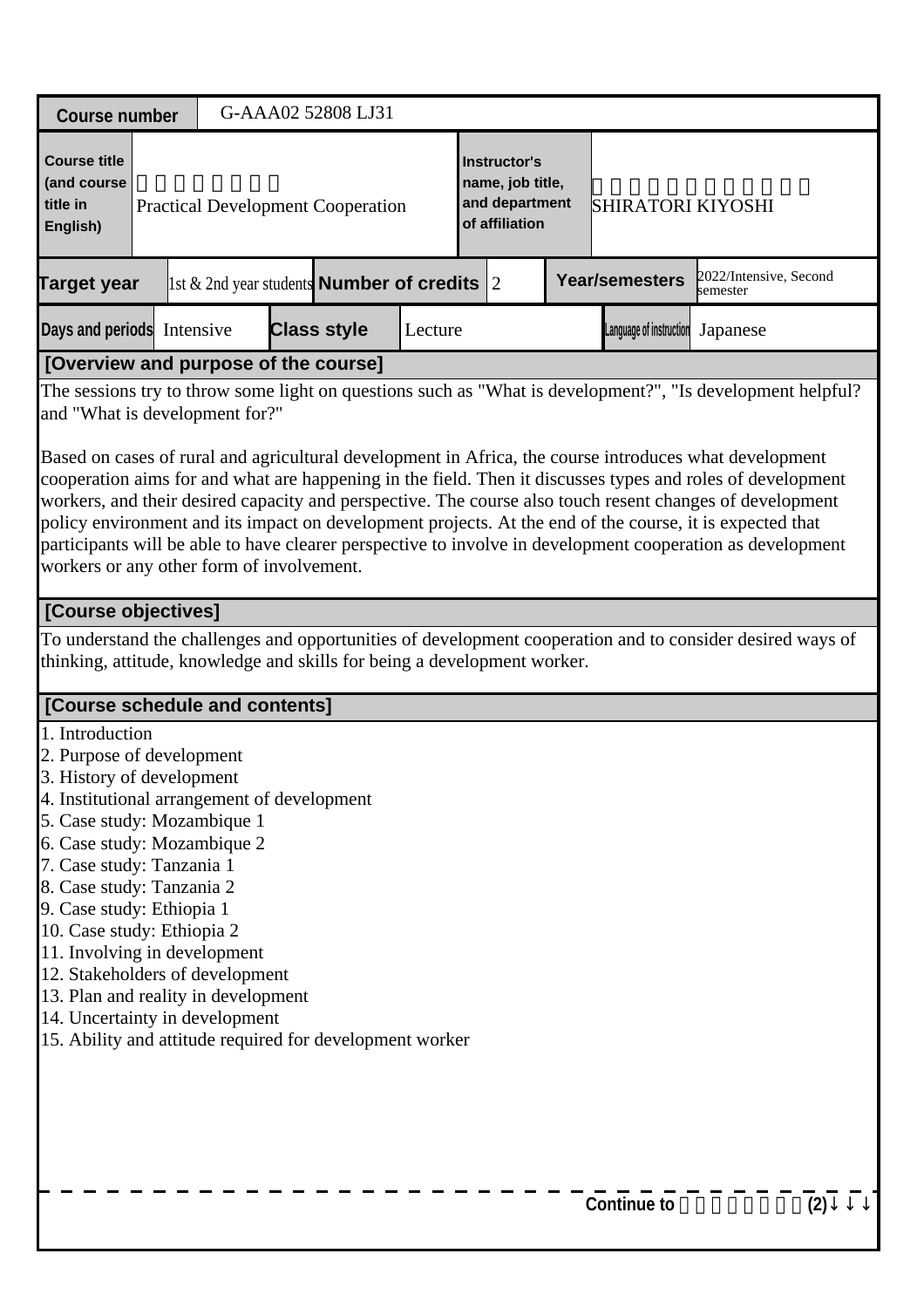## **[Course requirements]**

None

## **[Evaluation methods and policy]**

Based on attendance and participation in discussions during class.

#### **[Textbooks]**

Instructed during class

#### **[References, etc.]**

#### **Reference books**

Chambers, Robert Whose Reality Counts?: Putting the First last Intermediate Technology Publications ISBN:978-1853393860 argues that most of the problems of development assistance are problems of the donors

Japan International Research Center for Agricultural Sciences Famingu sisutemu kenkyu: Riron to jissen [Farming Systems Research: Theory and Practice] Japan International Research Center for Agricultural Sciences Detailed account of Japan's participatory agricultural research

Chambers, Robert Idea of development Earthscan ISBN:978-1844070886 Makes the reader think about the thoughts and attitudes of people involved in development assistance.

Polak, Paul Out of Poverty: What Works When Traditional Approaches Fail Berrett-Koehler Publishers ISBN:978-1605092768 The clear-cut assertions of this author, who has a business-like mindset, are fresh and new.

Okuma, T. Autonomy of techinology: traditional and modern flood control technologies (Japanese)』( Nosangyoson Bunka Kyokai ISBN:978-4540031076 Discuss what is modern technologies in relation to

communty<br>Wada, N. & Nakata T. Wada, N. & Nakata T. Reaching Out to Field Reality: Meta-Facilitation for Community Development<br>Workers Mura no Mirai ISBN:B00X3MR8AM Very good suggestions for dealing with communi Mura no Mirai ISBN:B00X3MR8AM Very good suggestions for dealing with communities in development

Sato, J. Yaban kara Seizon no Kaihatsugaku [Development Studies from Tribes to Survival Mineruva Shobo ISBN:978-4623076772 Study of Japanese development and development assistance Alem, D. et al. Farmer Research group: Institutionalizing Participatory Research in Ethiopia Practical Action Publishing ISBN:978-1853399008 Compiled experiences of Participatory Research in Ethiopia Sekine, H. ed. Jissen to Kanjo [Practices and Emotion Shunpusha ISBN:978-4861104695 Emotions and Practices of development practitiones

#### **Related URLs**

https://sites.google.com/site/ethiorice/(Project for Functional Enhancement of the National Rice Research and Training Center)

http://www.jica.go.jp/project/ethiopia/5065025E0/(Project on Strengthening Technology Development, Verification, Transfer and Adoption through Farmer Research Groups)

http://www.jica.go.jp/project/english/ethiopia/001/(Project for Enhancing Development and Dissemination of Agricultural Innovations through Farmer Research Groups)

http://www.jica.go.jp/activities/evaluation/tech\_ga/after/pdf/2004/hyouka\_nougyo2\_02.pdf(An evaluation report at the end of plans for a United Republic of Tanzania Kilimanjaro Agricultural Training Centre) https://www.ngo-jvc.net/jp/projects/advocacy/prosavana-jbm.html(Prosavanna in Mozambique)

**Continue to** 実践的開発協力論**(3)**↓↓↓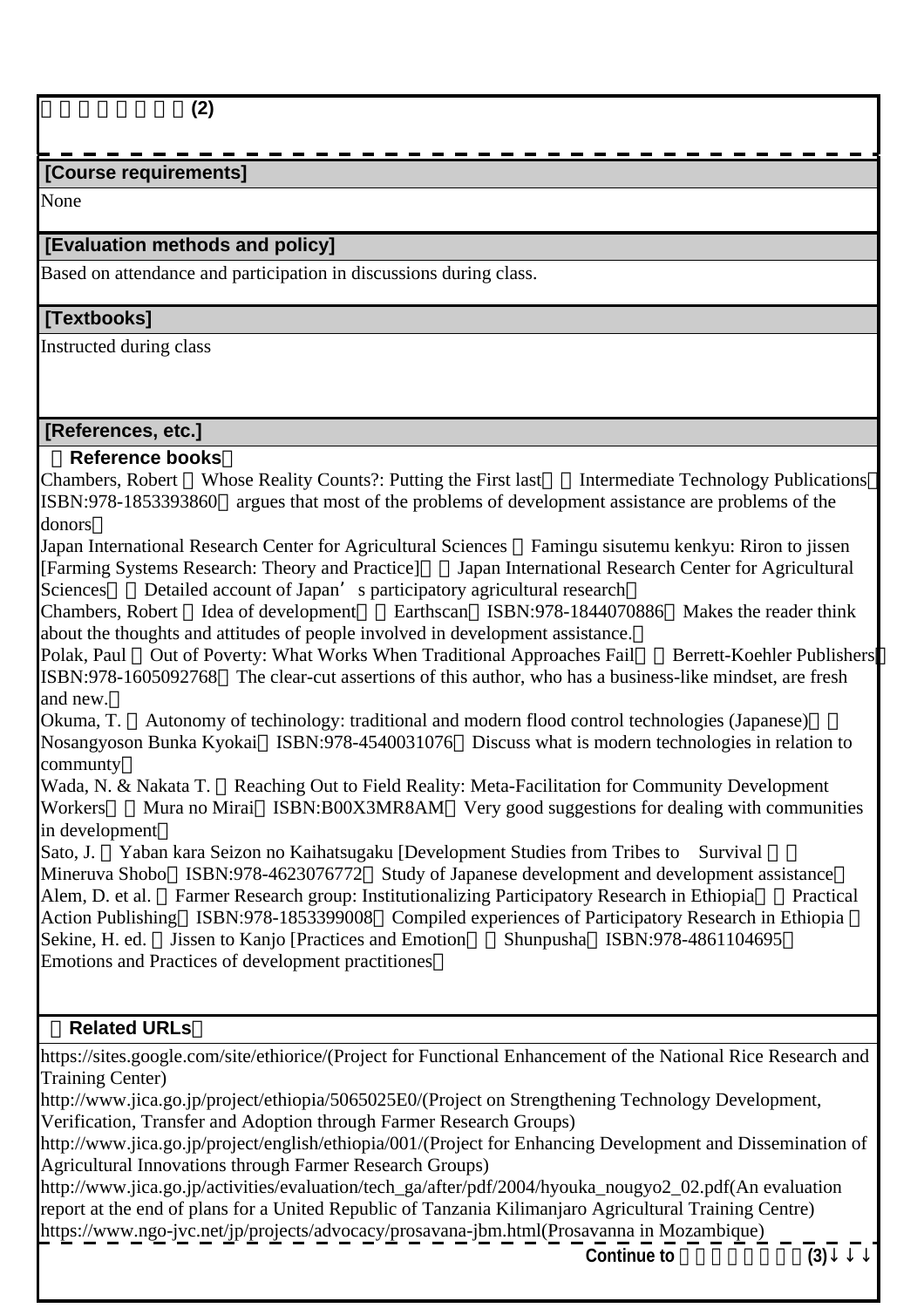実践的開発協力論**(3)**

# **[Study outside of class (preparation and review)]**

List questions from the following materials

- Ethiopia Rice Project

https://sites.google.com/site/ethiorice/

- Ethiopia Farmer Research Group Project http://www.jica.go.jp/project/ethiopia/001/

- Tanzania Kilimanjaro Agricultural Training Centre Project http://goo.gl/kpqxcE MOFA Prosavana http://www.jica.go.jp/project/mozambique/001/activities/

- JVC site on the Pro-Savanna

http://www.ngo-jvc.net/jp/projects/advocacy/prosavana-jbm.html

## **Other information (office hours, etc.)**

Based on students' knowledge and experiences on development cooperation through their field research, they are expected to actively participate in discussions during the course. Any prior inquiry, please contact: kiyoshi.shiratori@africa-rikai.net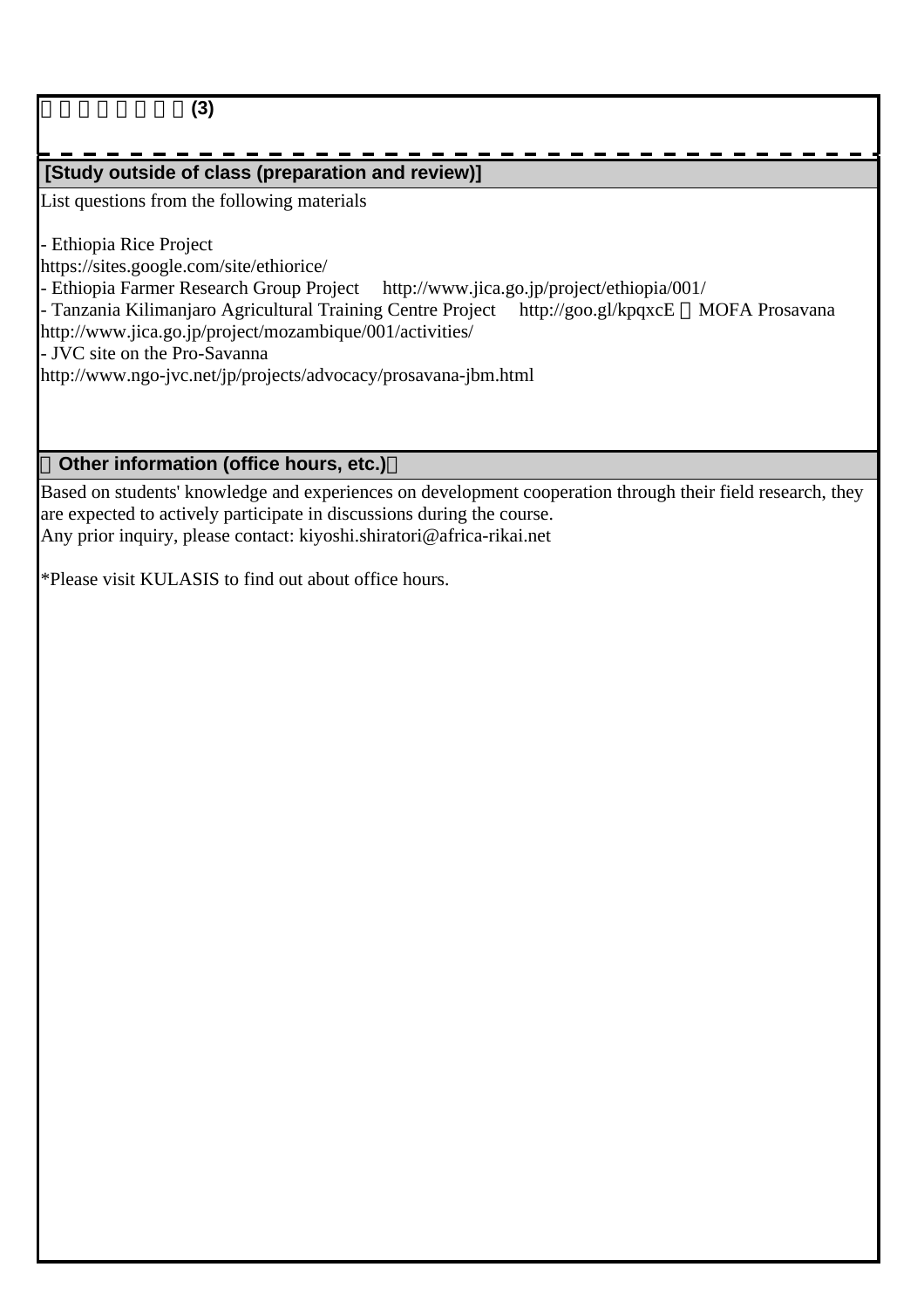| <b>Course number</b>                                                                                                                                                                                                                                                                    |                         |  | G-AAA02 82155 LB31                                           |         |                                                                      |                                                                                                                                                                                                                                                                                                                                                 |                     |     |
|-----------------------------------------------------------------------------------------------------------------------------------------------------------------------------------------------------------------------------------------------------------------------------------------|-------------------------|--|--------------------------------------------------------------|---------|----------------------------------------------------------------------|-------------------------------------------------------------------------------------------------------------------------------------------------------------------------------------------------------------------------------------------------------------------------------------------------------------------------------------------------|---------------------|-----|
| <b>Course title</b><br>(and course<br>title in<br>English)                                                                                                                                                                                                                              | <b>African Politics</b> |  |                                                              |         | Instructor's<br>name, job title,<br>and department<br>of affiliation | OCHIAI TAKEHIKO                                                                                                                                                                                                                                                                                                                                 |                     |     |
| <b>Target year</b>                                                                                                                                                                                                                                                                      |                         |  | From 1st to 5th year students <b>Number of credits</b> $ 2 $ |         |                                                                      | <b>Year/semesters</b>                                                                                                                                                                                                                                                                                                                           | 2022/First semester |     |
| Days and periods Thu.2                                                                                                                                                                                                                                                                  |                         |  | <b>Class style</b>                                           | Lecture |                                                                      | Language of instruction                                                                                                                                                                                                                                                                                                                         | Japanese            |     |
| [Overview and purpose of the course]                                                                                                                                                                                                                                                    |                         |  |                                                              |         |                                                                      |                                                                                                                                                                                                                                                                                                                                                 |                     |     |
| some general answers to the question.                                                                                                                                                                                                                                                   |                         |  |                                                              |         |                                                                      | This class provides an introduction to contemporary African politics. The core question motivating the course<br>is: Why do some African countries suffer from high levels of political violence while others have not? We<br>will study many individual cases and students are expected to try to apply the tools of political science to find |                     |     |
| [Course objectives]                                                                                                                                                                                                                                                                     |                         |  |                                                              |         |                                                                      |                                                                                                                                                                                                                                                                                                                                                 |                     |     |
| At the end of this class, students will be able to:<br>1. Understand the political background and the political forces in operation.<br>2. Examine contemporary African political issues.                                                                                               |                         |  |                                                              |         |                                                                      |                                                                                                                                                                                                                                                                                                                                                 |                     |     |
| [Course schedule and contents]                                                                                                                                                                                                                                                          |                         |  |                                                              |         |                                                                      |                                                                                                                                                                                                                                                                                                                                                 |                     |     |
| The following topics will be discussed.<br>1. Ethnicity, Religion, Economic Class<br>2. Colonialism, Colonial Rule<br>3. Neo-Colonialism and Colonial Legacy<br>4. Political System<br>5. Regional Organization<br>6. Proxy Wars During the Cold War<br>7. Democratisation and Conflict |                         |  |                                                              |         |                                                                      |                                                                                                                                                                                                                                                                                                                                                 |                     |     |
| [Course requirements]                                                                                                                                                                                                                                                                   |                         |  |                                                              |         |                                                                      |                                                                                                                                                                                                                                                                                                                                                 |                     |     |
| None                                                                                                                                                                                                                                                                                    |                         |  |                                                              |         |                                                                      |                                                                                                                                                                                                                                                                                                                                                 |                     |     |
| <b>[Evaluation methods and policy]</b>                                                                                                                                                                                                                                                  |                         |  |                                                              |         |                                                                      |                                                                                                                                                                                                                                                                                                                                                 |                     |     |
| Since the class involves presentation and discussions, attendance is required.                                                                                                                                                                                                          |                         |  |                                                              |         |                                                                      |                                                                                                                                                                                                                                                                                                                                                 |                     |     |
| Class grade:<br>Presentation 50%<br>Participation in discussions 50%                                                                                                                                                                                                                    |                         |  |                                                              |         |                                                                      |                                                                                                                                                                                                                                                                                                                                                 |                     |     |
| [Textbooks]                                                                                                                                                                                                                                                                             |                         |  |                                                              |         |                                                                      |                                                                                                                                                                                                                                                                                                                                                 |                     |     |
| Instructed during class                                                                                                                                                                                                                                                                 |                         |  |                                                              |         |                                                                      |                                                                                                                                                                                                                                                                                                                                                 |                     |     |
|                                                                                                                                                                                                                                                                                         |                         |  |                                                              |         |                                                                      | <b>Continue to</b>                                                                                                                                                                                                                                                                                                                              |                     | (2) |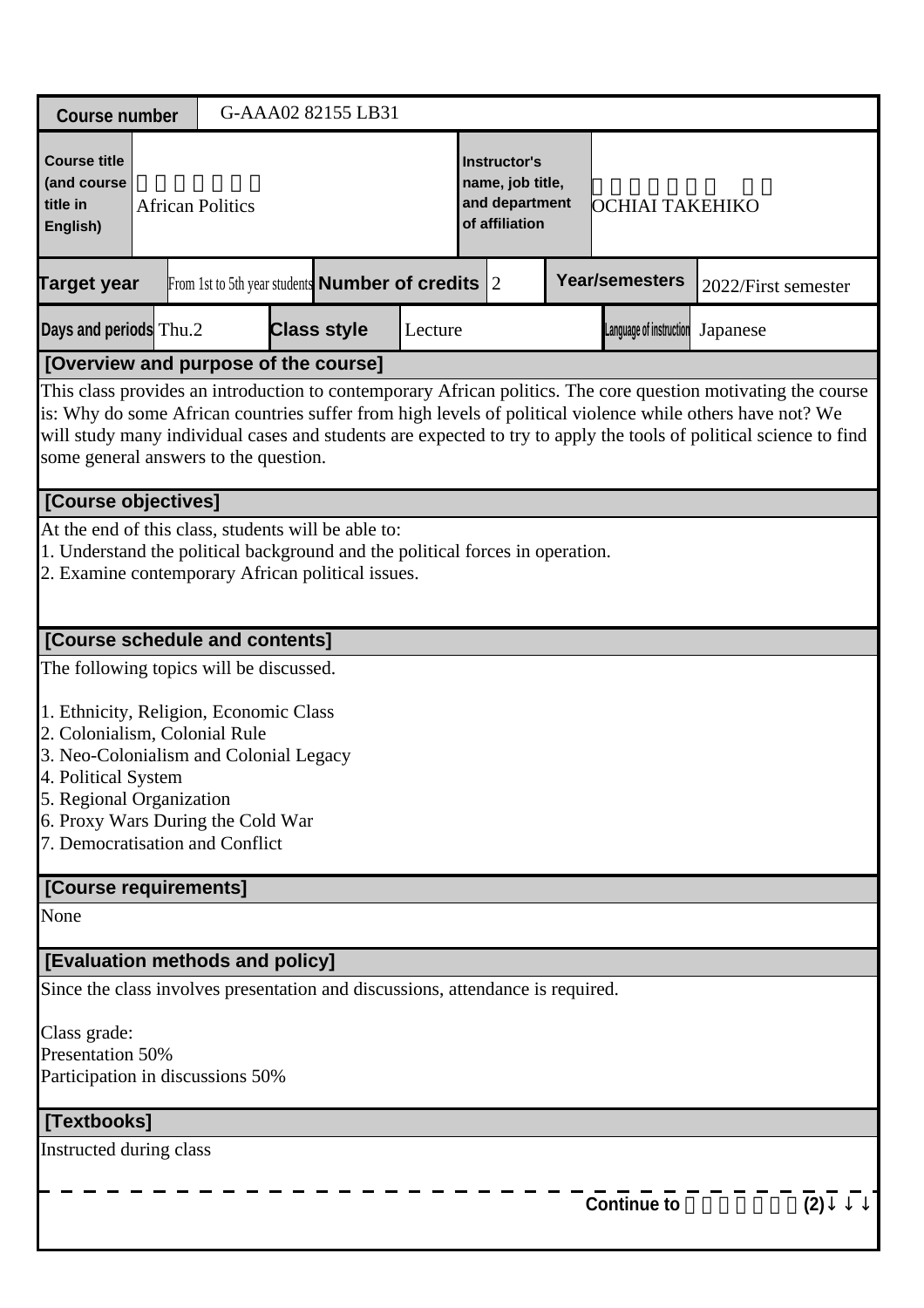アフリカ政治論**(2)**

## **[References, etc.]**

#### **Reference books**

Introduced during class

# **[Study outside of class (preparation and review)]**

Students are expected to have completed all the required readings before class.

# **Other information (office hours, etc.)**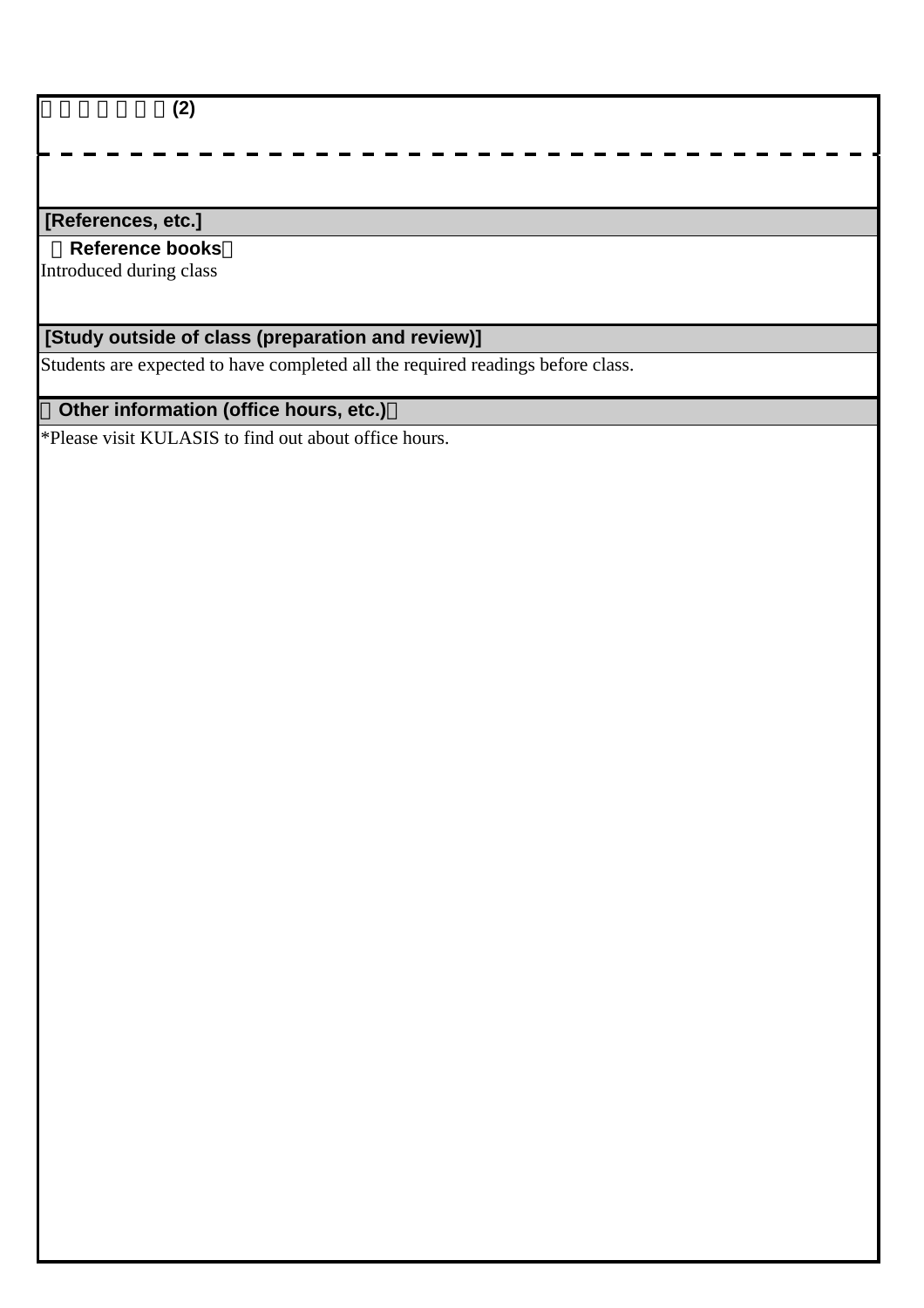| <b>Course number</b>                                                                                                                                                                                                                                                                                                                                                                                                                                                                                                                                                  | G-AAA02 82809 LJ31                                               |         |                                                                      |                         |                                                                                                                                                                                                                                                                                                                                                                                                                                                                                                                                                                                                                                                                                           |
|-----------------------------------------------------------------------------------------------------------------------------------------------------------------------------------------------------------------------------------------------------------------------------------------------------------------------------------------------------------------------------------------------------------------------------------------------------------------------------------------------------------------------------------------------------------------------|------------------------------------------------------------------|---------|----------------------------------------------------------------------|-------------------------|-------------------------------------------------------------------------------------------------------------------------------------------------------------------------------------------------------------------------------------------------------------------------------------------------------------------------------------------------------------------------------------------------------------------------------------------------------------------------------------------------------------------------------------------------------------------------------------------------------------------------------------------------------------------------------------------|
| <b>Course title</b><br>(and course<br>title in<br>English)                                                                                                                                                                                                                                                                                                                                                                                                                                                                                                            | <b>Culture and Society of Nomadic Peoples</b>                    |         | Instructor's<br>name, job title,<br>and department<br>of affiliation | <b>NAITO NAOKI</b>      |                                                                                                                                                                                                                                                                                                                                                                                                                                                                                                                                                                                                                                                                                           |
| <b>Target year</b>                                                                                                                                                                                                                                                                                                                                                                                                                                                                                                                                                    | From 1st to 5th year students <b>Number of credits</b> $\vert$ 2 |         |                                                                      | <b>Year/semesters</b>   | 2022/Intensive, Second<br>semester                                                                                                                                                                                                                                                                                                                                                                                                                                                                                                                                                                                                                                                        |
| Days and periods Intensive                                                                                                                                                                                                                                                                                                                                                                                                                                                                                                                                            | <b>Class style</b>                                               | Lecture |                                                                      | Language of instruction | Japanese                                                                                                                                                                                                                                                                                                                                                                                                                                                                                                                                                                                                                                                                                  |
| [Overview and purpose of the course]                                                                                                                                                                                                                                                                                                                                                                                                                                                                                                                                  |                                                                  |         |                                                                      |                         |                                                                                                                                                                                                                                                                                                                                                                                                                                                                                                                                                                                                                                                                                           |
| anthropocene.                                                                                                                                                                                                                                                                                                                                                                                                                                                                                                                                                         |                                                                  |         |                                                                      |                         | This course discusses the dynamics of place construction by human/non-human assemblages in contemporary<br>African pastoral societies, using multi-disciplinary theories, ethnographies and research data I have collected.<br>Each year, I will select a theme pertaining to this subject and develop empirical and theoretical arguments<br>together with the course participants. In the 2019 course, we will consider the ecology of place with setting<br>"assemblage" as the key concept, based on both the lecturer' s field research on East African pastoralists and<br>the literature review of the relevant studies such as anthropology of domestication, place and space and |
| [Course objectives]                                                                                                                                                                                                                                                                                                                                                                                                                                                                                                                                                   |                                                                  |         |                                                                      |                         |                                                                                                                                                                                                                                                                                                                                                                                                                                                                                                                                                                                                                                                                                           |
| non-human assemblage based on ethnographic materials.                                                                                                                                                                                                                                                                                                                                                                                                                                                                                                                 |                                                                  |         |                                                                      |                         | In this course, we will develop the above areas of interest by analyzing selected domains of place and human/                                                                                                                                                                                                                                                                                                                                                                                                                                                                                                                                                                             |
| [Course schedule and contents]                                                                                                                                                                                                                                                                                                                                                                                                                                                                                                                                        |                                                                  |         |                                                                      |                         |                                                                                                                                                                                                                                                                                                                                                                                                                                                                                                                                                                                                                                                                                           |
| This course deals with the following topics, each of which lasts two or three weeks. The topics may be<br>Japanese if all of the students are Japanese.                                                                                                                                                                                                                                                                                                                                                                                                               |                                                                  |         |                                                                      |                         | modified according to the interests of the class. The lectures are given mostly in English, although I will use                                                                                                                                                                                                                                                                                                                                                                                                                                                                                                                                                                           |
| 1. Ecology and evolution of pastoralism<br>2-3. The domestication of animals<br>4. Socio cultural aspects of pastoral societies in Africa 1: Age system and polygamy<br>5. Socio cultural aspects of pastoral societies in Africa 2: Begging as a mode of communication<br>6-7. Development and sedentarization in East African pastoral societies<br>8-9. The impact of Market economy, nation state and media in East African pastoral societies<br>10-11. Conflict, refugee and peace in East African pastoral societies<br>12-13. Anthropology of space and place |                                                                  |         |                                                                      |                         | 14-15. Human/Non-human assemblage in East African pastoral societies: Towards the ecology of place                                                                                                                                                                                                                                                                                                                                                                                                                                                                                                                                                                                        |
| [Course requirements]                                                                                                                                                                                                                                                                                                                                                                                                                                                                                                                                                 |                                                                  |         |                                                                      |                         |                                                                                                                                                                                                                                                                                                                                                                                                                                                                                                                                                                                                                                                                                           |
| None                                                                                                                                                                                                                                                                                                                                                                                                                                                                                                                                                                  |                                                                  |         |                                                                      |                         |                                                                                                                                                                                                                                                                                                                                                                                                                                                                                                                                                                                                                                                                                           |
| [Evaluation methods and policy]                                                                                                                                                                                                                                                                                                                                                                                                                                                                                                                                       |                                                                  |         |                                                                      |                         |                                                                                                                                                                                                                                                                                                                                                                                                                                                                                                                                                                                                                                                                                           |
|                                                                                                                                                                                                                                                                                                                                                                                                                                                                                                                                                                       |                                                                  |         |                                                                      | <b>Continue to</b>      | Grading is based primarily on reports and class discussions, with weight given to active engagement in class.<br>(2)                                                                                                                                                                                                                                                                                                                                                                                                                                                                                                                                                                      |
|                                                                                                                                                                                                                                                                                                                                                                                                                                                                                                                                                                       |                                                                  |         |                                                                      |                         |                                                                                                                                                                                                                                                                                                                                                                                                                                                                                                                                                                                                                                                                                           |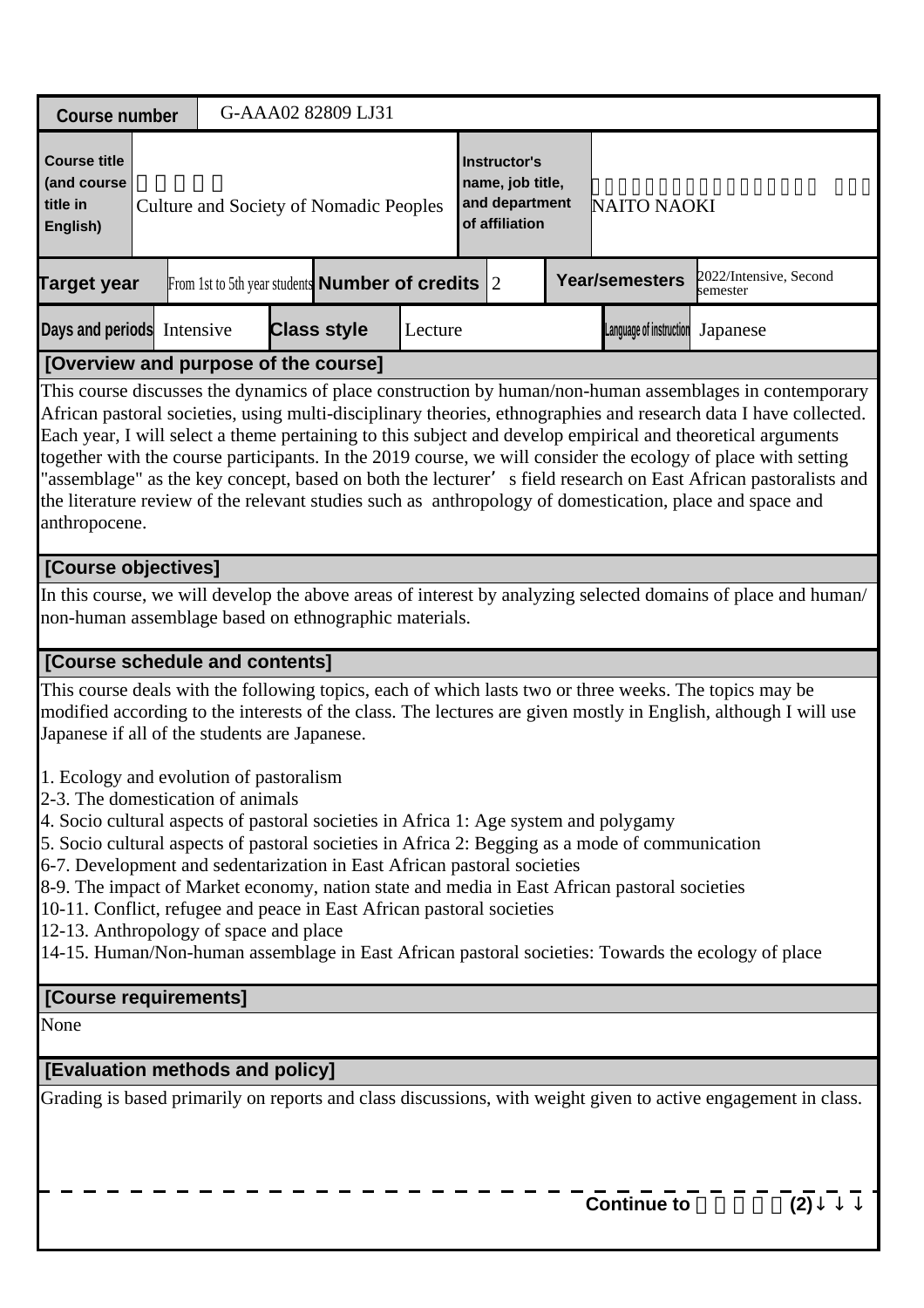## **[Textbooks]**

Handouts will be provided in class.

#### **[References, etc.]**

#### **Reference books**

 $($  FISBN:978-4622088318 Tsing, Anna. 2017. The Mushroom at the End of the World: On the Possibility of Life in Capitalist Ruins. Princeton: Princeton University Press.

Other reference documents will be introduced during classes.

## **[Study outside of class (preparation and review)]**

Students will be required to submit two reports, one at the beginning and one during the middle of the course. Details about these reports will be provided in class.

# **Other information (office hours, etc.)**

Please send your questions to naito.naoki@tokushima-u.ac.jp. The professor will accept and respond to emails accordingly.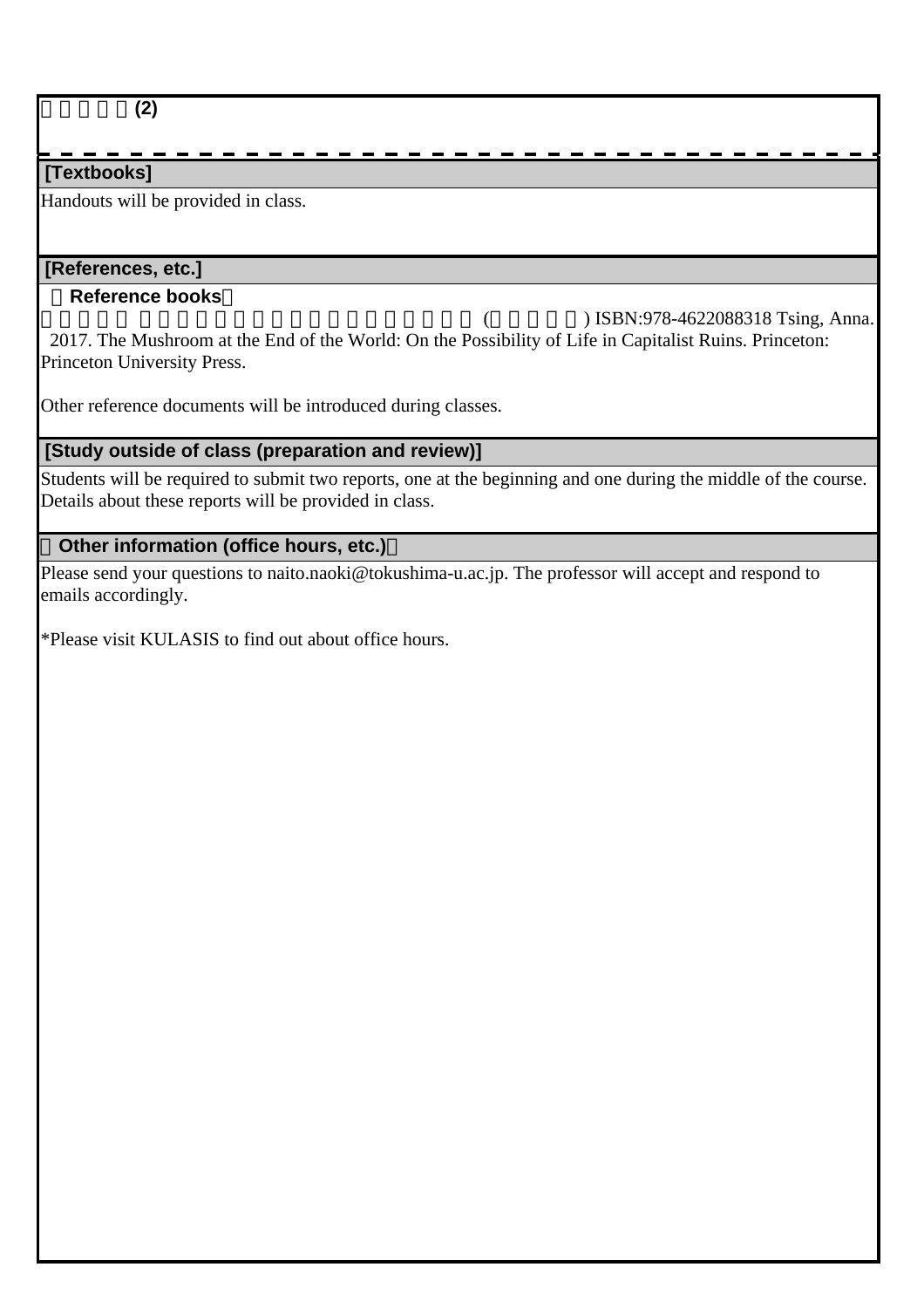| <b>Course number</b>                                                                                                                                                                                                                                                                                                                                                                               |                                                                                                                                                                                                                                                            |                                                        |                    | G-AAA02 52851 SB31 |         |  |  |  |                                                                                                      |                                                                                                                                                                                                                        |  |
|----------------------------------------------------------------------------------------------------------------------------------------------------------------------------------------------------------------------------------------------------------------------------------------------------------------------------------------------------------------------------------------------------|------------------------------------------------------------------------------------------------------------------------------------------------------------------------------------------------------------------------------------------------------------|--------------------------------------------------------|--------------------|--------------------|---------|--|--|--|------------------------------------------------------------------------------------------------------|------------------------------------------------------------------------------------------------------------------------------------------------------------------------------------------------------------------------|--|
| <b>Course title</b><br>(and course<br>title in<br>English)                                                                                                                                                                                                                                                                                                                                         | <b>Instructor's</b><br>name, job title,<br>Graduate School of Asian and African Area Studies<br>and department<br>Research Seminar on African Area Studies I<br>Professor, All the teaching staff at the division of Africa Area Studies<br>of affiliation |                                                        |                    |                    |         |  |  |  |                                                                                                      |                                                                                                                                                                                                                        |  |
| Target year                                                                                                                                                                                                                                                                                                                                                                                        |                                                                                                                                                                                                                                                            | 1st & 2nd year students <b>Number of credits</b> $ 3 $ |                    |                    |         |  |  |  | <b>Year/semesters</b>                                                                                | 2022/First semester                                                                                                                                                                                                    |  |
| Days and periods Wed.3                                                                                                                                                                                                                                                                                                                                                                             |                                                                                                                                                                                                                                                            |                                                        | <b>Class style</b> |                    | Seminar |  |  |  |                                                                                                      | Language of instruction Japanese and English                                                                                                                                                                           |  |
| [Overview and purpose of the course]                                                                                                                                                                                                                                                                                                                                                               |                                                                                                                                                                                                                                                            |                                                        |                    |                    |         |  |  |  |                                                                                                      |                                                                                                                                                                                                                        |  |
| Students will learn basic issues and methods in African area studies.                                                                                                                                                                                                                                                                                                                              |                                                                                                                                                                                                                                                            |                                                        |                    |                    |         |  |  |  |                                                                                                      |                                                                                                                                                                                                                        |  |
| [Course objectives]                                                                                                                                                                                                                                                                                                                                                                                |                                                                                                                                                                                                                                                            |                                                        |                    |                    |         |  |  |  |                                                                                                      |                                                                                                                                                                                                                        |  |
| their own research projects.                                                                                                                                                                                                                                                                                                                                                                       |                                                                                                                                                                                                                                                            |                                                        |                    |                    |         |  |  |  |                                                                                                      | Students will be able to understand the characteristics of African area studies and acquire the ability to set                                                                                                         |  |
| [Course schedule and contents]                                                                                                                                                                                                                                                                                                                                                                     |                                                                                                                                                                                                                                                            |                                                        |                    |                    |         |  |  |  |                                                                                                      |                                                                                                                                                                                                                        |  |
| Students will take in turns to give presentations on their ideas for research topics, the progress they are<br>making in their research, and their findings. The class will then discuss the contents of their presentations,<br>which it is hoped will deepen the understanding of the whole class on various areas in Africa.<br>The order of presentation will be decided at the first seminar. |                                                                                                                                                                                                                                                            |                                                        |                    |                    |         |  |  |  |                                                                                                      |                                                                                                                                                                                                                        |  |
|                                                                                                                                                                                                                                                                                                                                                                                                    | [Course requirements]                                                                                                                                                                                                                                      |                                                        |                    |                    |         |  |  |  |                                                                                                      |                                                                                                                                                                                                                        |  |
|                                                                                                                                                                                                                                                                                                                                                                                                    |                                                                                                                                                                                                                                                            |                                                        |                    |                    |         |  |  |  | For students who have not yet passed their pre-doctoral thesis supervising committee review.         |                                                                                                                                                                                                                        |  |
| [Evaluation methods and policy]                                                                                                                                                                                                                                                                                                                                                                    |                                                                                                                                                                                                                                                            |                                                        |                    |                    |         |  |  |  |                                                                                                      |                                                                                                                                                                                                                        |  |
| contribution to the discussion.                                                                                                                                                                                                                                                                                                                                                                    |                                                                                                                                                                                                                                                            |                                                        |                    |                    |         |  |  |  | Evaluation will depend on content of individual research reports, attendance at seminars, and active |                                                                                                                                                                                                                        |  |
| [Textbooks]                                                                                                                                                                                                                                                                                                                                                                                        |                                                                                                                                                                                                                                                            |                                                        |                    |                    |         |  |  |  |                                                                                                      |                                                                                                                                                                                                                        |  |
| Not used                                                                                                                                                                                                                                                                                                                                                                                           |                                                                                                                                                                                                                                                            |                                                        |                    |                    |         |  |  |  |                                                                                                      |                                                                                                                                                                                                                        |  |
| [References, etc.]                                                                                                                                                                                                                                                                                                                                                                                 |                                                                                                                                                                                                                                                            |                                                        |                    |                    |         |  |  |  |                                                                                                      |                                                                                                                                                                                                                        |  |
| <b>Reference books</b><br>Introduced during class                                                                                                                                                                                                                                                                                                                                                  |                                                                                                                                                                                                                                                            |                                                        |                    |                    |         |  |  |  |                                                                                                      |                                                                                                                                                                                                                        |  |
| [Study outside of class (preparation and review)]                                                                                                                                                                                                                                                                                                                                                  |                                                                                                                                                                                                                                                            |                                                        |                    |                    |         |  |  |  |                                                                                                      |                                                                                                                                                                                                                        |  |
|                                                                                                                                                                                                                                                                                                                                                                                                    |                                                                                                                                                                                                                                                            |                                                        |                    |                    |         |  |  |  |                                                                                                      | Because the contents of each presentation will be notified in advance, each student should prepare on them.<br>After the seminar, the understanding through the seminar should be deepen by discussion and literature. |  |
|                                                                                                                                                                                                                                                                                                                                                                                                    |                                                                                                                                                                                                                                                            |                                                        |                    |                    |         |  |  |  |                                                                                                      |                                                                                                                                                                                                                        |  |
|                                                                                                                                                                                                                                                                                                                                                                                                    | Other information (office hours, etc.)<br>For details of office hours, please check with KULASIS.                                                                                                                                                          |                                                        |                    |                    |         |  |  |  |                                                                                                      |                                                                                                                                                                                                                        |  |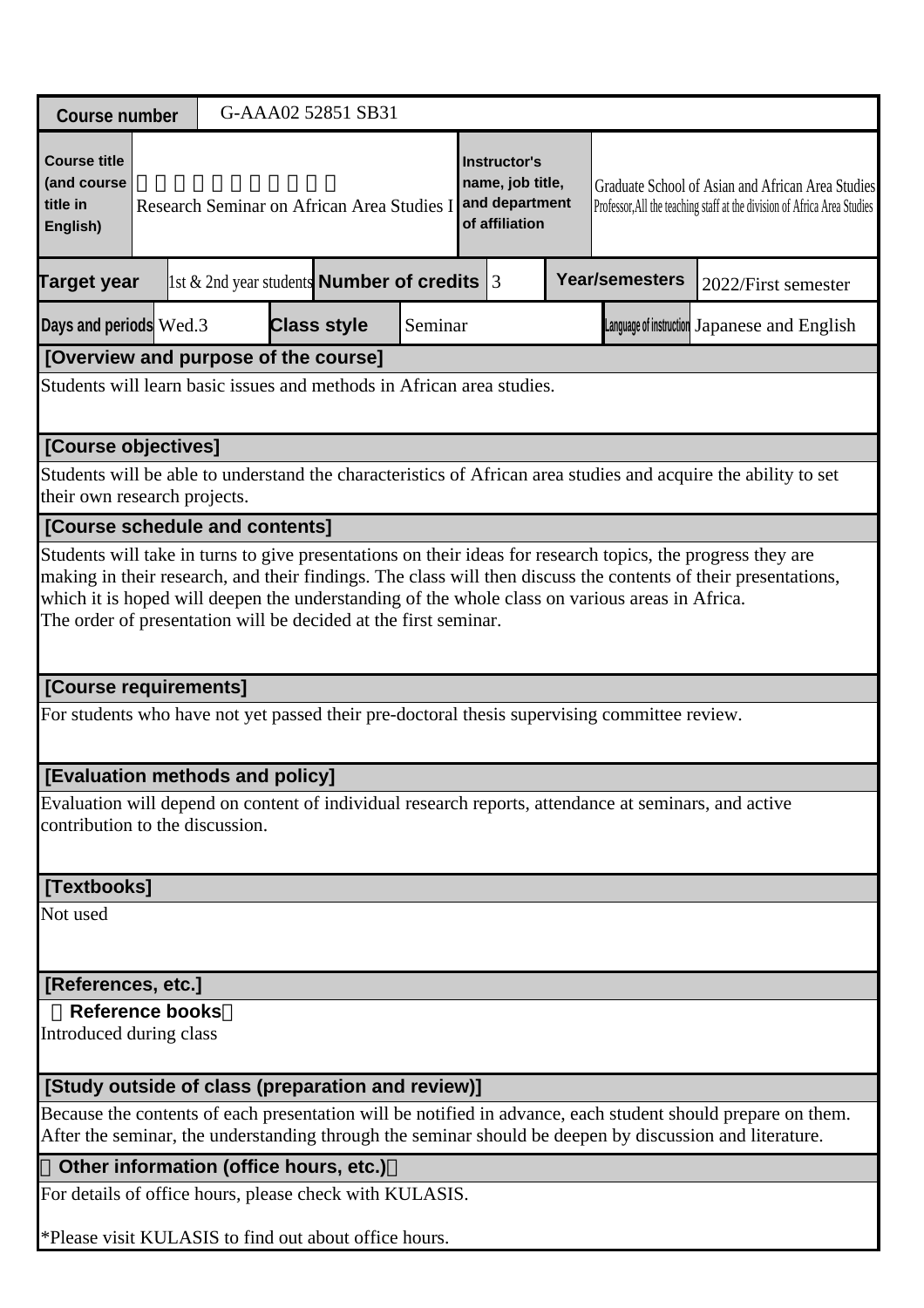| <b>Course number</b>                                                                                                                                                                                                                                                                                                                                                                               |                                                                                                 |  |  |  |  | G-AAA02 52852 SB31 |         |  |                                                                      |  |                                                                                              |                                                                                                                                                                                                                        |
|----------------------------------------------------------------------------------------------------------------------------------------------------------------------------------------------------------------------------------------------------------------------------------------------------------------------------------------------------------------------------------------------------|-------------------------------------------------------------------------------------------------|--|--|--|--|--------------------|---------|--|----------------------------------------------------------------------|--|----------------------------------------------------------------------------------------------|------------------------------------------------------------------------------------------------------------------------------------------------------------------------------------------------------------------------|
| <b>Course title</b><br>(and course<br>title in<br>English)                                                                                                                                                                                                                                                                                                                                         | Research Seminar on African Area Studies II<br>1st & 2nd year students <b>Number of credits</b> |  |  |  |  |                    |         |  | Instructor's<br>name, job title,<br>and department<br>of affiliation |  |                                                                                              | Graduate School of Asian and African Area Studies<br>Professor, All the teaching staff at the division of Africa Area Studies                                                                                          |
| <b>Target year</b>                                                                                                                                                                                                                                                                                                                                                                                 |                                                                                                 |  |  |  |  |                    |         |  | 13                                                                   |  | <b>Year/semesters</b>                                                                        | 2022/Second semester                                                                                                                                                                                                   |
| Days and periods Wed.3                                                                                                                                                                                                                                                                                                                                                                             |                                                                                                 |  |  |  |  | <b>Class style</b> | Seminar |  |                                                                      |  |                                                                                              | Language of instruction Japanese and English                                                                                                                                                                           |
| [Overview and purpose of the course]                                                                                                                                                                                                                                                                                                                                                               |                                                                                                 |  |  |  |  |                    |         |  |                                                                      |  |                                                                                              |                                                                                                                                                                                                                        |
| Students will examine specific examples in African area studies and learn how to structure their research<br>topics and the methods to use in their approaches. Evaluation and guidance will be given from a wide range<br>of areas of expertise relating to research for the pre-doctoral thesis.                                                                                                 |                                                                                                 |  |  |  |  |                    |         |  |                                                                      |  |                                                                                              |                                                                                                                                                                                                                        |
| [Course objectives]                                                                                                                                                                                                                                                                                                                                                                                |                                                                                                 |  |  |  |  |                    |         |  |                                                                      |  |                                                                                              |                                                                                                                                                                                                                        |
| Students will be able to understand the characteristics of African area studies and acquire the ability to set<br>their own research projects.                                                                                                                                                                                                                                                     |                                                                                                 |  |  |  |  |                    |         |  |                                                                      |  |                                                                                              |                                                                                                                                                                                                                        |
| [Course schedule and contents]                                                                                                                                                                                                                                                                                                                                                                     |                                                                                                 |  |  |  |  |                    |         |  |                                                                      |  |                                                                                              |                                                                                                                                                                                                                        |
| Students will take in turns to give presentations on their ideas for research topics, the progress they are<br>making in their research, and their findings. The class will then discuss the contents of their presentations,<br>which it is hoped will deepen the understanding of the whole class on various areas in Africa.<br>The order of presentation will be decided at the first seminar. |                                                                                                 |  |  |  |  |                    |         |  |                                                                      |  |                                                                                              |                                                                                                                                                                                                                        |
| [Course requirements]                                                                                                                                                                                                                                                                                                                                                                              |                                                                                                 |  |  |  |  |                    |         |  |                                                                      |  |                                                                                              |                                                                                                                                                                                                                        |
|                                                                                                                                                                                                                                                                                                                                                                                                    |                                                                                                 |  |  |  |  |                    |         |  |                                                                      |  | For students who have not yet passed their pre-doctoral thesis supervising committee review. |                                                                                                                                                                                                                        |
| [Evaluation methods and policy]                                                                                                                                                                                                                                                                                                                                                                    |                                                                                                 |  |  |  |  |                    |         |  |                                                                      |  |                                                                                              |                                                                                                                                                                                                                        |
| contribution to the discussion.                                                                                                                                                                                                                                                                                                                                                                    |                                                                                                 |  |  |  |  |                    |         |  |                                                                      |  |                                                                                              | Evaluation will depend on content of individual research reports, attendance at seminars, and active                                                                                                                   |
| [Textbooks]                                                                                                                                                                                                                                                                                                                                                                                        |                                                                                                 |  |  |  |  |                    |         |  |                                                                      |  |                                                                                              |                                                                                                                                                                                                                        |
| Not used                                                                                                                                                                                                                                                                                                                                                                                           |                                                                                                 |  |  |  |  |                    |         |  |                                                                      |  |                                                                                              |                                                                                                                                                                                                                        |
| [References, etc.]                                                                                                                                                                                                                                                                                                                                                                                 |                                                                                                 |  |  |  |  |                    |         |  |                                                                      |  |                                                                                              |                                                                                                                                                                                                                        |
| <b>Reference books</b><br>Introduced during class                                                                                                                                                                                                                                                                                                                                                  |                                                                                                 |  |  |  |  |                    |         |  |                                                                      |  |                                                                                              |                                                                                                                                                                                                                        |
| [Study outside of class (preparation and review)]                                                                                                                                                                                                                                                                                                                                                  |                                                                                                 |  |  |  |  |                    |         |  |                                                                      |  |                                                                                              |                                                                                                                                                                                                                        |
|                                                                                                                                                                                                                                                                                                                                                                                                    |                                                                                                 |  |  |  |  |                    |         |  |                                                                      |  |                                                                                              | Because the contents of each presentation will be notified in advance, each student should prepare on them.<br>After the seminar, the understanding through the seminar should be deepen by discussion and literature. |
|                                                                                                                                                                                                                                                                                                                                                                                                    |                                                                                                 |  |  |  |  |                    |         |  |                                                                      |  |                                                                                              |                                                                                                                                                                                                                        |

#### **Other information (office hours, etc.)**

For details of office hours, please check with KULASIS.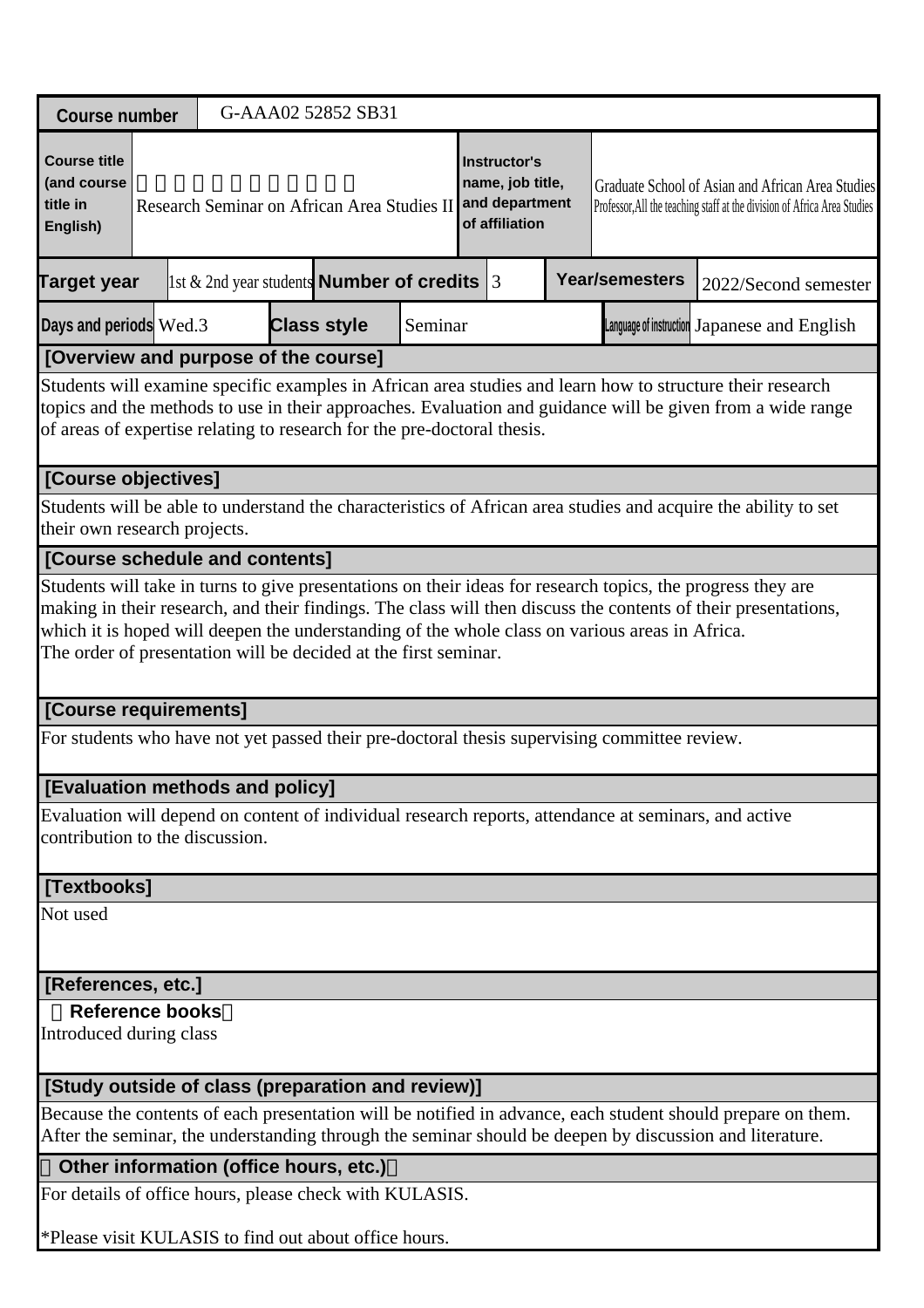| <b>Course number</b>                                                                                                                                                                                                                                                                                                                                                                               |  |                                                                                                                                                                                                                                                              | G-AAA02 72853 SB31 |  |         |  |  |  |                                                                                                      |                                                                                                                                                                                                                        |
|----------------------------------------------------------------------------------------------------------------------------------------------------------------------------------------------------------------------------------------------------------------------------------------------------------------------------------------------------------------------------------------------------|--|--------------------------------------------------------------------------------------------------------------------------------------------------------------------------------------------------------------------------------------------------------------|--------------------|--|---------|--|--|--|------------------------------------------------------------------------------------------------------|------------------------------------------------------------------------------------------------------------------------------------------------------------------------------------------------------------------------|
| <b>Course title</b><br>(and course<br>title in<br>English)                                                                                                                                                                                                                                                                                                                                         |  | <b>Instructor's</b><br>name, job title,<br>Graduate School of Asian and African Area Studies<br>and department<br>Research Seminar on African Area Studies III<br>Professor, All the teaching staff at the division of Africa Area Studies<br>of affiliation |                    |  |         |  |  |  |                                                                                                      |                                                                                                                                                                                                                        |
| <b>Target year</b>                                                                                                                                                                                                                                                                                                                                                                                 |  | From 3rd to 5th year students <b>Number of credits</b> $ 3 $                                                                                                                                                                                                 |                    |  |         |  |  |  | <b>Year/semesters</b>                                                                                | 2022/First semester                                                                                                                                                                                                    |
| Days and periods Wed.5                                                                                                                                                                                                                                                                                                                                                                             |  |                                                                                                                                                                                                                                                              | <b>Class style</b> |  | Seminar |  |  |  |                                                                                                      | Language of instruction Japanese and English                                                                                                                                                                           |
| [Overview and purpose of the course]                                                                                                                                                                                                                                                                                                                                                               |  |                                                                                                                                                                                                                                                              |                    |  |         |  |  |  |                                                                                                      |                                                                                                                                                                                                                        |
| Students will gain a comprehensive grasp of issues and research methods in African area studies. Appraisal<br>and guidance will be given from a multiplicity of angles on the writing up of their doctoral dissertations.                                                                                                                                                                          |  |                                                                                                                                                                                                                                                              |                    |  |         |  |  |  |                                                                                                      |                                                                                                                                                                                                                        |
| [Course objectives]                                                                                                                                                                                                                                                                                                                                                                                |  |                                                                                                                                                                                                                                                              |                    |  |         |  |  |  |                                                                                                      |                                                                                                                                                                                                                        |
| Students can set up research subjects in African area studies, and present their results.                                                                                                                                                                                                                                                                                                          |  |                                                                                                                                                                                                                                                              |                    |  |         |  |  |  |                                                                                                      |                                                                                                                                                                                                                        |
| [Course schedule and contents]                                                                                                                                                                                                                                                                                                                                                                     |  |                                                                                                                                                                                                                                                              |                    |  |         |  |  |  |                                                                                                      |                                                                                                                                                                                                                        |
| Students will take in turns to give presentations on their ideas for research topics, the progress they are<br>making in their research, and their findings. The class will then discuss the contents of their presentations,<br>which it is hoped will deepen the understanding of the whole class on various areas in Africa.<br>The order of presentation will be decided at the first seminar. |  |                                                                                                                                                                                                                                                              |                    |  |         |  |  |  |                                                                                                      |                                                                                                                                                                                                                        |
| [Course requirements]                                                                                                                                                                                                                                                                                                                                                                              |  |                                                                                                                                                                                                                                                              |                    |  |         |  |  |  |                                                                                                      |                                                                                                                                                                                                                        |
| For students who have passed their pre-doctoral thesis supervising committee review.                                                                                                                                                                                                                                                                                                               |  |                                                                                                                                                                                                                                                              |                    |  |         |  |  |  |                                                                                                      |                                                                                                                                                                                                                        |
| [Evaluation methods and policy]                                                                                                                                                                                                                                                                                                                                                                    |  |                                                                                                                                                                                                                                                              |                    |  |         |  |  |  |                                                                                                      |                                                                                                                                                                                                                        |
| contribution to the discussion.                                                                                                                                                                                                                                                                                                                                                                    |  |                                                                                                                                                                                                                                                              |                    |  |         |  |  |  | Evaluation will depend on content of individual research reports, attendance at seminars, and active |                                                                                                                                                                                                                        |
| [Textbooks]                                                                                                                                                                                                                                                                                                                                                                                        |  |                                                                                                                                                                                                                                                              |                    |  |         |  |  |  |                                                                                                      |                                                                                                                                                                                                                        |
| Not used                                                                                                                                                                                                                                                                                                                                                                                           |  |                                                                                                                                                                                                                                                              |                    |  |         |  |  |  |                                                                                                      |                                                                                                                                                                                                                        |
| [References, etc.]                                                                                                                                                                                                                                                                                                                                                                                 |  |                                                                                                                                                                                                                                                              |                    |  |         |  |  |  |                                                                                                      |                                                                                                                                                                                                                        |
| <b>Reference books</b><br>Introduced during class                                                                                                                                                                                                                                                                                                                                                  |  |                                                                                                                                                                                                                                                              |                    |  |         |  |  |  |                                                                                                      |                                                                                                                                                                                                                        |
| [Study outside of class (preparation and review)]                                                                                                                                                                                                                                                                                                                                                  |  |                                                                                                                                                                                                                                                              |                    |  |         |  |  |  |                                                                                                      |                                                                                                                                                                                                                        |
|                                                                                                                                                                                                                                                                                                                                                                                                    |  |                                                                                                                                                                                                                                                              |                    |  |         |  |  |  |                                                                                                      | Because the contents of each presentation will be notified in advance, each student should prepare on them.<br>After the seminar, the understanding through the seminar should be deepen by discussion and literature. |
| Other information (office hours, etc.)                                                                                                                                                                                                                                                                                                                                                             |  |                                                                                                                                                                                                                                                              |                    |  |         |  |  |  |                                                                                                      |                                                                                                                                                                                                                        |
| For details of office hours, please check with KULASIS.                                                                                                                                                                                                                                                                                                                                            |  |                                                                                                                                                                                                                                                              |                    |  |         |  |  |  |                                                                                                      |                                                                                                                                                                                                                        |
| Please visit KULASIS to find out about office hours.                                                                                                                                                                                                                                                                                                                                               |  |                                                                                                                                                                                                                                                              |                    |  |         |  |  |  |                                                                                                      |                                                                                                                                                                                                                        |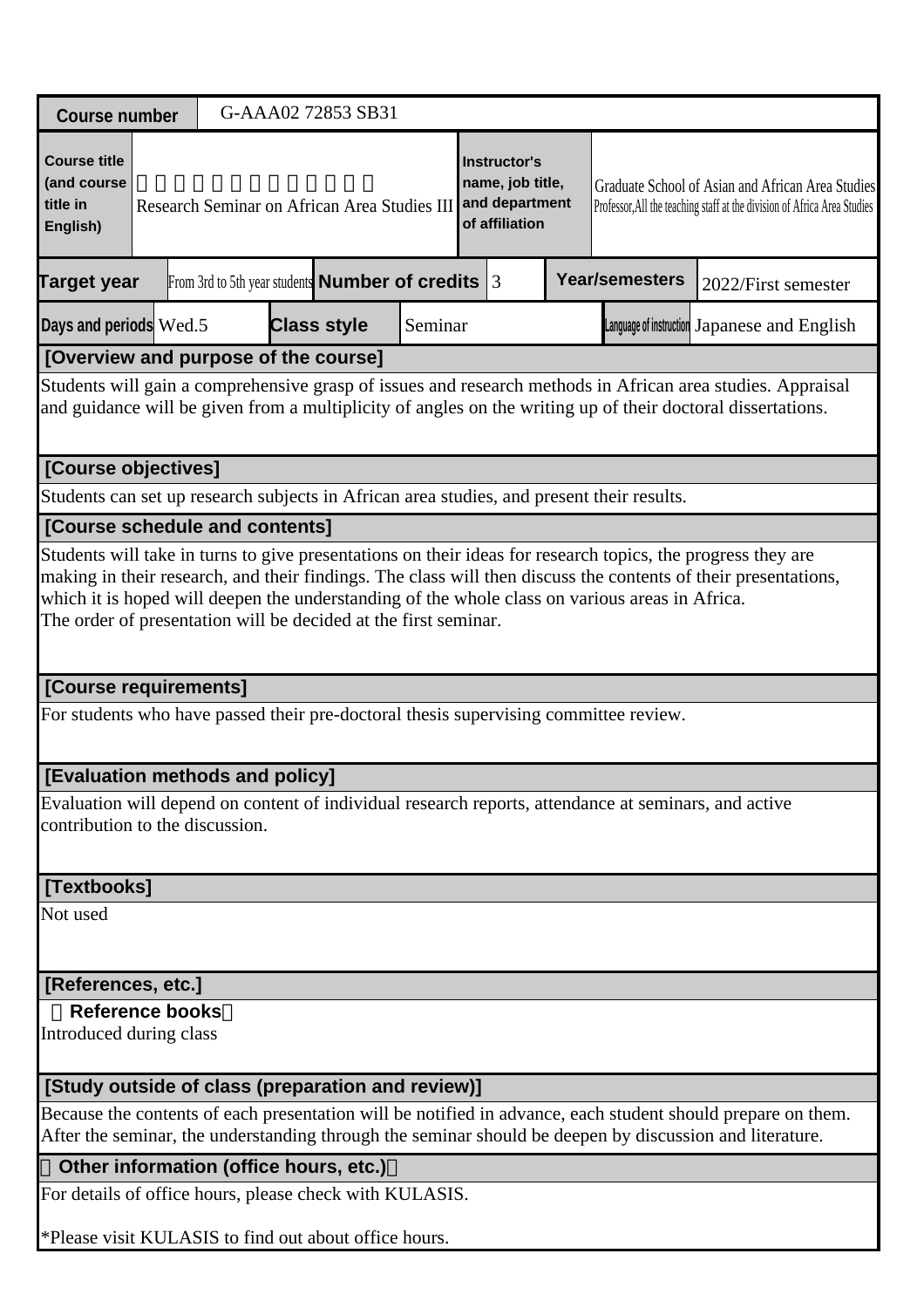| <b>Course number</b>                                                                                                                                                                                                                                                                |                                                                                                               |  |  | G-AAA02 72854 SB31 |         |  |                                                                      |  |                                                                                                      |                                                                                                                               |  |
|-------------------------------------------------------------------------------------------------------------------------------------------------------------------------------------------------------------------------------------------------------------------------------------|---------------------------------------------------------------------------------------------------------------|--|--|--------------------|---------|--|----------------------------------------------------------------------|--|------------------------------------------------------------------------------------------------------|-------------------------------------------------------------------------------------------------------------------------------|--|
|                                                                                                                                                                                                                                                                                     |                                                                                                               |  |  |                    |         |  |                                                                      |  |                                                                                                      |                                                                                                                               |  |
| <b>Course title</b><br>(and course<br>title in<br>English)                                                                                                                                                                                                                          | IV<br>Research Seminar on African Area Studies IV<br>From 3rd to 5th year students <b>Number of credits</b> 3 |  |  |                    |         |  | Instructor's<br>name, job title,<br>and department<br>of affiliation |  |                                                                                                      | Graduate School of Asian and African Area Studies<br>Professor, All the teaching staff at the division of Africa Area Studies |  |
| Target year                                                                                                                                                                                                                                                                         |                                                                                                               |  |  |                    |         |  |                                                                      |  | <b>Year/semesters</b>                                                                                | 2022/Second semester                                                                                                          |  |
| Days and periods Wed.5                                                                                                                                                                                                                                                              |                                                                                                               |  |  | <b>Class style</b> | Seminar |  |                                                                      |  |                                                                                                      | Language of instruction Japanese and English                                                                                  |  |
| [Overview and purpose of the course]                                                                                                                                                                                                                                                |                                                                                                               |  |  |                    |         |  |                                                                      |  |                                                                                                      |                                                                                                                               |  |
| Students will be taught the latest issues and research methods in African area studies. They will discuss each<br>other's doctoral dissertations, and will be given evaluation and guidance with a view to conducting truly<br>creative and independent research.                   |                                                                                                               |  |  |                    |         |  |                                                                      |  |                                                                                                      |                                                                                                                               |  |
|                                                                                                                                                                                                                                                                                     | [Course objectives]                                                                                           |  |  |                    |         |  |                                                                      |  |                                                                                                      |                                                                                                                               |  |
|                                                                                                                                                                                                                                                                                     |                                                                                                               |  |  |                    |         |  |                                                                      |  | Students can set up research subjects in African area studies, and present their results.            |                                                                                                                               |  |
|                                                                                                                                                                                                                                                                                     | [Course schedule and contents]                                                                                |  |  |                    |         |  |                                                                      |  |                                                                                                      |                                                                                                                               |  |
| making in their research, and their findings. The class will then discuss the contents of their presentations,<br>which it is hoped will deepen the understanding of the whole class on various areas in Africa.<br>The order of presentation will be decided at the first seminar. |                                                                                                               |  |  |                    |         |  |                                                                      |  |                                                                                                      |                                                                                                                               |  |
| [Course requirements]                                                                                                                                                                                                                                                               |                                                                                                               |  |  |                    |         |  |                                                                      |  |                                                                                                      |                                                                                                                               |  |
|                                                                                                                                                                                                                                                                                     |                                                                                                               |  |  |                    |         |  |                                                                      |  | For students who have passed their pre-doctoral thesis supervising committee review.                 |                                                                                                                               |  |
| [Evaluation methods and policy]                                                                                                                                                                                                                                                     |                                                                                                               |  |  |                    |         |  |                                                                      |  |                                                                                                      |                                                                                                                               |  |
| contribution to the discussion.                                                                                                                                                                                                                                                     |                                                                                                               |  |  |                    |         |  |                                                                      |  | Evaluation will depend on content of individual research reports, attendance at seminars, and active |                                                                                                                               |  |
| [Textbooks]                                                                                                                                                                                                                                                                         |                                                                                                               |  |  |                    |         |  |                                                                      |  |                                                                                                      |                                                                                                                               |  |
| Not used                                                                                                                                                                                                                                                                            |                                                                                                               |  |  |                    |         |  |                                                                      |  |                                                                                                      |                                                                                                                               |  |
| [References, etc.]                                                                                                                                                                                                                                                                  |                                                                                                               |  |  |                    |         |  |                                                                      |  |                                                                                                      |                                                                                                                               |  |
| <b>Reference books</b><br>Introduced during class                                                                                                                                                                                                                                   |                                                                                                               |  |  |                    |         |  |                                                                      |  |                                                                                                      |                                                                                                                               |  |
| [Study outside of class (preparation and review)]                                                                                                                                                                                                                                   |                                                                                                               |  |  |                    |         |  |                                                                      |  |                                                                                                      |                                                                                                                               |  |
| Because the contents of each presentation will be notified in advance, each student should prepare on them.<br>After the seminar, the understanding through the seminar should be deepen by discussion and literature.                                                              |                                                                                                               |  |  |                    |         |  |                                                                      |  |                                                                                                      |                                                                                                                               |  |
|                                                                                                                                                                                                                                                                                     |                                                                                                               |  |  |                    |         |  |                                                                      |  |                                                                                                      |                                                                                                                               |  |
| Other information (office hours, etc.)<br>For details of office hours, please check with KULASIS.                                                                                                                                                                                   |                                                                                                               |  |  |                    |         |  |                                                                      |  |                                                                                                      |                                                                                                                               |  |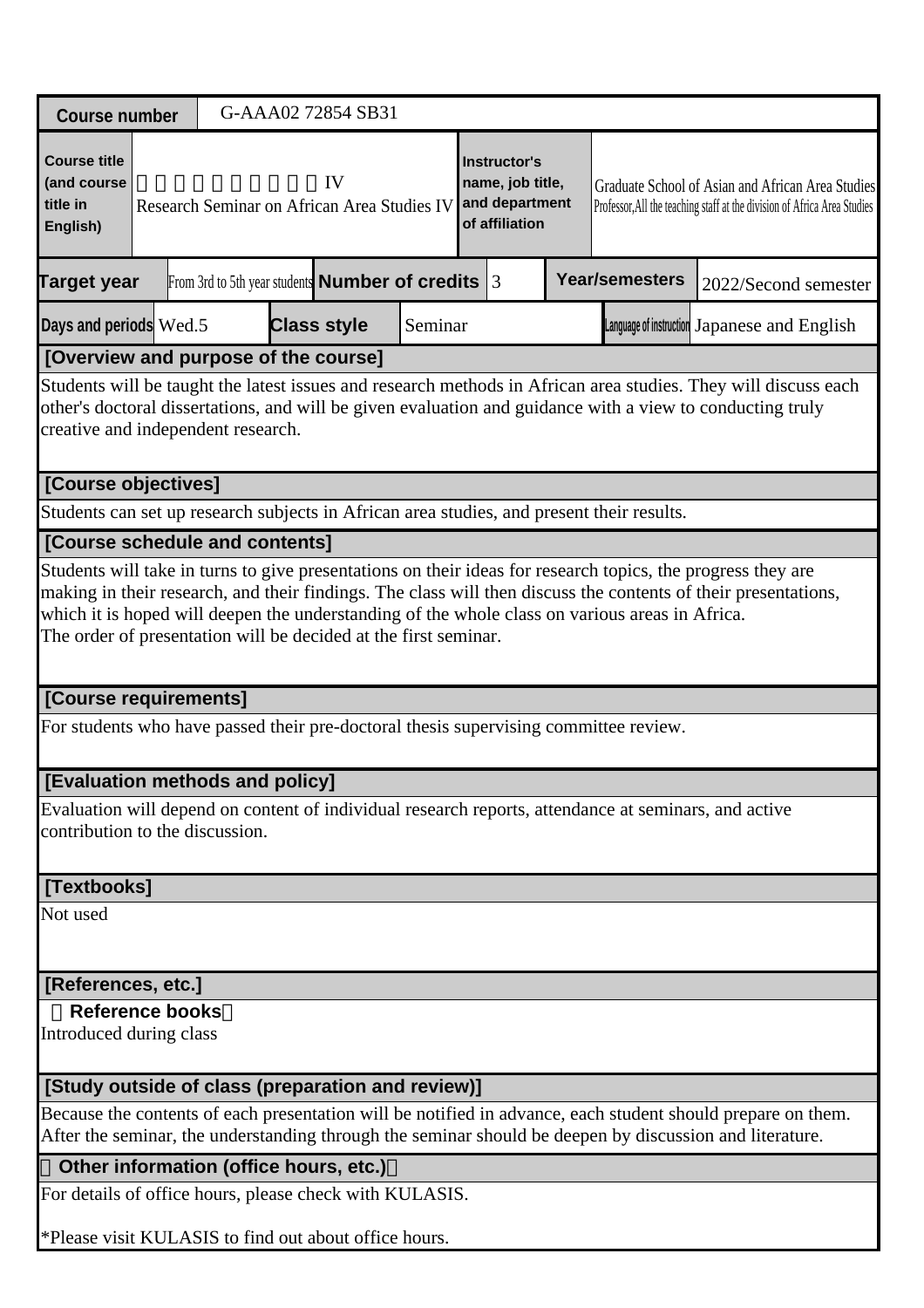|                                                                                                                                                                                                                  | G-AAA02 62801 GB31<br><b>Course number</b>        |                                 |                                                                                              |         |                                                                      |                                                   |                       |                                                                                                                 |  |  |  |  |
|------------------------------------------------------------------------------------------------------------------------------------------------------------------------------------------------------------------|---------------------------------------------------|---------------------------------|----------------------------------------------------------------------------------------------|---------|----------------------------------------------------------------------|---------------------------------------------------|-----------------------|-----------------------------------------------------------------------------------------------------------------|--|--|--|--|
| <b>Course title</b><br>(and course<br>title in<br>English)                                                                                                                                                       |                                                   |                                 | Guided Research on African Area Studies I                                                    |         | Instructor's<br>name, job title,<br>and department<br>of affiliation | Graduate School of Asian and African Area Studies |                       |                                                                                                                 |  |  |  |  |
| <b>Target year</b>                                                                                                                                                                                               |                                                   |                                 | 1st & 2nd year students <b>Number of credits</b> 2                                           |         |                                                                      |                                                   | <b>Year/semesters</b> | 2022/Irregular, year-round                                                                                      |  |  |  |  |
| Days and periods Other                                                                                                                                                                                           |                                                   |                                 | <b>Class style</b>                                                                           | seminar |                                                                      |                                                   |                       | Language of instruction Japanese and English                                                                    |  |  |  |  |
|                                                                                                                                                                                                                  | [Overview and purpose of the course]              |                                 |                                                                                              |         |                                                                      |                                                   |                       |                                                                                                                 |  |  |  |  |
| Students will discuss the content of their research on the individual issues that form the basis of their pre-<br>doctoral thesis and do practical work in advancing their approaches and methods for fieldwork. |                                                   |                                 |                                                                                              |         |                                                                      |                                                   |                       |                                                                                                                 |  |  |  |  |
| [Course objectives]                                                                                                                                                                                              |                                                   |                                 |                                                                                              |         |                                                                      |                                                   |                       |                                                                                                                 |  |  |  |  |
|                                                                                                                                                                                                                  |                                                   |                                 | To understand basic matters regarding doctoral thesis.                                       |         |                                                                      |                                                   |                       |                                                                                                                 |  |  |  |  |
|                                                                                                                                                                                                                  |                                                   | [Course schedule and contents]  |                                                                                              |         |                                                                      |                                                   |                       |                                                                                                                 |  |  |  |  |
| As the students proceed with their pre-doctoral thesis, three supervisors will provide practical advice as<br>needed.                                                                                            |                                                   |                                 |                                                                                              |         |                                                                      |                                                   |                       |                                                                                                                 |  |  |  |  |
| [Course requirements]                                                                                                                                                                                            |                                                   |                                 |                                                                                              |         |                                                                      |                                                   |                       |                                                                                                                 |  |  |  |  |
|                                                                                                                                                                                                                  |                                                   |                                 | For students who have not yet passed their pre-doctoral thesis supervising committee review. |         |                                                                      |                                                   |                       |                                                                                                                 |  |  |  |  |
|                                                                                                                                                                                                                  |                                                   | [Evaluation methods and policy] |                                                                                              |         |                                                                      |                                                   |                       |                                                                                                                 |  |  |  |  |
| their goals.                                                                                                                                                                                                     |                                                   |                                 |                                                                                              |         |                                                                      |                                                   |                       | Students will be evaluated on their active efforts to deal with the issues and the degree to which they achieve |  |  |  |  |
| [Textbooks]                                                                                                                                                                                                      |                                                   |                                 |                                                                                              |         |                                                                      |                                                   |                       |                                                                                                                 |  |  |  |  |
| Instructed during class                                                                                                                                                                                          |                                                   |                                 |                                                                                              |         |                                                                      |                                                   |                       |                                                                                                                 |  |  |  |  |
| [References, etc.]                                                                                                                                                                                               |                                                   |                                 |                                                                                              |         |                                                                      |                                                   |                       |                                                                                                                 |  |  |  |  |
|                                                                                                                                                                                                                  | <b>Reference books</b><br>Introduced during class |                                 |                                                                                              |         |                                                                      |                                                   |                       |                                                                                                                 |  |  |  |  |
|                                                                                                                                                                                                                  |                                                   |                                 | [Study outside of class (preparation and review)]                                            |         |                                                                      |                                                   |                       |                                                                                                                 |  |  |  |  |
| Each student is expected to collect and analyze materials with respect to the research topic.                                                                                                                    |                                                   |                                 |                                                                                              |         |                                                                      |                                                   |                       |                                                                                                                 |  |  |  |  |
|                                                                                                                                                                                                                  | Other information (office hours, etc.)            |                                 |                                                                                              |         |                                                                      |                                                   |                       |                                                                                                                 |  |  |  |  |
|                                                                                                                                                                                                                  |                                                   |                                 |                                                                                              |         |                                                                      |                                                   |                       |                                                                                                                 |  |  |  |  |
| For details of office hours, please check with KULASIS.                                                                                                                                                          |                                                   |                                 |                                                                                              |         |                                                                      |                                                   |                       |                                                                                                                 |  |  |  |  |

J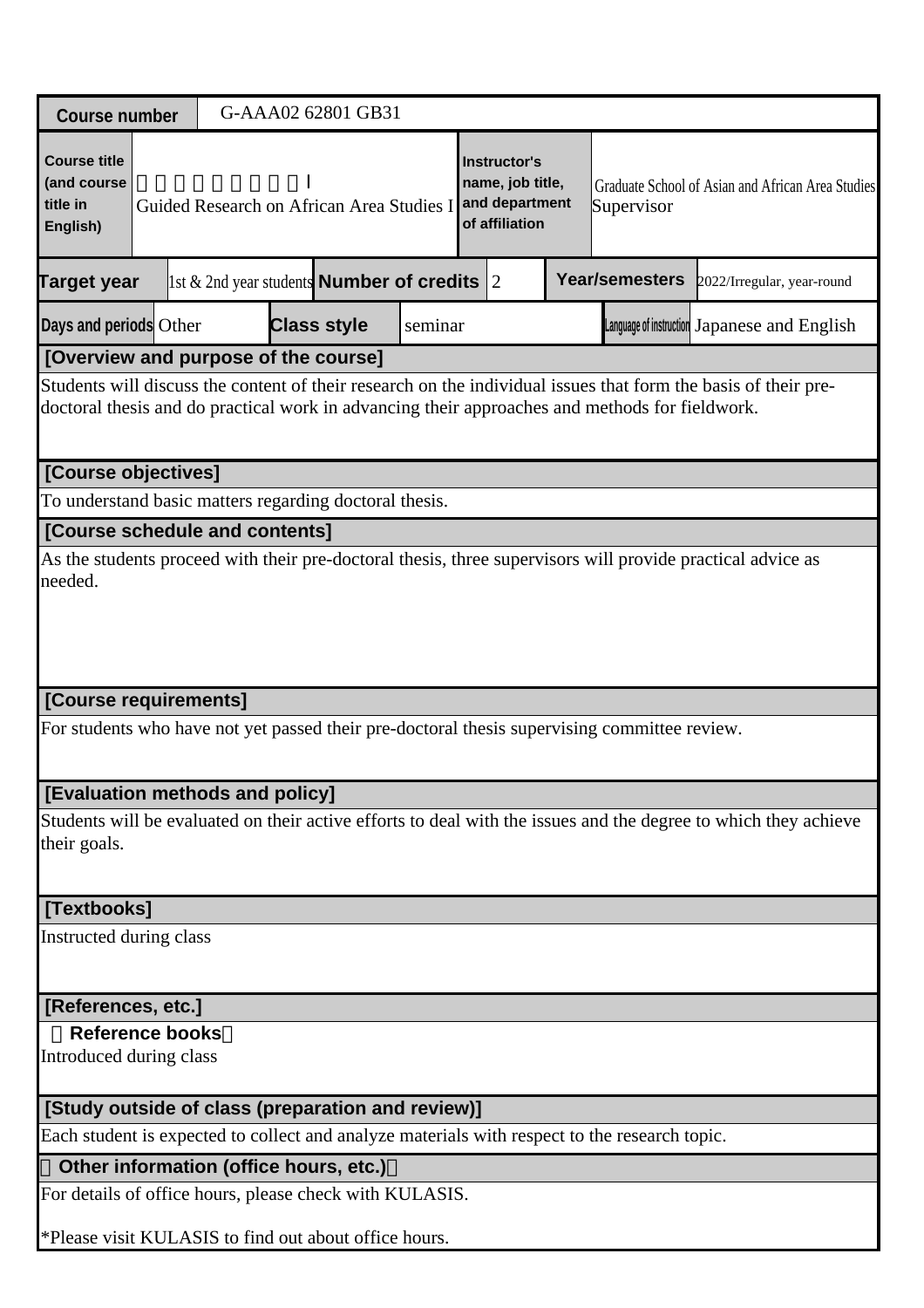| <b>Course number</b>                                                                                                                                                                                                     |  |                                                                                                                                                                                       | G-AAA02 72802 GB31                                                                            |         |  |  |                |                                                                                                                 |  |  |
|--------------------------------------------------------------------------------------------------------------------------------------------------------------------------------------------------------------------------|--|---------------------------------------------------------------------------------------------------------------------------------------------------------------------------------------|-----------------------------------------------------------------------------------------------|---------|--|--|----------------|-----------------------------------------------------------------------------------------------------------------|--|--|
| <b>Course title</b><br>(and course<br>title in<br>English)                                                                                                                                                               |  | Instructor's<br>name, job title,<br>Graduate School of Asian and African Area Studies<br>and department<br>Guided Research on African Area Studies II<br>Supervisor<br>of affiliation |                                                                                               |         |  |  |                |                                                                                                                 |  |  |
| Target year                                                                                                                                                                                                              |  |                                                                                                                                                                                       | From 3rd to 5th year students <b>Number of credits</b> $ 2 $                                  |         |  |  | Year/semesters | 2022/Irregular, year-round                                                                                      |  |  |
| Days and periods Other                                                                                                                                                                                                   |  |                                                                                                                                                                                       | <b>Class style</b>                                                                            | seminar |  |  |                | Language of instruction Japanese and English                                                                    |  |  |
| [Overview and purpose of the course]                                                                                                                                                                                     |  |                                                                                                                                                                                       |                                                                                               |         |  |  |                |                                                                                                                 |  |  |
| Students will discuss the content of their research on the individual issues that form the basis of their doctoral<br>dissertation and do practical work in making the dissertation more interdisciplinary and thorough. |  |                                                                                                                                                                                       |                                                                                               |         |  |  |                |                                                                                                                 |  |  |
| [Course objectives]                                                                                                                                                                                                      |  |                                                                                                                                                                                       |                                                                                               |         |  |  |                |                                                                                                                 |  |  |
|                                                                                                                                                                                                                          |  |                                                                                                                                                                                       | To understand basic matters regarding doctoral thesis.                                        |         |  |  |                |                                                                                                                 |  |  |
| [Course schedule and contents]                                                                                                                                                                                           |  |                                                                                                                                                                                       |                                                                                               |         |  |  |                |                                                                                                                 |  |  |
| As the students prepare to write their doctoral dissertation, three supervisors will provide practical advice as<br>needed.                                                                                              |  |                                                                                                                                                                                       |                                                                                               |         |  |  |                |                                                                                                                 |  |  |
| [Course requirements]                                                                                                                                                                                                    |  |                                                                                                                                                                                       |                                                                                               |         |  |  |                |                                                                                                                 |  |  |
|                                                                                                                                                                                                                          |  |                                                                                                                                                                                       | For students who have passed their pre-doctoral thesis supervising committee review           |         |  |  |                |                                                                                                                 |  |  |
| [Evaluation methods and policy]                                                                                                                                                                                          |  |                                                                                                                                                                                       |                                                                                               |         |  |  |                |                                                                                                                 |  |  |
| their goals.                                                                                                                                                                                                             |  |                                                                                                                                                                                       |                                                                                               |         |  |  |                | Students will be evaluated on their active efforts to deal with the issues and the degree to which they achieve |  |  |
| [Textbooks]                                                                                                                                                                                                              |  |                                                                                                                                                                                       |                                                                                               |         |  |  |                |                                                                                                                 |  |  |
| Instructed during class                                                                                                                                                                                                  |  |                                                                                                                                                                                       |                                                                                               |         |  |  |                |                                                                                                                 |  |  |
| [References, etc.]                                                                                                                                                                                                       |  |                                                                                                                                                                                       |                                                                                               |         |  |  |                |                                                                                                                 |  |  |
| <b>Reference books</b><br>Introduced during class                                                                                                                                                                        |  |                                                                                                                                                                                       |                                                                                               |         |  |  |                |                                                                                                                 |  |  |
|                                                                                                                                                                                                                          |  |                                                                                                                                                                                       | [Study outside of class (preparation and review)]                                             |         |  |  |                |                                                                                                                 |  |  |
|                                                                                                                                                                                                                          |  |                                                                                                                                                                                       | Each student is expected to collect and analyze materials with respect to the research topic. |         |  |  |                |                                                                                                                 |  |  |
|                                                                                                                                                                                                                          |  |                                                                                                                                                                                       | Other information (office hours, etc.)                                                        |         |  |  |                |                                                                                                                 |  |  |
|                                                                                                                                                                                                                          |  |                                                                                                                                                                                       | For details of office hours, please check with KULASIS.                                       |         |  |  |                |                                                                                                                 |  |  |
|                                                                                                                                                                                                                          |  |                                                                                                                                                                                       | *Please visit KULASIS to find out about office hours.                                         |         |  |  |                |                                                                                                                 |  |  |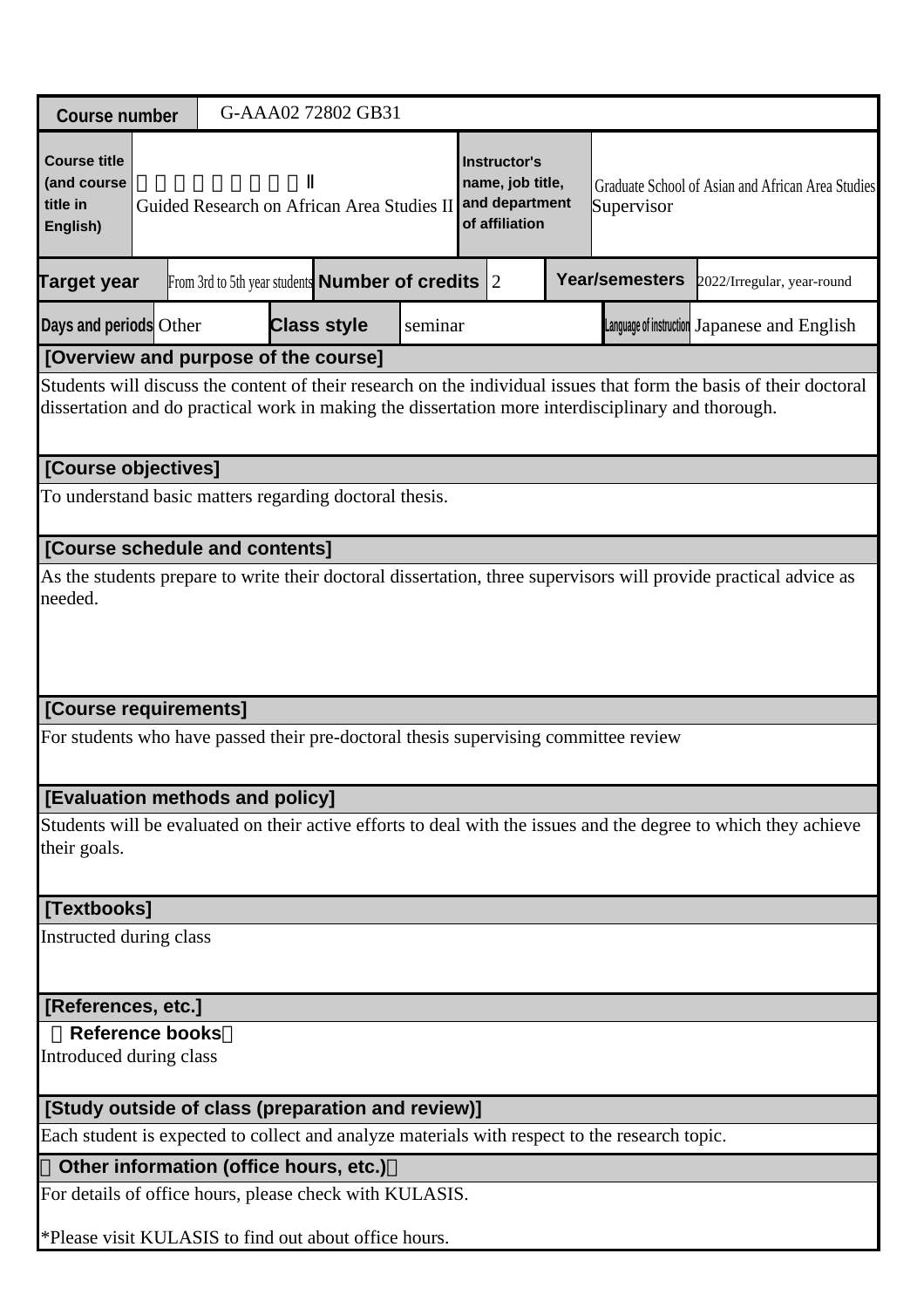|                                                                                                                                                                                                                                         | G-AAA02 72803 GB31<br><b>Course number</b> |  |                                                                                               |         |                                                                      |                                                   |                |                                                                                                                 |  |  |  |  |
|-----------------------------------------------------------------------------------------------------------------------------------------------------------------------------------------------------------------------------------------|--------------------------------------------|--|-----------------------------------------------------------------------------------------------|---------|----------------------------------------------------------------------|---------------------------------------------------|----------------|-----------------------------------------------------------------------------------------------------------------|--|--|--|--|
| <b>Course title</b><br>(and course<br>title in<br>English)                                                                                                                                                                              |                                            |  | Guided Research on African Area Studies III                                                   |         | Instructor's<br>name, job title,<br>and department<br>of affiliation | Graduate School of Asian and African Area Studies |                |                                                                                                                 |  |  |  |  |
| <b>Target year</b>                                                                                                                                                                                                                      |                                            |  | From 3rd to 5th year students <b>Number of credits</b> $ 2 $                                  |         |                                                                      |                                                   | Year/semesters | 2022/Irregular, year-round                                                                                      |  |  |  |  |
| Days and periods Other                                                                                                                                                                                                                  |                                            |  | <b>Class style</b>                                                                            | seminar |                                                                      |                                                   |                | Language of instruction Japanese and English                                                                    |  |  |  |  |
| [Overview and purpose of the course]                                                                                                                                                                                                    |                                            |  |                                                                                               |         |                                                                      |                                                   |                |                                                                                                                 |  |  |  |  |
| Students will discuss the content of their research in connection with the individual issues that arise and do<br>practical work in making it more integrated and thorough, with an eye toward writing their doctoral<br>dissertations. |                                            |  |                                                                                               |         |                                                                      |                                                   |                |                                                                                                                 |  |  |  |  |
| [Course objectives]                                                                                                                                                                                                                     |                                            |  |                                                                                               |         |                                                                      |                                                   |                |                                                                                                                 |  |  |  |  |
|                                                                                                                                                                                                                                         |                                            |  | To generalize and deepen the understanding of matters regarding the doctoral thesis           |         |                                                                      |                                                   |                |                                                                                                                 |  |  |  |  |
| [Course schedule and contents]                                                                                                                                                                                                          |                                            |  |                                                                                               |         |                                                                      |                                                   |                |                                                                                                                 |  |  |  |  |
| As the students write their doctoral dissertation, three supervisors will provide practical advice as needed.                                                                                                                           |                                            |  |                                                                                               |         |                                                                      |                                                   |                |                                                                                                                 |  |  |  |  |
| [Course requirements]                                                                                                                                                                                                                   |                                            |  |                                                                                               |         |                                                                      |                                                   |                |                                                                                                                 |  |  |  |  |
|                                                                                                                                                                                                                                         |                                            |  | For students who have passed their pre-doctoral thesis supervising committee review           |         |                                                                      |                                                   |                |                                                                                                                 |  |  |  |  |
| [Evaluation methods and policy]                                                                                                                                                                                                         |                                            |  |                                                                                               |         |                                                                      |                                                   |                |                                                                                                                 |  |  |  |  |
| their goals.                                                                                                                                                                                                                            |                                            |  |                                                                                               |         |                                                                      |                                                   |                | Students will be evaluated on their active efforts to deal with the issues and the degree to which they achieve |  |  |  |  |
| [Textbooks]                                                                                                                                                                                                                             |                                            |  |                                                                                               |         |                                                                      |                                                   |                |                                                                                                                 |  |  |  |  |
| Instructed during class                                                                                                                                                                                                                 |                                            |  |                                                                                               |         |                                                                      |                                                   |                |                                                                                                                 |  |  |  |  |
| [References, etc.]                                                                                                                                                                                                                      |                                            |  |                                                                                               |         |                                                                      |                                                   |                |                                                                                                                 |  |  |  |  |
| <b>Reference books</b><br>Introduced during class                                                                                                                                                                                       |                                            |  |                                                                                               |         |                                                                      |                                                   |                |                                                                                                                 |  |  |  |  |
|                                                                                                                                                                                                                                         |                                            |  | [Study outside of class (preparation and review)]                                             |         |                                                                      |                                                   |                |                                                                                                                 |  |  |  |  |
|                                                                                                                                                                                                                                         |                                            |  | Each student is expected to collect and analyze materials with respect to the research topic. |         |                                                                      |                                                   |                |                                                                                                                 |  |  |  |  |
|                                                                                                                                                                                                                                         |                                            |  | Other information (office hours, etc.)                                                        |         |                                                                      |                                                   |                |                                                                                                                 |  |  |  |  |
|                                                                                                                                                                                                                                         |                                            |  | For details of office hours, please check with KULASIS.                                       |         |                                                                      |                                                   |                |                                                                                                                 |  |  |  |  |
|                                                                                                                                                                                                                                         |                                            |  | *Please visit KULASIS to find out about office hours.                                         |         |                                                                      |                                                   |                |                                                                                                                 |  |  |  |  |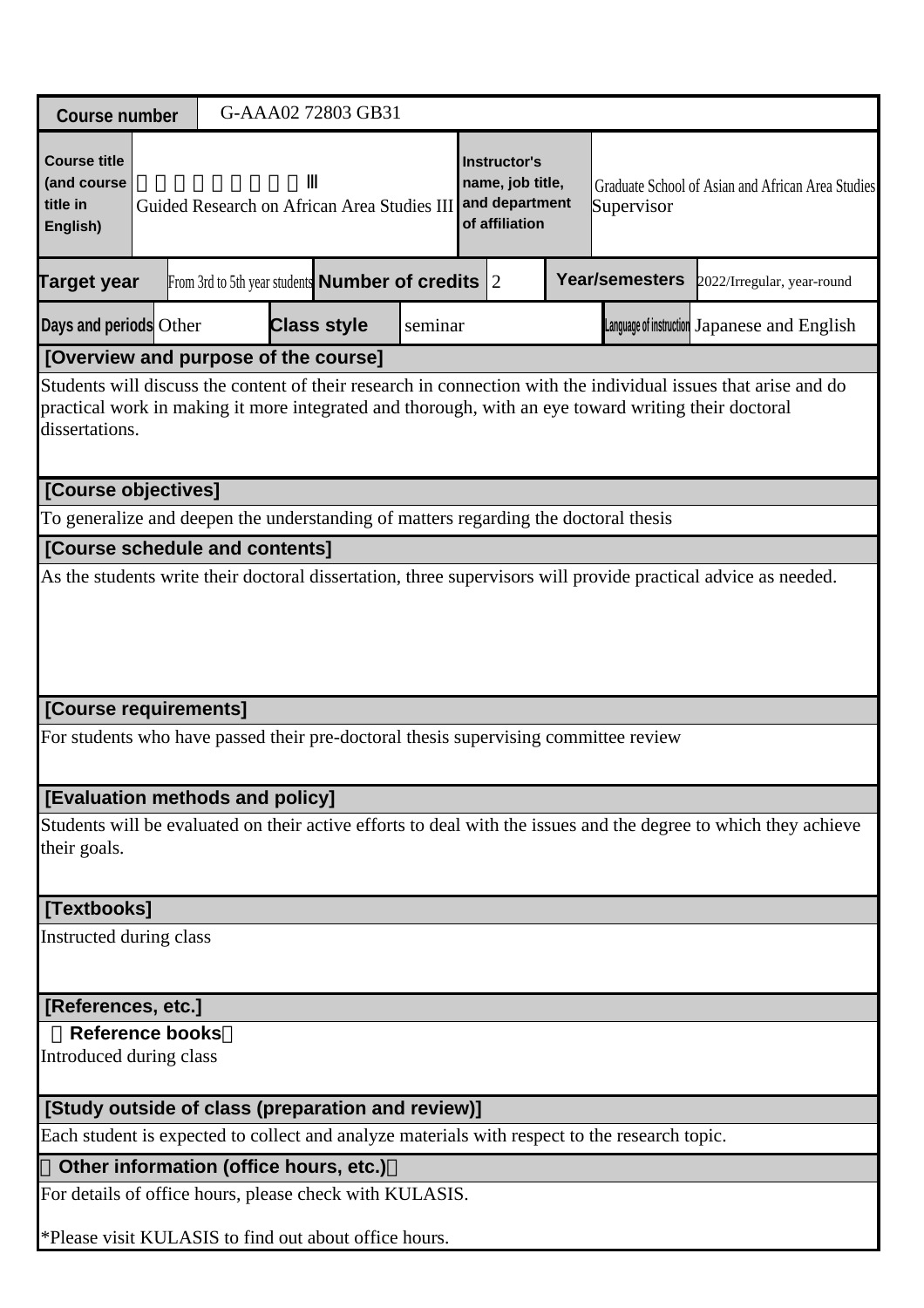| G-AAA02 52804 FJ31<br><b>Course number</b>                                                                                                                                                                                                                            |  |  |                                                                                          |  |                                                                                                                                                         |  |                       |                                                                                                                  |  |  |
|-----------------------------------------------------------------------------------------------------------------------------------------------------------------------------------------------------------------------------------------------------------------------|--|--|------------------------------------------------------------------------------------------|--|---------------------------------------------------------------------------------------------------------------------------------------------------------|--|-----------------------|------------------------------------------------------------------------------------------------------------------|--|--|
| <b>Course title</b><br>(and course<br>title in<br>English)                                                                                                                                                                                                            |  |  | African Area Studies On-site Seminar I                                                   |  | Instructor's<br>name, job title,<br>Graduate School of Asian and African Area Studies<br>and department<br>Graduate course instructor<br>of affiliation |  |                       |                                                                                                                  |  |  |
| <b>Target year</b>                                                                                                                                                                                                                                                    |  |  | $\vert$ 1st & 2nd year students <b>Number of credits</b> 2                               |  |                                                                                                                                                         |  | <b>Year/semesters</b> | 2022/Irregular, year-round                                                                                       |  |  |
| Days and periods Other                                                                                                                                                                                                                                                |  |  | <b>Class style</b>                                                                       |  |                                                                                                                                                         |  |                       | Lecture and practical training Language of instruction Japanese and English                                      |  |  |
| [Overview and purpose of the course]                                                                                                                                                                                                                                  |  |  |                                                                                          |  |                                                                                                                                                         |  |                       |                                                                                                                  |  |  |
| Students will gain an understanding of the individual traits of the ecology, societies, and cultures rooted in the<br>region, as well as learning the fieldwork techniques for discovering research issues in the contemporary<br>problems that the region is facing. |  |  |                                                                                          |  |                                                                                                                                                         |  |                       |                                                                                                                  |  |  |
| [Course objectives]                                                                                                                                                                                                                                                   |  |  |                                                                                          |  |                                                                                                                                                         |  |                       |                                                                                                                  |  |  |
|                                                                                                                                                                                                                                                                       |  |  | To understand basic matters regarding fieldwork.                                         |  |                                                                                                                                                         |  |                       |                                                                                                                  |  |  |
| [Course schedule and contents]                                                                                                                                                                                                                                        |  |  |                                                                                          |  |                                                                                                                                                         |  |                       |                                                                                                                  |  |  |
| As the students proceed with their on-site fieldwork, faculty members will provide practical advice as needed.                                                                                                                                                        |  |  |                                                                                          |  |                                                                                                                                                         |  |                       |                                                                                                                  |  |  |
| [Course requirements]                                                                                                                                                                                                                                                 |  |  |                                                                                          |  |                                                                                                                                                         |  |                       |                                                                                                                  |  |  |
| https://www.asafas.kyoto-u.ac.jp/edu/en/                                                                                                                                                                                                                              |  |  |                                                                                          |  |                                                                                                                                                         |  |                       | Students who received on-site instruction in their first year. For more details, please read the student manual: |  |  |
| [Evaluation methods and policy]                                                                                                                                                                                                                                       |  |  |                                                                                          |  |                                                                                                                                                         |  |                       |                                                                                                                  |  |  |
|                                                                                                                                                                                                                                                                       |  |  | Students who received on-site instruction in their first year.                           |  |                                                                                                                                                         |  |                       |                                                                                                                  |  |  |
| [Textbooks]                                                                                                                                                                                                                                                           |  |  |                                                                                          |  |                                                                                                                                                         |  |                       |                                                                                                                  |  |  |
|                                                                                                                                                                                                                                                                       |  |  | Lecturers will introduce textbooks when they are necessary.                              |  |                                                                                                                                                         |  |                       |                                                                                                                  |  |  |
| [References, etc.]                                                                                                                                                                                                                                                    |  |  |                                                                                          |  |                                                                                                                                                         |  |                       |                                                                                                                  |  |  |
| <b>Reference books</b>                                                                                                                                                                                                                                                |  |  | Lecturers will introduce the necessary reference books in the class.                     |  |                                                                                                                                                         |  |                       |                                                                                                                  |  |  |
|                                                                                                                                                                                                                                                                       |  |  | [Study outside of class (preparation and review)]                                        |  |                                                                                                                                                         |  |                       |                                                                                                                  |  |  |
|                                                                                                                                                                                                                                                                       |  |  | Each student is expected to collect and analyze materials with respect to the fieldwork. |  |                                                                                                                                                         |  |                       |                                                                                                                  |  |  |
|                                                                                                                                                                                                                                                                       |  |  | Other information (office hours, etc.)                                                   |  |                                                                                                                                                         |  |                       |                                                                                                                  |  |  |
|                                                                                                                                                                                                                                                                       |  |  | Please see the KULASIS site for more details on office-hour.                             |  |                                                                                                                                                         |  |                       |                                                                                                                  |  |  |
|                                                                                                                                                                                                                                                                       |  |  | *Please visit KULASIS to find out about office hours.                                    |  |                                                                                                                                                         |  |                       |                                                                                                                  |  |  |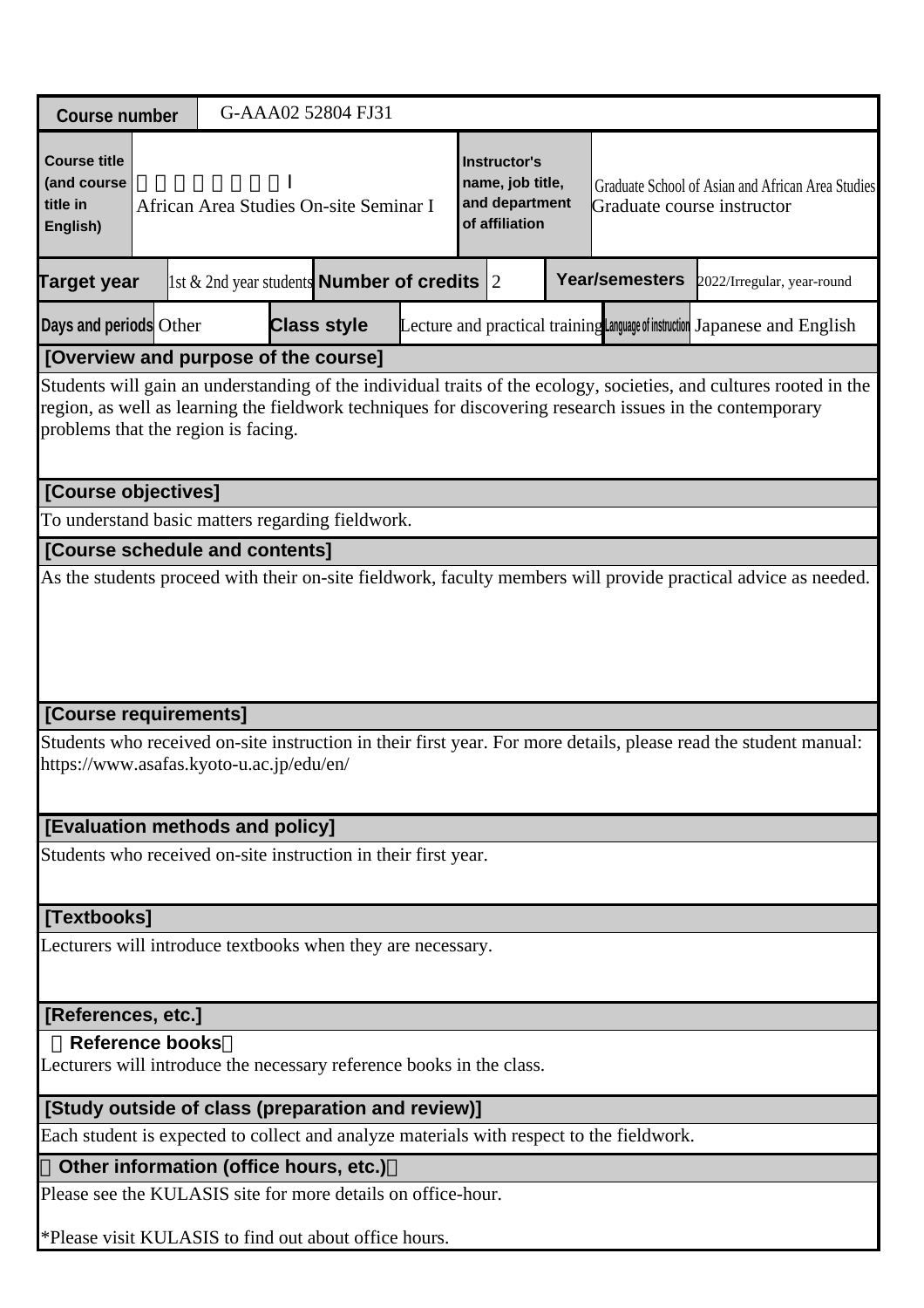|                                                                                                                                         | G-AAA02 62805 FB31<br><b>Course number</b> |                                         |                                                              |  |                                                                             |  |  |                                                                                 |                                                                                          |                                                                                                                  |  |
|-----------------------------------------------------------------------------------------------------------------------------------------|--------------------------------------------|-----------------------------------------|--------------------------------------------------------------|--|-----------------------------------------------------------------------------|--|--|---------------------------------------------------------------------------------|------------------------------------------------------------------------------------------|------------------------------------------------------------------------------------------------------------------|--|
| <b>Course title</b><br>(and course<br>title in<br>English)                                                                              |                                            | African Area Studies On-site Seminar II |                                                              |  | <b>Instructor's</b><br>name, job title,<br>and department<br>of affiliation |  |  | Graduate School of Asian and African Area Studies<br>Graduate course instructor |                                                                                          |                                                                                                                  |  |
| <b>Target year</b>                                                                                                                      |                                            |                                         | From 2nd to 5th year students <b>Number of credits</b> $ 2 $ |  |                                                                             |  |  |                                                                                 | Year/semesters                                                                           | 2022/Irregular, year-round                                                                                       |  |
| Days and periods Other                                                                                                                  |                                            |                                         | <b>Class style</b>                                           |  |                                                                             |  |  |                                                                                 |                                                                                          | Lecture and practical training Language of instruction Japanese and English                                      |  |
| [Overview and purpose of the course]                                                                                                    |                                            |                                         |                                                              |  |                                                                             |  |  |                                                                                 |                                                                                          |                                                                                                                  |  |
| Students will learn the fieldwork techniques for discovering research issues in the contemporary problems<br>that the region is facing. |                                            |                                         |                                                              |  |                                                                             |  |  |                                                                                 |                                                                                          |                                                                                                                  |  |
| [Course objectives]                                                                                                                     |                                            |                                         |                                                              |  |                                                                             |  |  |                                                                                 |                                                                                          |                                                                                                                  |  |
|                                                                                                                                         |                                            |                                         |                                                              |  |                                                                             |  |  |                                                                                 | Students are required to acquire advanced knowledge and techniques for field research.   |                                                                                                                  |  |
| [Course schedule and contents]                                                                                                          |                                            |                                         |                                                              |  |                                                                             |  |  |                                                                                 |                                                                                          |                                                                                                                  |  |
| As the students proceed with their on-site fieldwork, faculty members will provide practical advice as needed.                          |                                            |                                         |                                                              |  |                                                                             |  |  |                                                                                 |                                                                                          |                                                                                                                  |  |
| [Course requirements]                                                                                                                   |                                            |                                         |                                                              |  |                                                                             |  |  |                                                                                 |                                                                                          |                                                                                                                  |  |
| doctoral thesis. For more details, please read the student manual:<br>https://www.asafas.kyoto-u.ac.jp/edu/en/                          |                                            |                                         |                                                              |  |                                                                             |  |  |                                                                                 |                                                                                          | Students who have received on-site instruction in or after their second year and before presenting their pre-    |  |
| [Evaluation methods and policy]                                                                                                         |                                            |                                         |                                                              |  |                                                                             |  |  |                                                                                 |                                                                                          |                                                                                                                  |  |
| goals.                                                                                                                                  |                                            |                                         |                                                              |  |                                                                             |  |  |                                                                                 |                                                                                          | Students will be evaluated on their active efforts in their fieldwork and the degree to which they achieve their |  |
| [Textbooks]                                                                                                                             |                                            |                                         |                                                              |  |                                                                             |  |  |                                                                                 |                                                                                          |                                                                                                                  |  |
| Lecturers will introduce textbooks when they are necessary.                                                                             |                                            |                                         |                                                              |  |                                                                             |  |  |                                                                                 |                                                                                          |                                                                                                                  |  |
| [References, etc.]                                                                                                                      |                                            |                                         |                                                              |  |                                                                             |  |  |                                                                                 |                                                                                          |                                                                                                                  |  |
| <b>Reference books</b><br>Lecturers will introduce the necessary reference books in the class.                                          |                                            |                                         |                                                              |  |                                                                             |  |  |                                                                                 |                                                                                          |                                                                                                                  |  |
| [Study outside of class (preparation and review)]                                                                                       |                                            |                                         |                                                              |  |                                                                             |  |  |                                                                                 |                                                                                          |                                                                                                                  |  |
|                                                                                                                                         |                                            |                                         |                                                              |  |                                                                             |  |  |                                                                                 | Each student is expected to collect and analyze materials with respect to the fieldwork. |                                                                                                                  |  |

# **Other information (office hours, etc.)**

Please see the KULASIS site for the office-hour.